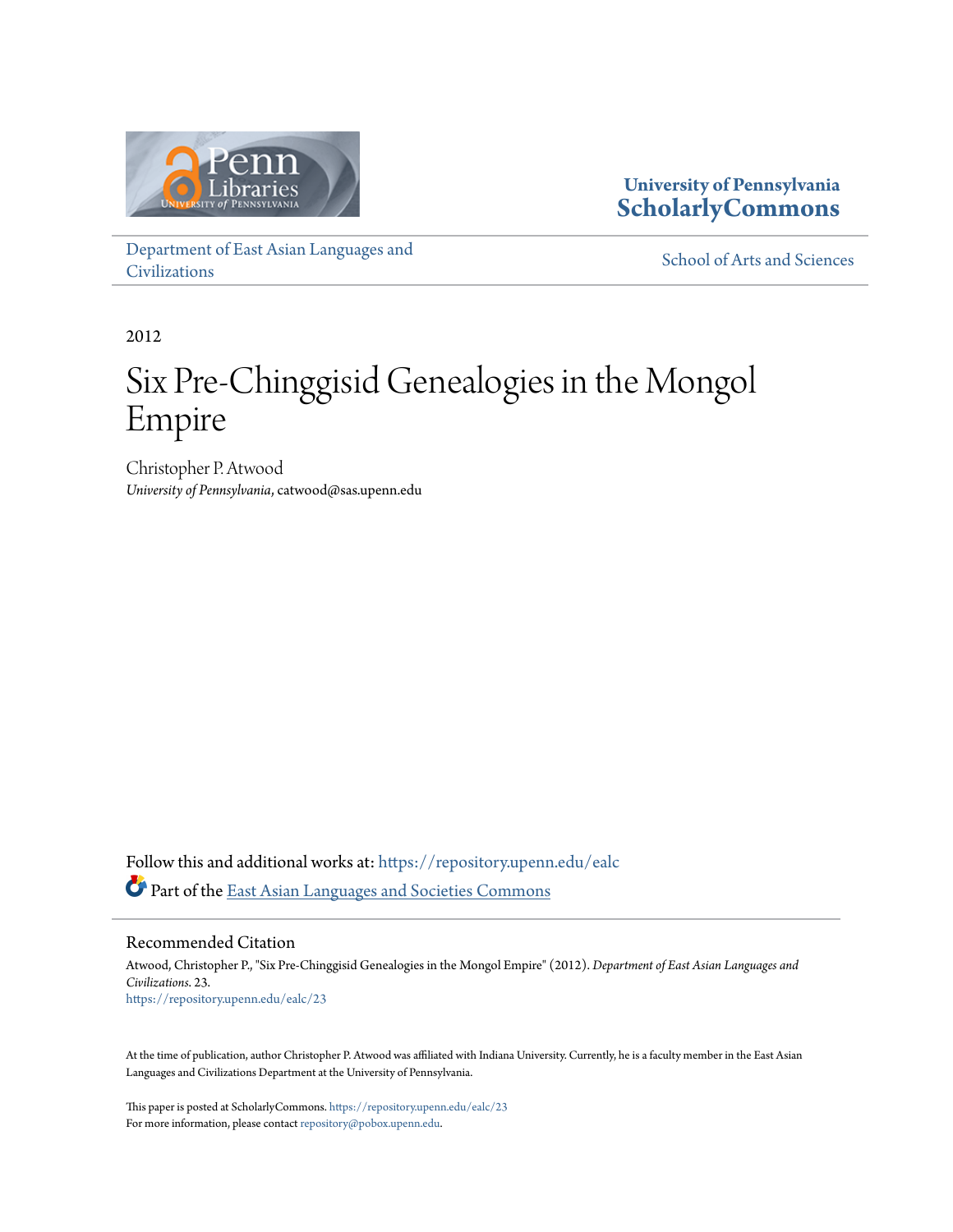## Six Pre-Chinggisid Genealogies in the Mongol Empire

#### **Disciplines**

Arts and Humanities | East Asian Languages and Societies

#### **Comments**

At the time of publication, author Christopher P. Atwood was affiliated with Indiana University. Currently, he is a faculty member in the East Asian Languages and Civilizations Department at the University of Pennsylvania.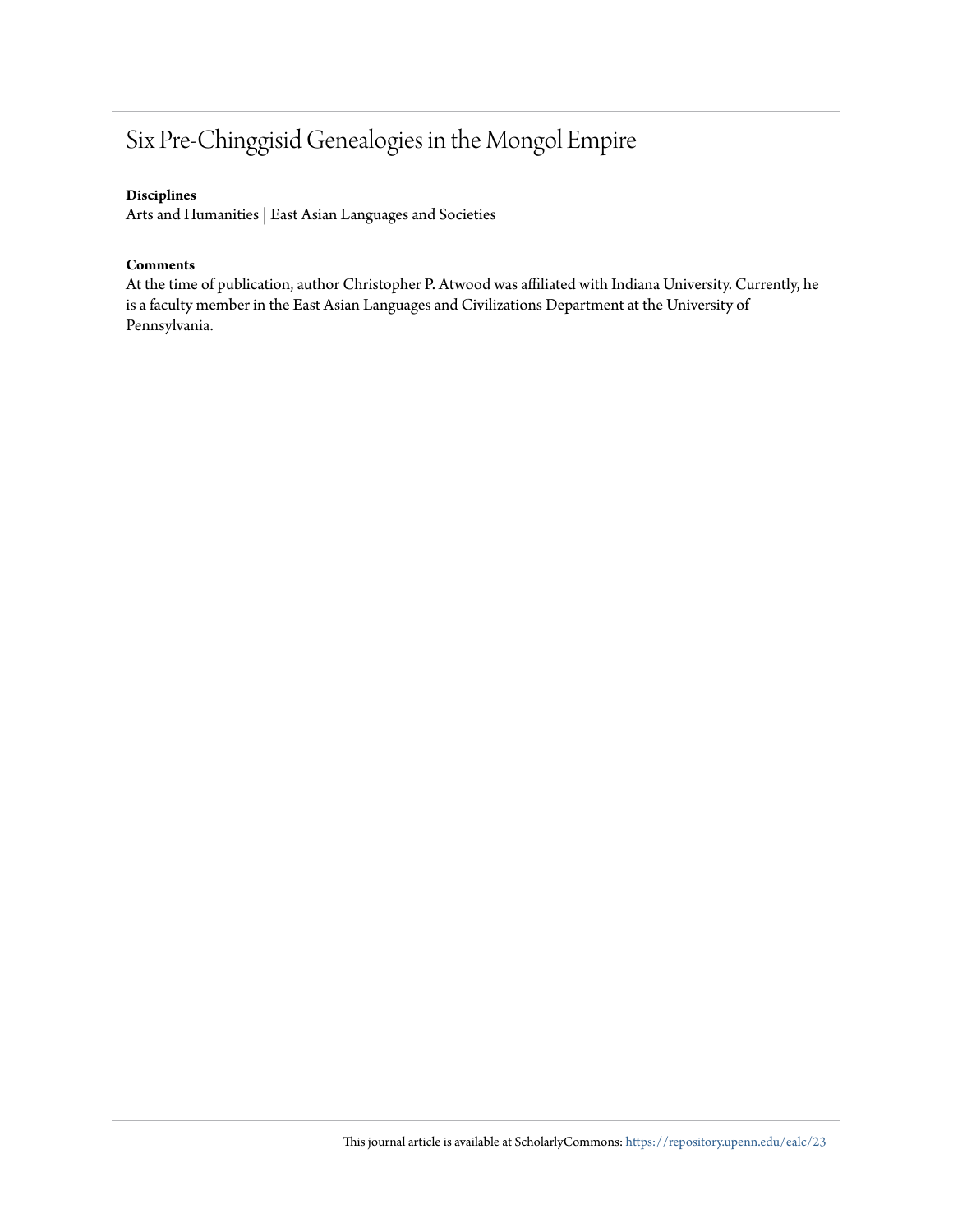#### **SIX PRE-CHINGGISID GENEALOGIES IN THE MONGOL EMPIRE**

#### **CHRISTOPHER P. ATWOOD**<sup>1</sup>

#### **INTRODUCTION**

In the *Secret History of the Mongols* (hereafter *SHM*) §179, there is a brief statement about genealogy. Addressing Seche Beki and Tayichu, Chinggis Khan says "Of the elder generation, I thought of the sons of Bartan Ba'atur and said 'Seche and Tayichu, you become rulers!' but I failed in my aim."<sup>2</sup> This passage is flagged as problematic in all the commentaries on the *SHM*. As reference to the *SHM*'s §§49 and 122 easily confirms, Seche Beki and Tayichu were the sons not of Bartan Ba'atur but of Qutuqtu/Sorghatu Yörki, $3$  himself the son of Ökin Barqaq, the elder brother of Bartan Ba'atur. The commentators point out that this is a mistake, and blame the mistake on later editors who altered the text, since as Antoine Mostaert wrote to Francis Cleaves, "The author of the *Secret History* cannot have worded his text in this manner in which we read it at present. He knew very well that Sača and Taiču were the sons, not of Bartan Ba'atur, second son of Qabul Qan, but of Qutuγtu (~Sorqatu) Yörki, who was the son of Ökin Barqaγ, eldest son of Qabul Qan. He had, in effect, written it in §49 and §122."<sup>4</sup> De Rachewiltz goes a little farther to speak of a "tradition" "which is at variance with the statement with the statements in the SH;" in the end, therefore, it is a "mistake for the sons of Barqaq Ba'atur."<sup>5</sup> But is it really just a mistake to call Seche and Tayichu the sons of Bartan

- 1 Christopher P. Atwood is Associate Professor of Mongolian studies and Chair of the Central Eurasian Studies Department at Indiana University. I would like to thank Elliot Sperling and Paul Losensky for their assistance with the Tibetan and Persian texts, respectively. A previous version of this paper was given at the conference "Mongolia in Anthropological Research: Recent Decades," convened by the Department of Social Anthropology, National University of Mongolia, Ulaanbaatar, July 19, 2012. I am very grateful to D. Bum-Ochir and L. Munkh-Erdene for their invitation to the conference and to the participants for their fruitful comments and suggestions.
- 2 *SHM* §179 (EU, pp. 415-16): *de'ere-eche Bartan Ba'atur-un kö'ün Seche Tayichu qoyari ta qad boludqun ke'ejü yadaba je bi.* All translations from Mongolian are my own, unless otherwise noted.
- 3 This name is found with two readings, Jürki(n) and Yörki(n). Although the *SHM*'s Chinese transcription favored the first, all other sources favor the second, which I follow here.
- 4 Cited in Cleaves, pp. 107-08, n. 44.
- 5 De Rachewiltz, p. 645. Note that the name Barqaq Ba'atur is not actually attested, except as the result of the kind of editorial harmonization de Rachewiltz calls for here. Rather Barqaq always carries the prefixed epithet *ökin* "girl," while Bartan always is called *ba'atur* "knight, hero."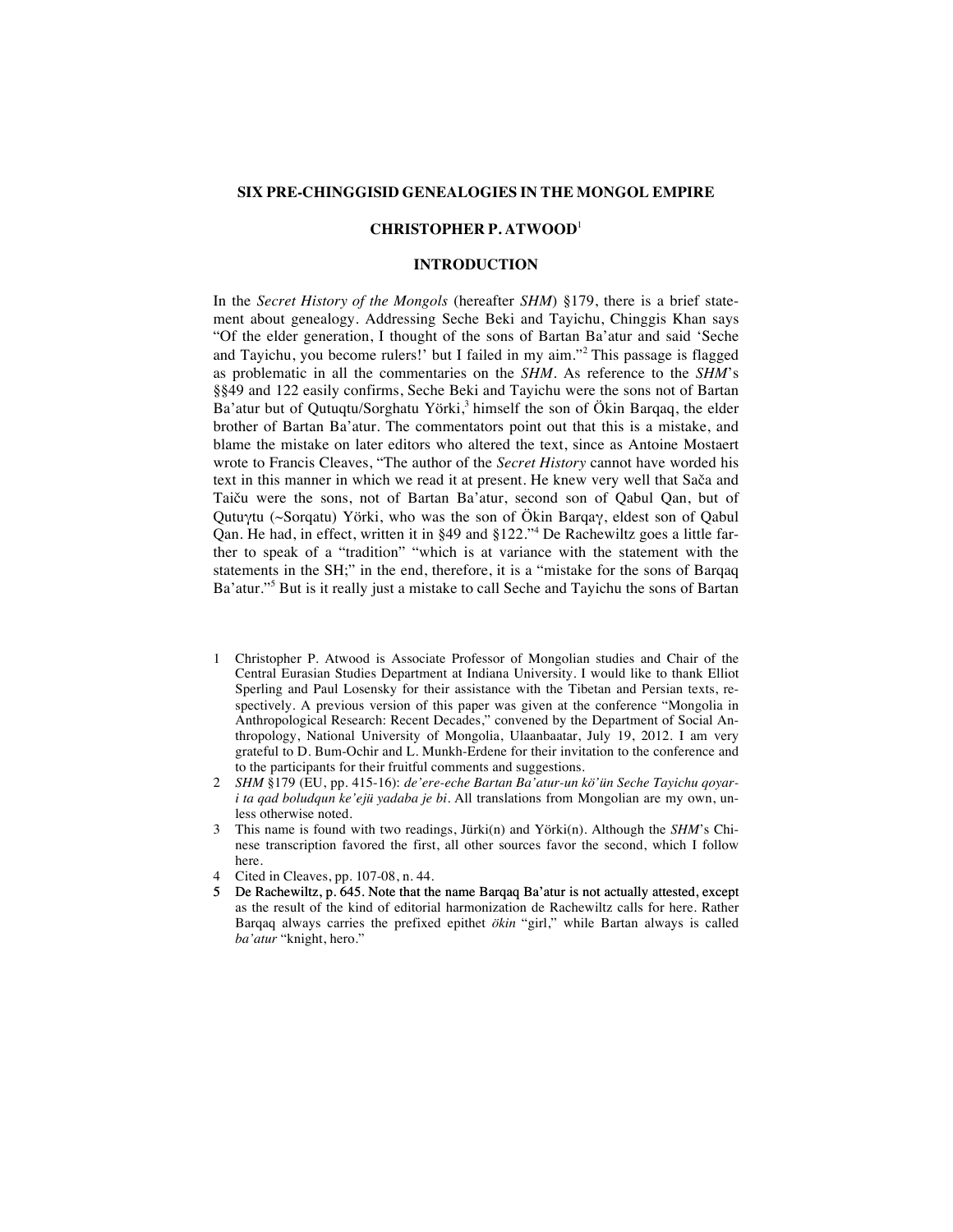Ba'atur? And if so, why do later texts such as the Qubilai Qa'an era Veritable Records repeat that mistake?

I would like to begin this paper on genealogies in the Mongol empire by noting some salient features of modern scholarly assumptions in Mongolian studies as exemplified by the commentators on this passage in the *SHM*. Three assumptions stand out: 1. The genealogy of the pre-Chinggisid Mongols is fixed, such that divergences mean some sources are just wrong and other sources are right. 2. The truly authoritative source is in fact the *SHM*, especially in §§1-51. 3. Having been fixed early on, all differences from that fixed genealogy are simply errors made out of ignorance and have no further significance. When sources disagree with *SHM*  §§1-51, it is the editor's job to call them on the carpet about their error and restore the correct form so as not to mislead the unwary. Underlying these three assumptions is a reflection theory of genealogy: that genealogies reflect a pre-existing reality and that the genealogists are important to that reflection only in being either clean and flat mirrors reflecting the reality without distortion or being dusty and warped mirrors distorting that reality. I will call this set of assumptions "Secret History fundamentalism."

Before I go further, let me give a few more examples of how "Secret History fundamentalism" works. As is well known there is a long genealogy from Börte Chino'a "the Blueish-Grey Wolf" to Dobun Mergen. A parallel to the *SHM's* version is preserved in the Tibetan "Red Annals" (*Debter Marbó* or *Hulan Debter*) 6 where it is attributed to a Mongolian source, the *Yeke Tobchiyan* "Great History." Another citation comes from Rashīd al-Dīn's *Ghazanid History*. Now in the fourth generation from Börte Chino'a, these two sources have Khyi-ji Mer-mkhan in the Tibetan and Qījū Mergen in the Persian. Both spellings are quite stable in the mss and, taking into account transcriptional and Mongolian linguistic variation, are certainly identical. This identity has not been recognized, however, because *every* translation of Rashīd al-Dīn so far, and even the most recent Persian edition, has "corrected" the Qījū Markān of the actual manuscripts to the *SHM*'s Qorichar Mergen.<sup>7</sup> Meanwhile, Roerich's translation of the *Blue Annals*, which cites the *Debter Marbó* genealogy, likewise conforms the Tibetan to the *SHM*, putting Qorichar Mergen in brackets as the name intended. In the same way, in a later name in the genealogy, the Tibetan and Persian versions' consistent Qachu (Kha-chu~Qājū) was altered in all versions to conform to the  $SHM$ 's Oarchu.<sup>8</sup> So because everyone

- 6 For Tibetan names in the text, I adopt a transcription based on the Mongolian system, but with the vowels and initial ng- left unchanged. This result is relatively consistent with the reading in Amdo dialects. Where k, t, c, p, and ts have been changed to g, d, j, b, and dz, I add an acute accent  $()$  to the following vowel. Where z, and zh have been changed to s and sh, I have added a grave accent (`).
- 7 Smirnova, pp. 9, 10; Thackston, I, p. 114, 115; *Blue Annals*, p. 57. Rawshan and Mūsawī's Persian edition has Qurīchar Margān (vol. I, p. 218, l. 15, p. 219, l. 11), although the mss actually read Qījū Markān (see critical apparatus on vol. IV, pp. 1644).
- 8 Smirnova, p. 10; Thackston, I, p. 115; *Blue Annals*, p. 57. Again Rawshan and Mūsawī's Persian edition has Qārchū (vol. I, p. 219, l. 14; cf. apparatus on vol. IV, p. 1644), even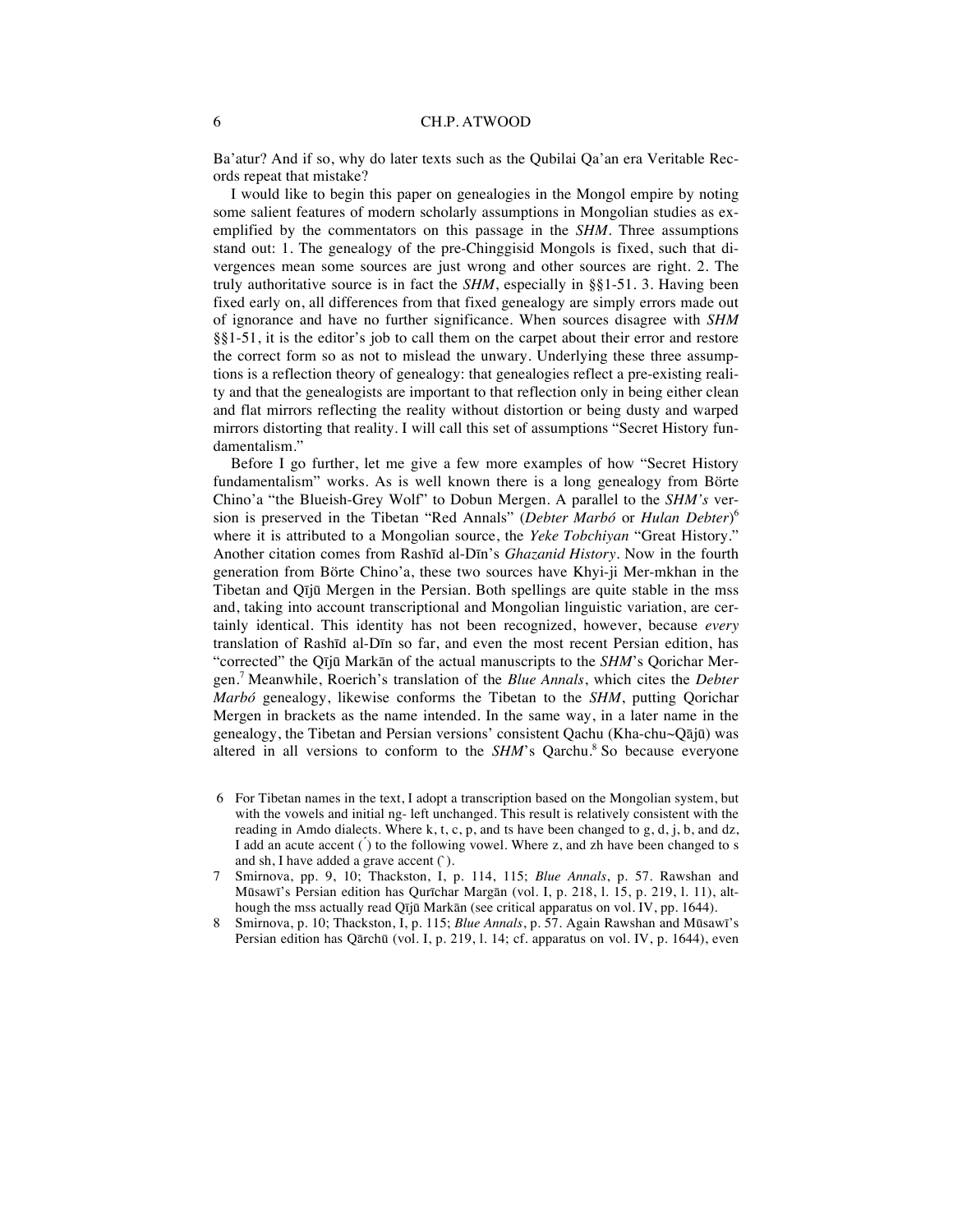"knew" that there is *one* genealogy of the Mongols and it is reflected infallibly only in the *SHM*, the evidence of a consistent and consistently *different* genealogy had to be edited out of existence.

Another, older, example of such editorial alteration occurs in the *Record of the Campaigns of Chinggis Khan* (*Shengwu qinzheng lu* 聖武親征錄), written in the time of Qubilai Qa'an. That work has a parallel to the text as found in the *SHM*  §179 cited above, with Seche Beki and Tayichu as sons of Bartan Ba'atur.<sup>9</sup> The *Record of the Campaigns of Chinggis Khan* is a later abridgment of the *Veritable Records* used as a source for the Basic Annals (*benji* 本紀) in the *Yuan shi* 元史 (hereafter *YS*), so this passage was also incorporated into the *Yuan shi* in 1370. But as the *YS* was being composed, an editor noticed that this contradicted the genealogy (to be discussed below) that the compilers were adding to the *YS*. Evidently disturbed by this inconsistency, the early Ming editors changed one character in the Chinese translation to make Bartan Ba'atur 八兒壇 拔都 into Barqaq Ba'atur 八兒 6·Ė. "Barqaq Ba'atur," however, is an entirely new name. Outside of this disputed passage, the sources always have Ökin Barqaq or Bartan Ba'atur, never Barqaq Ba'atur. Later still, as copies of the *Record of the Campaigns of Chinggis Khan*  circulated in Ming manuscript, copyists noticed that making these two the sons of Bartan Ba'atur was "wrong," so they followed the *YS* in making the name Barqaq Ba'atur. Only two mss survive giving, not the correct version, but a compromise version. Unable to decide between Bartan and Barqaq, they left it just as Bar-Ba'atur 八兒·拔都! $^{10}$ 

As I hope these examples show, the variations in pre-Chinggisid genealogy are too complex to be captured by "Secret History fundamentalism." In this paper I will show that over the history of the Mongol empire that at least six different written genealogies circulated and that none of them was accepted as the final authoritative word. I will proceed from the most recent one, the *Genealogical Record of the Ten* 

though all the mss read Qālī Qājū or something clearly derived from it, e.g. Qālī Qājr or Qālī Qāḥū.

- 9 That the original was Bartan Ba'atur is demonstrated by the parallel in Rashīd al-Dīn which has Bartān Bahādur (Smirnova, p. 130; Thackston, I, p. 189; Rawshan and Mūsawī, p. 391, l. 10).
- 10 This passage will be discussed in my forthcoming critical edition of the *Shengwu qinzheng lu*. The two manuscripts are the Zheng manuscript preserved in the National Library of China in Beijing under catalogue no. 6109/614; see Beijing tushuguan shanben bu 北京圖書館善本部, ed., *Beijing tushuguan shanben shumu* 北京圖書館善本書目, vol. 2, p. 30b; Beijing tushuguan 北京圖書館, ed., *Beijing tushuguan guji shanben shumu: Shi bu* 北京圖書館古籍善本書目·史部, p. 335. This was used by Jia Jingyan賈敬 ĩ as his base text for his 1979 study of the *Shengwu qinzheng lu*; the passage on Bartan/Barqaq Ba'atur is in *SWQZL[J]*, vol. 2, p. 102b. The other manuscript is the one I call the Lu manuscript, preserved in the in the Seikadō Bunko 靜嘉堂文庫 library in Tokyo (no. 655-98); see Tetsuji Morohashi ā¥č¦, *Seikadō Bunko kanseki bunrui mokuroku* 靜嘉堂文庫漢籍分類目錄 (Tokyo: Seikadō Bunko, 1930), p. 250. *SWQZL[W]*, pp. 54a/113, had no access to these mss and simply repeated the later mss' form of  $\Diamond \boxplus \mathbb{R}^2$ 拔都.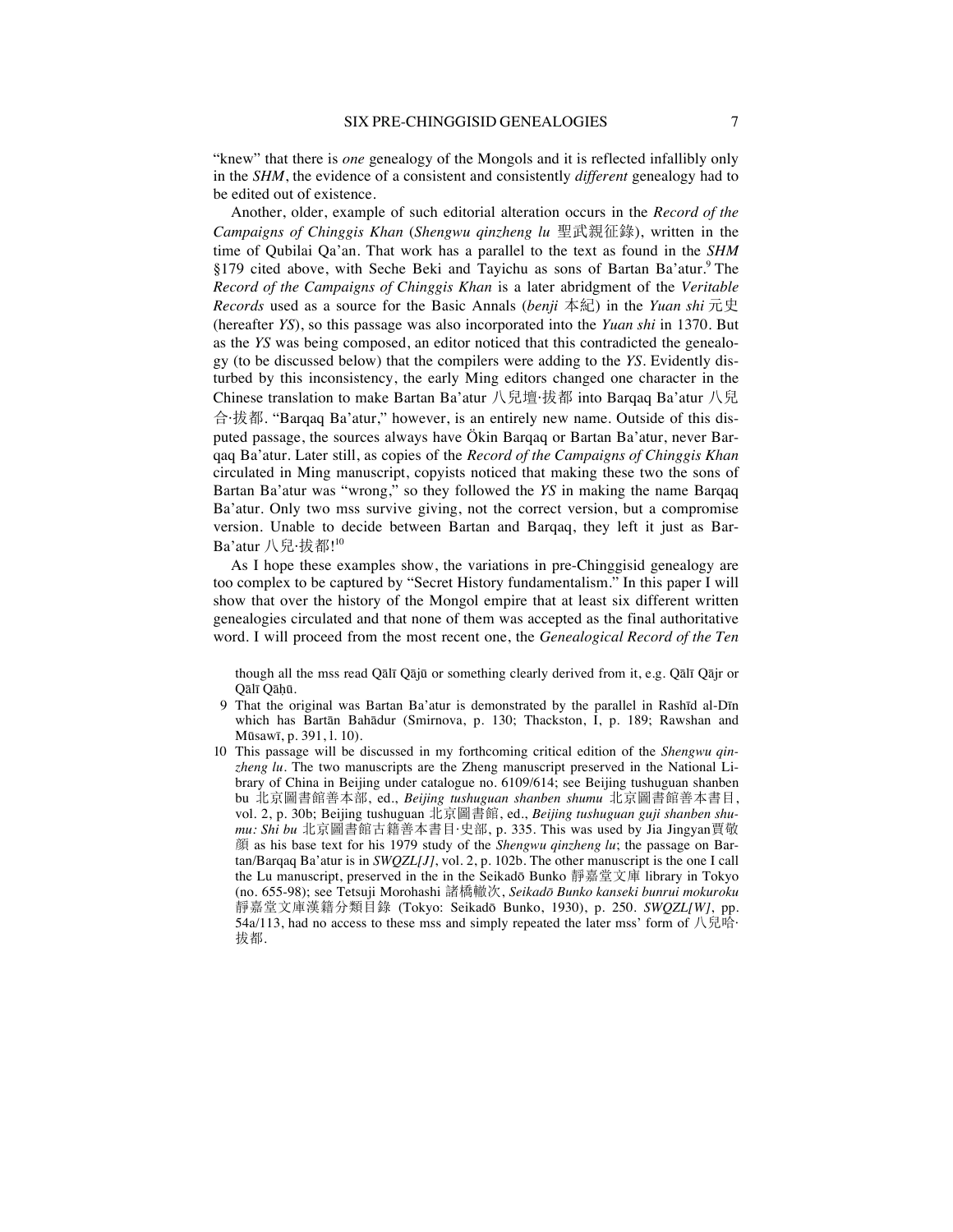*Ancestors*, produced in the second quarter of the fourteenth century, back to what is the shortest one and likely to be the oldest, cited occasionally in Rashīd al-Dīn, but always rejected.

#### **THE "GENEALOGICAL RECORD OF THE TEN ANCESTORS"**

Yuan era sources preserve two genealogies of the Mongol imperial house, one in chapter 107 of the *YS* and the other the "Genealogy of the Imperial House of the Great Yuan" (*Da Yuan zongshi shixi* 大元宗室世系) in the first chapter of the *Nan*cun chuogeng lu 南村輟耕錄 ("Nancun's Notes Upon Rest from the Plow"), Tao Zongyi's 陶宗儀 1366 miscellany.<sup>11</sup> Alongside these two extant genealogies, there is also reference to the name of two other genealogies: 1) the "Imperial Genealogy" 帝系篇 (Dixipian) chapter in the 1329-1331 *Jingshi dadian* 經世大典 ("Great Statutes for the Administration of the Age") encyclopedia<sup>12</sup>; and 2) the undated "Genealogical Record of the Ten Ancestors" (*Shizu shixi lu* 十祖世襲錄).<sup>13</sup> How are these different sources and titles related?

Let us consider the interrelations of the two extant Yuan texts first. As was already noticed by Pelliot, the *YS*'s chapter 107 obviously derives from a common source with the "Genealogy of the Imperial House of the Great Yuan" in Tao's *Nancun chuogeng lu*. <sup>14</sup> The genealogies in both works cover the imperial family beginning with Tobun (=Dobun) Mergen and his widow Alan Gho'a's supernatural conception up to the last emperor of the Yuan Toghan-Temür (Shundi 順帝, r. 1332-1370), his heir apparent Ayushiridara, and even Ayushiridara's infant son. (Both omit the ten or so generations before Dobun Mergen given in both the *SHM* and the *Ghazanid History*, a point I will return to later.) The branches of Chinggis Qan's brothers and sons appear to be included in as full fashion as information would permit, and the various lineages stemming from the rulers before Chinggis Qan's father Yisükei are also briefly noted.

For the pre-Chinggisid period, the genealogies in the *YS* 107 and the "Genealogy of the Imperial House of the Great Yuan" are identical and use a unique set of often obscure Chinese characters, seemingly chosen for their mnemonic value and distinct from the set used by any other history or transcription project, such as the Qubilai Qa'an-era *Shengwu qinzheng lu* or even elsewhere in the genealogy.<sup>15</sup>

- 12 See the introduction to the chapter in *YWL[SC]*, 40/6a-b; *YWL[CP]*, 40/530. As I will argue, the actual contents of the chapter are found in *YS* 107, beginning with the generation of Chinggis Qan or his father.
- 13 See *YS* 107/2729; cf. Louis Hambis, with notes by Paul Pelliot, *Le Chapitre CVII du*  Yuan che. Supplement to *T'oung Pao*, vol. 38 (Leiden: E.J. Brill, 1945), p. 144.
- 14 Compare *NCCGL*, 1/1-8 to *YS* 107/2705-2729. See Hambis, *Chapitre CVII*, pp. 1-2.
- 15 See Hambis, *Chapitre CVII*, p. 1.

<sup>11</sup> Tao Zongyi, a Yuan loyalist, was also the one who preserved the *Shengwu qinzheng lu* in his 70 fascicle (*juan*) *Shuofu* anthology.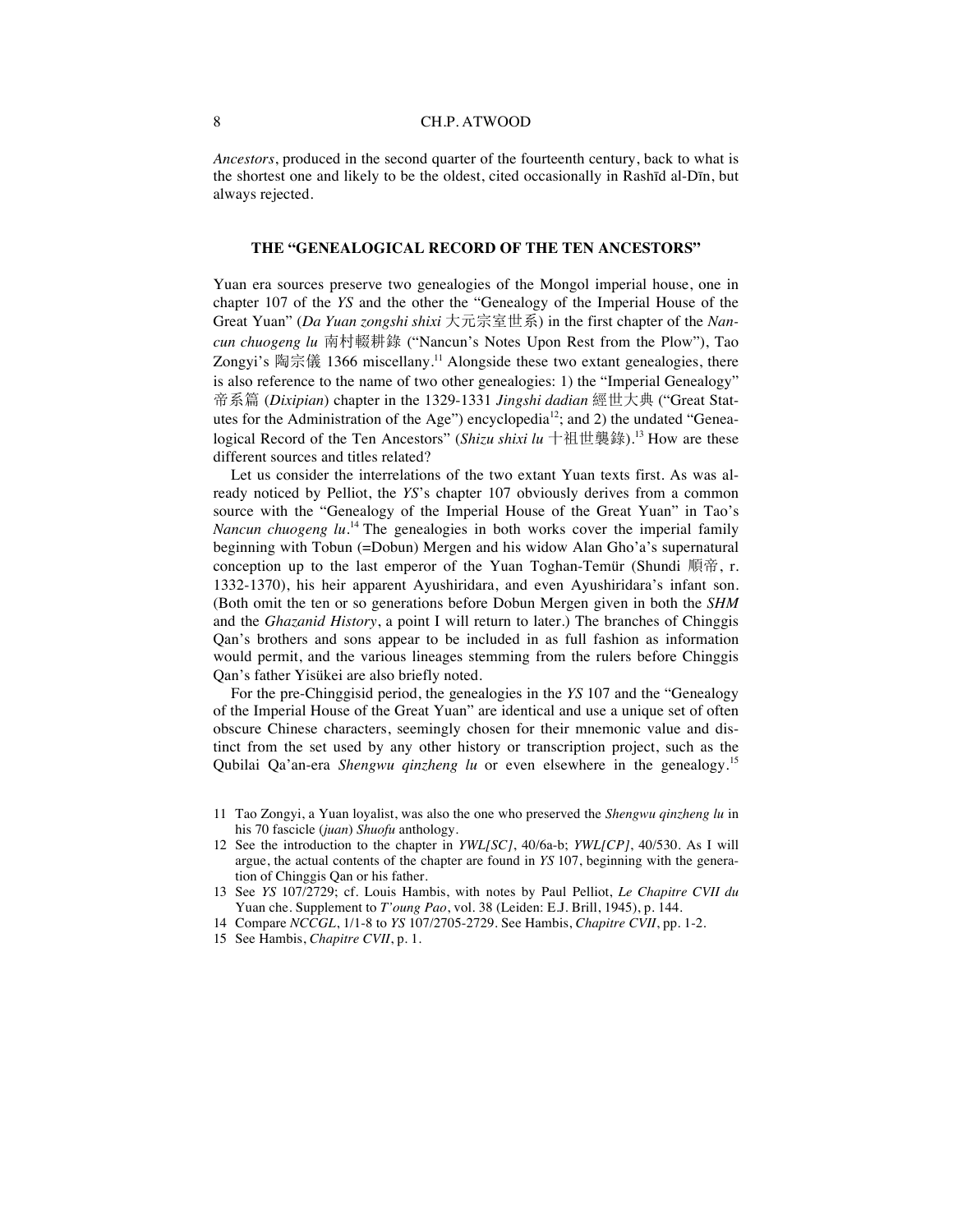Characteristic features of this new system include: the use of *mie* 咩 "bleat" for Mongolian -*me*-, 拏 *ná* "to grasp" for Mongolian -*no*-, *dŭ* 篤 "deep" for medial and final  $-tu$ ,  $zh$ *í*  $\dot{H}$  "straight" for Mongolian *chi*-, *jí*  $\dot{H}$  "urgent" for Mongolian -*gi*-, *hán* 寒 "cold" for Mongolian *qan*, and *gě* 葛 (a Chinese surname) for Mongolian *qa-.* While this distinctive transcription system cannot be directly dated, it seems to fit with the trend after 1315 or so to use increasingly obscure Chinese characters to transcribe Mongolian names. This bookish new transcription system is found only in the pre-Chinggisid parts of the genealogy.

Strikingly this transcription system is also used in the pre-Chinggisid narratives found in pp. 1-3 of the first chapter (*juan*) of the *YS*. <sup>16</sup> The character transcriptions for all the names found in both the genealogies and in chapter 1 of the *YS* match. Moreover the name of Monolun 莫挐倫, absent from the genealogy in *YS* 107, is transcribed in chapter 1 with the same rare and distinctive character set as in the genealogies.<sup>17</sup> Moreover, both the genealogy and the *YS* chapter 1 stand out from other accounts of the pre-Chinggisid period by beginning not with Börte Chino'a, the Mongols' mythical Blue Wolf ancestor, but with Tobun Mergen and Alan Gho'a. The genealogies also imply, and chapter 1 of the *YS* explicitly states, that Alan Gho'a had not five but three sons, of whom only one, Bodonchar, was born miraculously. (All other extant accounts of Alan Gho'a say she had two children by natural birth, and three supernatural sons.) And finally, unlike many other sources, both the *YS*'s pre-Chinggisid genealogy and its chapter 1 narrative make Monolun to be not the mother of Qaidu Qan, but his grandmother.<sup>18</sup> One must conclude therefore that the pre-Chinggisid narratives in the *YS* stem, at least in outline, from the same Chinese-language text that formed the source for the pre-Chinggisid genealogy in Tao Zongyi and the *YS* chapter 107. Moreover, if it was used as a source for the *YS* chapter 1, the further conclusion can be drawn that this genealogical source, undoubtedly translated from Mongolian into Chinese, must have had some fairly long narrative notes appended to the family tree.

One of the concluding notes appended to the *YS*'s chapter 107 gives the name of a genealogical source with narrative sections on the pre-Chinggisid period:

According the "Genealogical Record of the Ten Ancestors" (*Shizu shixi lu* 十祖世襲錄) it says: 'When the Initial Ancestor (*Shizu* 始祖) Bodonchar 孛端叉兒 took over the civilian households of the Tünggilig Quru'u 統急 里·忽魯 clansmen, he also then got a pregnant wife named Chajirai 插只來

<sup>16</sup> See Hambis, *Chapitre CVII*, p. 1.

<sup>17</sup> Note the 挐, which should be an error for  $#$  found in the transcriptions

<sup>18</sup> The genealogy and the *Yuan shi* chapter 1 also share a tendency to very unusual readings of lineage names. In the *YS* 1/2-3, in the story of Monulun (Nomulun in the Secret History), the name Jalayir is transcribed *Yalayir* 押剌伊而 while the Veritable Record (as seen in the *SWQL*) and other Qubilai-era sources consistently use *Zhalar*  $\hbar \mathbf{R}$  for the same clan name. There is a similar divergence in the spelling of Tayichi'ud: *Dachouwutu*  $\pm \mathbb{H}$ 秃 in the genealogy vs. *Taichiwu* 泰赤烏 or 太赤兀 elsewhere.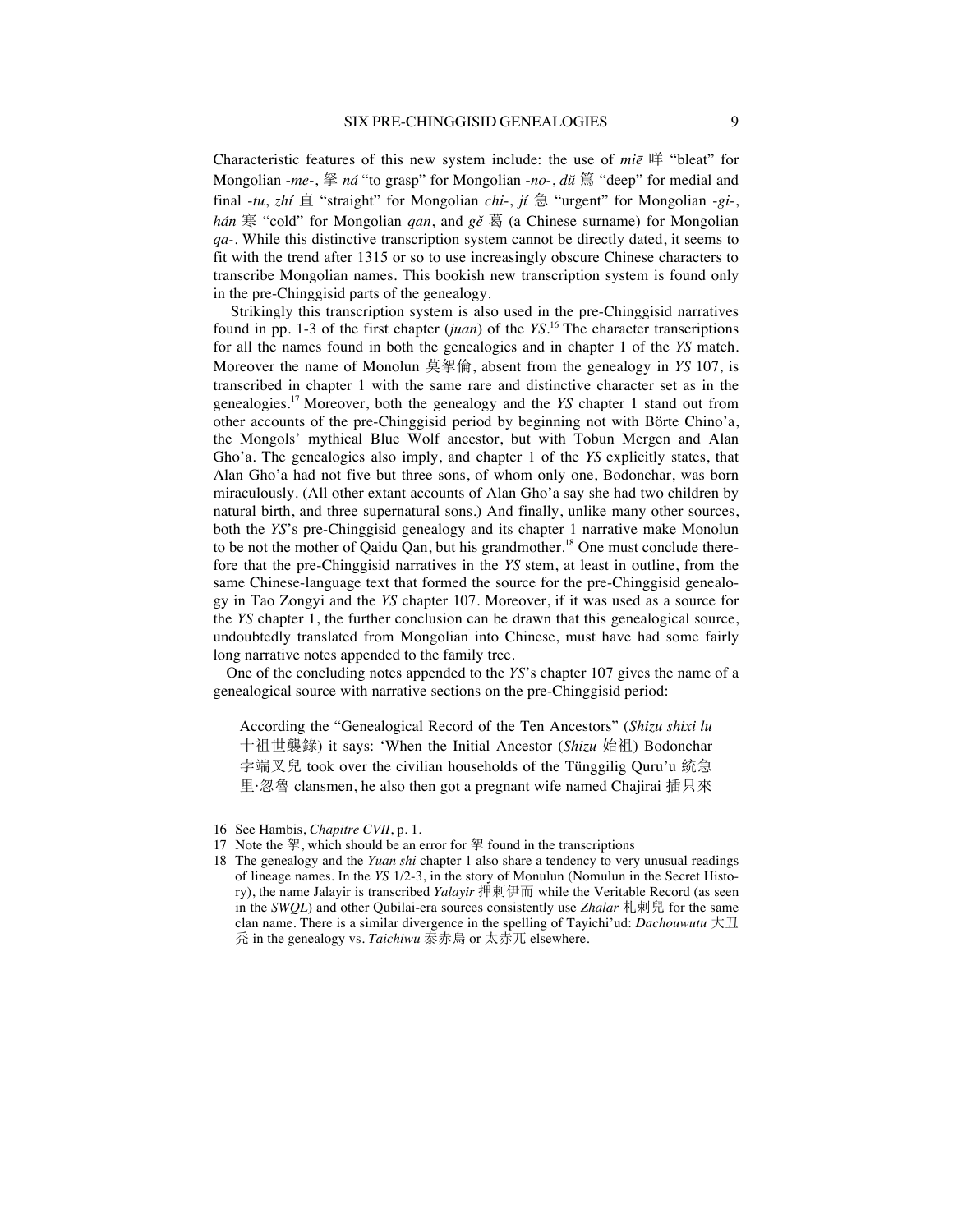and took her in. Because his mother was named Chajirai, the child she gave to birth after his father's death from then on was counted a different race and was also called Tatar 達靼.' At present, because he was not the Initial Ancestor's actual begotten son, he has therefore not been entered into this 'Genealogical Table,' but only added as a line here.<sup>19</sup>

This story of Chajirai as we have it here is a slightly altered version of the story told in *SHM* §§38 and 40, although here it is connected with the genealogy of the Tatars, not with the Jadaran family of Chinggis's rival, Jamuqa. What is the relationship of the "Genealogical Record of the Ten Ancestors" (hereafter *GRTA*) mentioned in this note to the textual tradition represented by the *YS* 1 and the *YS* 107-*NCCGL*  genealogy? Certainly the character transcriptions are consistent with each other. Bodonchar and Tünggilig Quru'u are both transcribed in this note in the same way as in *YS* 1; the name Bodonchar, at least, when found elsewhere is transcribed in a slightly different form.<sup>20</sup> In the name Chajirai (transcribed *Chazhilai* 插只來) the reading of the name, which derives from the lineage name Jadaran~Jajirad, is highly unusual and uses a character for *cha* 插 which is used nowhere elsewhere for transcription.<sup>21</sup> Finally the characters "Dadan" used for Tatar is very rare in Yuan sources, although it had been traditional in Chinese usage before then.<sup>22</sup> Since we know that source of the *YS* 107-*NCCGL* genealogy's section on the pre-Chinggisids was a genealogical-narrative account with a bookish and eccentric transcription system, and we also know that the *GRTA* was a genealogical-narrative account with more or less the same bookish and eccentric transcription system, it seems probable that the two are in fact one source. We can thus provisionally designate as the *GRTA* the combined body of genealogical-narrative information on the pre-Chinggisid ancestors as found in the relevant parts of *YS* 1, 107 and *NCCGL* 1.

Yet while the *GRTA*, understood in this expanded sense, thus seems to be the *ultimate* source for the pre-Chinggisid material in the *YS* 107-*NCCGL* genealogy, it cannot be the *direct* source for the whole *YS* 107 and the *NCCGL* genealogies. This is evident because both the YS 107 and the *NCCGL* genealogy have been abridged

- 19 *YS*, 107/2729; cf. Hambis, *Chapitre CVII*, p. 144.
- 20 See the *SHM* §24, etc., and *YS* 119/2945, in the biography of Bo'orchu, which have the character *cha* 察 "observe" for *cha* 又 "stab." The latter passage derives from the biography of Bo'orchu's descendant Ös-Temür (Örlüg Noyan) written by Yan Fu of Gaotang  $(1236-1312;$  see *YS* 160/3772-74). The work is abridged in Su Tianjue 蘇天爵, ed., *Yu*anchao mingchen shilue 元朝名臣史略, pp. 41-43, and found in full in *YWL[SC]*, 23/3b-9a.
- 21 The lineage name is transcribed in the *SWOZL* as *Zhadalan* 札荅蘭 and in the *SHM* as Zhadaran 札荅舌闌 or *Zhazhiradai* 札只舌刺歹.
- 22 See e.g. Ouyang Xiu, ed. Xu Wudang, *Xin Wudai shi* (Beijing: Zhonghua shuju, 1974), 74/911ff. The characters and term "Dadan" for Mongol *Tatar* was in effect banned under Mongol rule, but only because the Mongols disliked being called Tatars. Using these disapproved characters for an illegitimate child who gave birth to Chinggis Qan's rival Jamugha would not run afoul of this ban.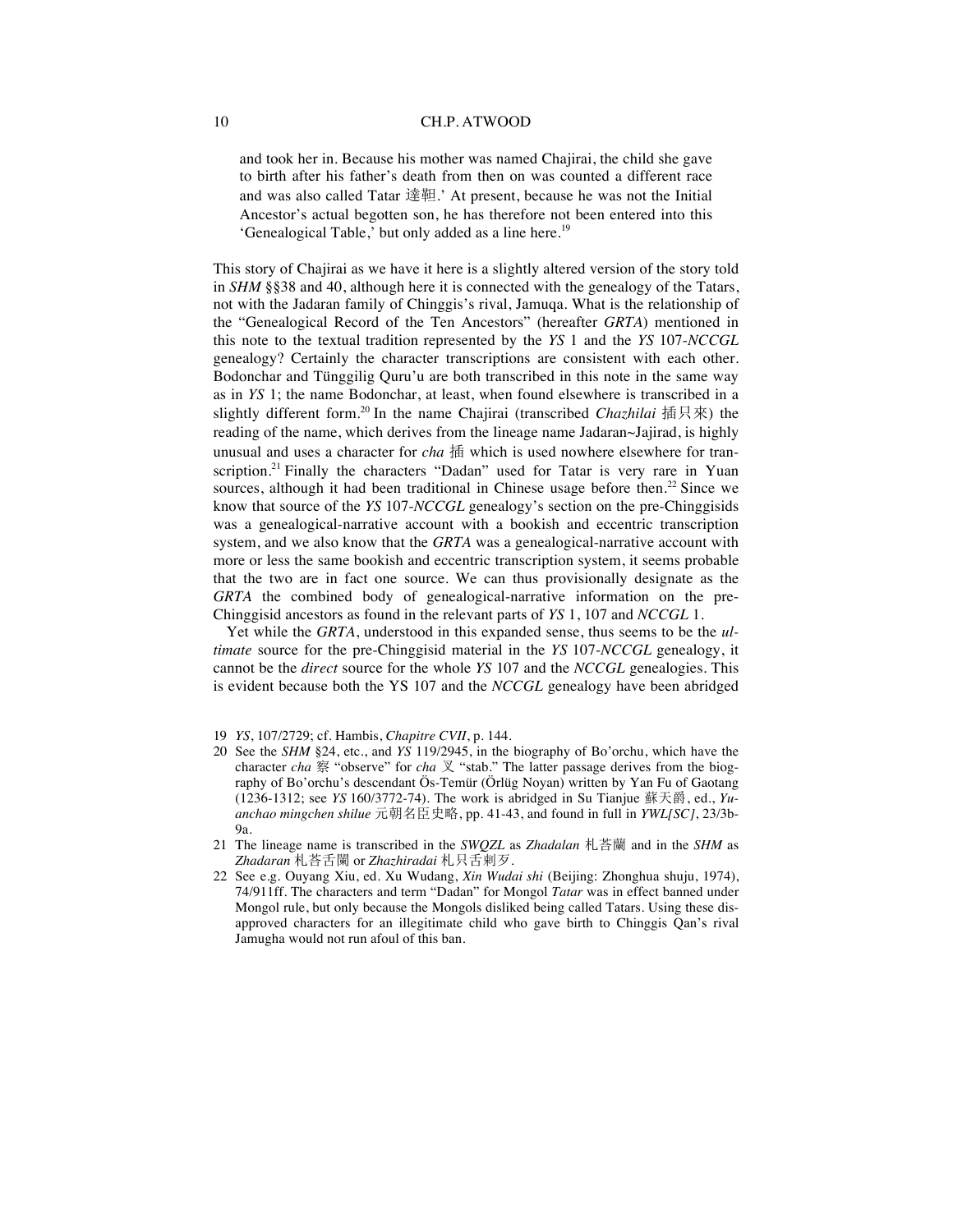in the exact same way from the whole body of information found in the *GRTA* (as witnessed by the *YS*, chapter 1 material and the note in chapter 107), eliminating, for example, all mention of Chajirai, of Mother Monolun, and so on. Thus, although the *YS* editors had the *GRTA* in front of them in order to cite from it in the concluding note, they must have been satisfied with their intermediate source's abridgment, and apart from the final note cited above, considered that the intermediate source gave all the important information which they needed to transmit to posterity.

How far down the family tree from the "Initial Ancestor" Bodonchar did the *GRTA* go? The text's name, referring to the "ten ancestors" (*shizu*  $\pm$   $\mathbb{H}$ ) indicates that it covered only the pre-Chinggisid period; Bodonchar was reckoned as Chinggis Qan's tenth-generation ancestor.<sup>23</sup> Thus the *GRTA* cannot have included material past Chinggis Qan. Since, however, the commonality of the *YS* 107-*NCCGL* genealogy extends far beyond Chinggis into many subsequent generations, they must depend for the later section on a different common source. Here the *Jingshi dadian*  ("Great Statutes for the Administration of the Era"), comes into play. This encyclopedia of Yuan-era institutions was compiled by Yu Ji 虞集 and Zhao Shiyan 趙世 o from 1329 to 1331.<sup>24</sup> It contained a chapter on the "Imperial Genealogy" (*Dixipian* 帝系篇) as well as one on the "Annual Stipends for the Kinsmen and Affines" (*Zongqin suici* ^ýią); since the annual stipends were paid to members of the imperial family, this chapter too was a storehouse of genealogical information. Unfortunately, only the prefaces for the two chapters are extant, as found in the *Yuan wen lei* 元文類, an anthology of Yuan literature.<sup>25</sup> However, the *Jingshi dadian* formed the basis for most of the "Treatises" in the *YS* (composed in 1369-1370), and since chapter 95, on "annual stipends" in the *YS* was indeed based on the *Jingshi dadian* one might assume that the chapter 107, which is a genealogy of the *YS* in table form, gives us an abridgment, at least, of the "Imperial Genealogy" chapter in the *Jingshi dadian*. Indeed a note to the *YS*'s chapter 107 shows that the compilers for that chapter did routinely check outside information they collected against the *Jingshi dadian*'s "Imperial Genealogy" and "Annual Stipends for the Kinsmen and Affines" chapters.<sup>26</sup>

There are, however, sufficient reasons to believe that the "Imperial Genealogy" chapter, like the *GRTA*, was incorporated into the *YS* 107 genealogy indirectly, not directly:

1) As we have seen, for the pre-Chinggisid genealogy a different source, the *GRTA*, was used. Since the *NCCGL* and *YS* 107 genealogies both link

<sup>23</sup> *YS* 1/1.

<sup>24</sup> The full text of all the *Jingshi dadian*'s chapter prefaces and of some of the chapters is given in *YWL[SC]*, *juàn* 40-42. The contents of the chapters are also preserved in the treatises (*zhi* 志) of the *Yuan shi* which in most cases are simply abridgements of the corresponding chapters in the *Jingshi dadian*.

<sup>25</sup> *YWL[SC]*, 40/6a-b; *YWL[CP]*, 40/530; the preface to the record of the annual stipends of princes is in *YWL[SC]*, 40/23a-b; *YWL[CP]*, 40/541-42.

<sup>26</sup> *YS* 107/2717; cf. Hambis, *Chapitre CVII,* p. 73.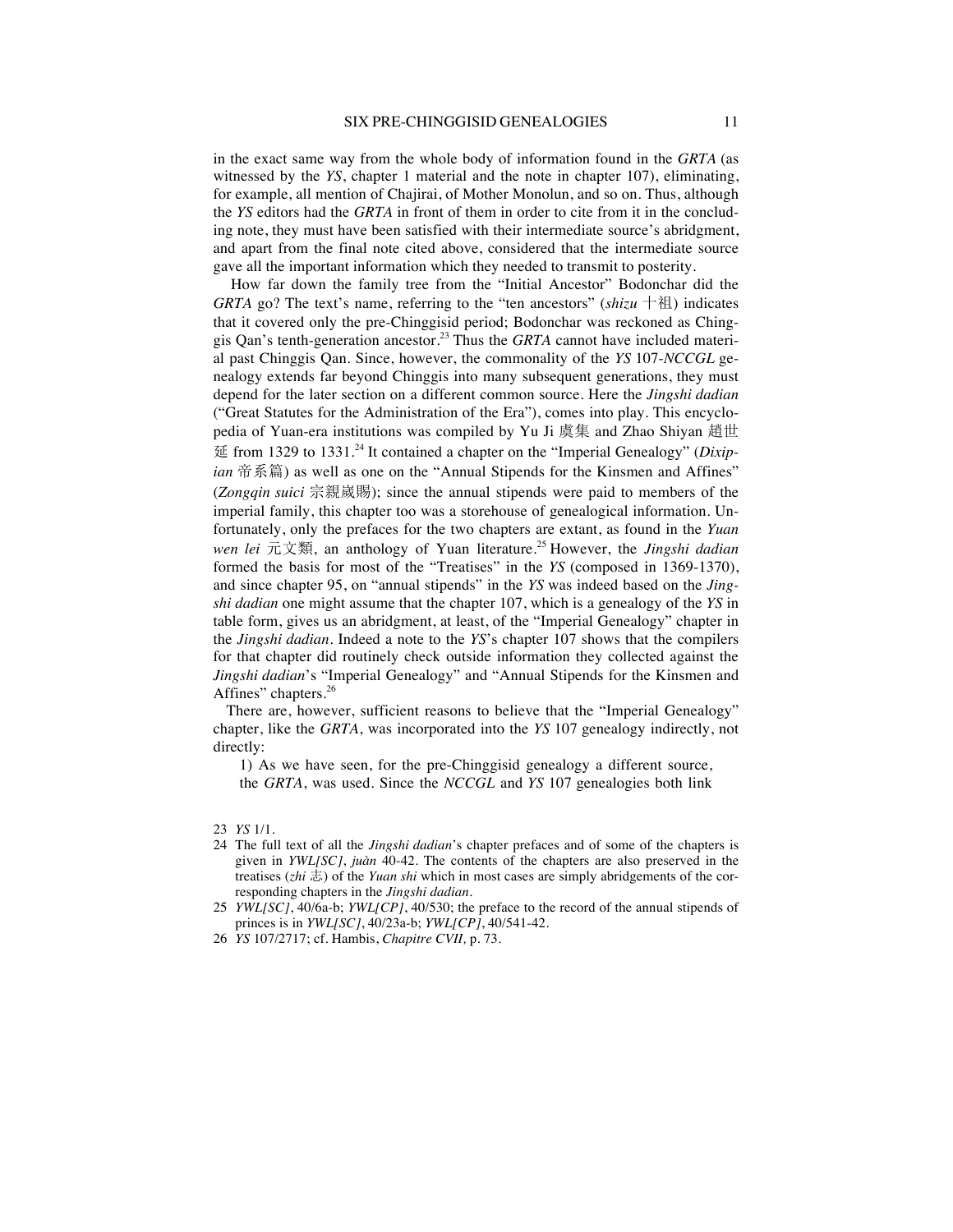the same two sources and in the same way, their identity should be the result of literary dependence. (It is unlikely that two persons would first chose the same two sources and then link them up in exactly the same way.)

2) The two genealogies both continue up to the very end of the Yuan dynasty, decades after the compilation of the *Jingshi dadian*. However, other chapters in the *YS* that were derived purely from the *Jingshi dadian*, not least the *YS*'s chapter 95 on annual stipends, show no sign of updating.<sup>27</sup>

3) In the *YS* 107-*NCCGL* genealogy the imperial list and other lines have been updated in almost exactly the same way through the reign of Toghan-Temür. This includes material on the Golden Horde, which can be dated precisely. Both source mention only Jani-Beg among Özbeg Qan's sons in the Golden Horde. This must be derive from information about his succession to the Golden Horde's throne, which took place in 1342, well after the compilation of the *Jingshi dadian*. <sup>28</sup> Updating of the *Jingshi dadian* material also occurred through dropping names; the Annual Stipends chapter includes Qubilaid princes not found in the *YS* 107-*NCCGL* genealogy: Qadan, Alughuichaq, and Qorchi.<sup>29</sup> One may assume that these were young princes who died early on and so were deleted from the genealogy.

4) The transcription system again gives useful information on the origin of the texts. The stipend list uses a number of transcriptions, which while lacking the particular obscure characters of the *GRTA* are different from those found elsewhere. Thus for Belgütei we have *Bolugudai* 孛魯古鷠(~  $\mathcal{F}$ )<sup>30</sup> not the more usual *Bieligutai*  $\mathbb{H}\boxplus$  in  $\hat{H}$ ; for Temüge Odchigin we have *Wozhen Nayan* 斡真那顏, not Tiemuge Wochijin 鐵木哥斡赤斤, for Cha'adai, we have *Chahedai* 茶合鱘(~歹), not *Chahetai* 察合台, and for

- 27 The chapter 95 was based on a series of lists of annual disbursements, the most complete of which was from 1319 (i.e. Yanyou, year 6; see e.g. *YS* 95/2412 and *passim*). There are only a few notes from 1324-1326 (*YS* 95/2417, 2419) and from 1328 (*YS* 95/2422, 2444), and none from after that time. The basic form of the stipend list dating from the reign of Ayurbarwada Buyantu Qa'an (1311-1320) was left unchanged; Buyantu's Qa'an and his line is thus absent from this list of princes, while we do see related lines, e.g. those of Jingim's eldest son Gammala, and from Ayurbarwada's brother Amuga and nephew Qoshila (*YS* 95/2420-21).
- 28 On Jani-Beg (Zhanibie 札尼別), see *YS* 107/2715 and NCCGL, 1/3. His succession to Özbeg is mentioned in *YS* 117/2906; this account of Jochi's house uses the same characters as that in *YS* 107-*NCCGL* and undoubtedly derives from the same source.
- 29 See *YS* 95/2421-22. That they are of the Qubilaid family is deduced from their placement in the genealogy, after Qoshila Qutuqtu/Mingzong and before Aradnashiri the Prince of Yu (Henan) who was a descendant of A'uruqchi, Qubilai's seventh son.
- 30 *Dai* in the simplified form  $\overline{z}$  alternates with the complex form  $\overline{w}$ .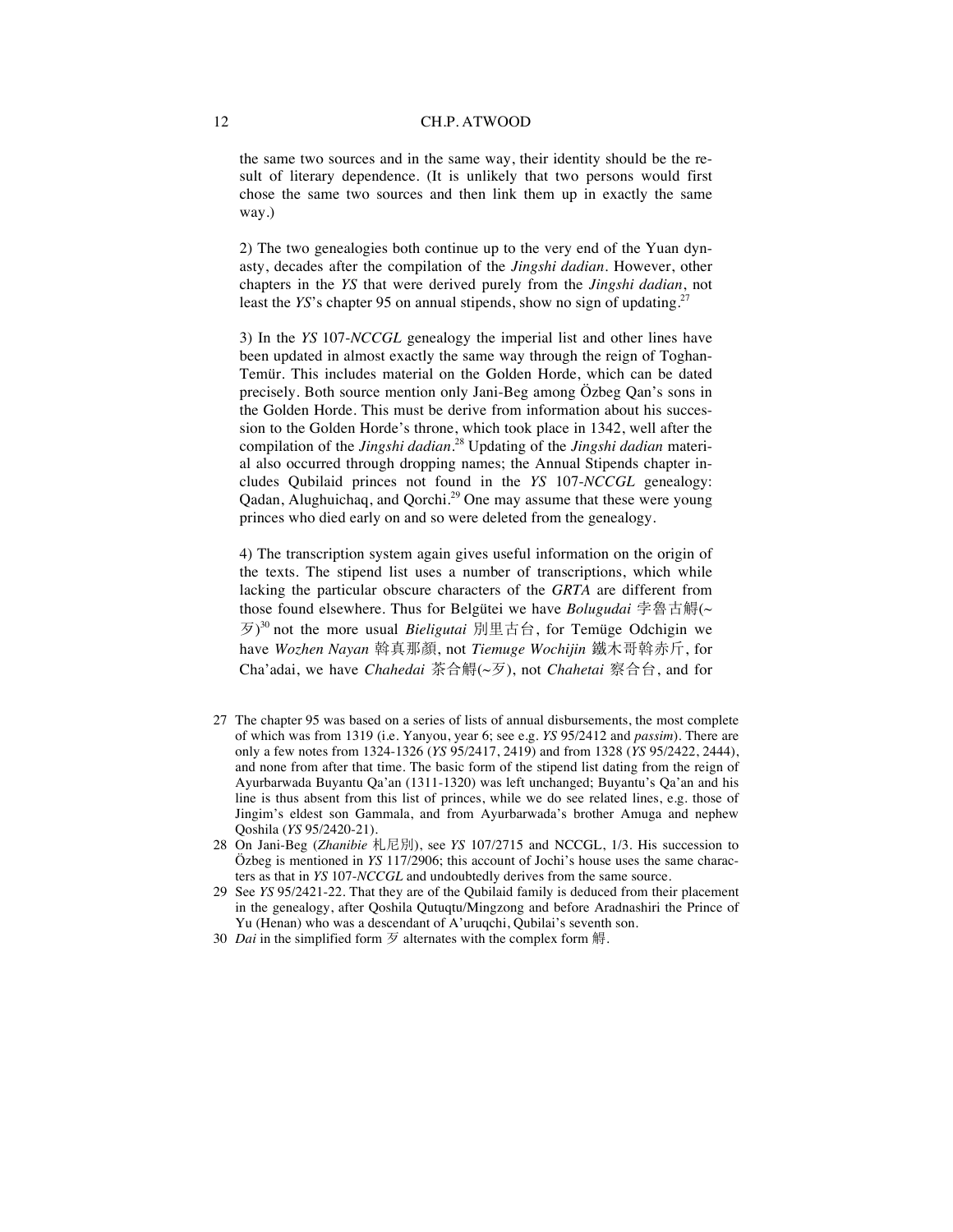Kölgen we have *Kuoliejian* 闊列堅 not *Guoligan* 果里干. The forms in Tao Zongyi's text differ in all these cases from the stipend list, but the stipend list's forms for Belgütei, Odchigin Noyan, and Kölgen are added in as alternatives. The *YS* 107 genealogy adopts sometimes one and sometimes the other form.<sup>31</sup> These facts and especially the use of double forms indicate that Tao's genealogy was sewn together from two different sources with differing transcription systems. One is clearly that used in the *Jingshi dadian*, while the other is different. The two source overlapped only in the genealogy of Chinggis's brothers and sons (and possibly in Ögedei's son Qashi~Qashidai).

Together these arguments add up to a strong case that the common source for the *YS*  107-*NCCGL* genealogy was sewn together from two Chinese-language sources, one the *GRTA* material and the other the *Jingshi dadian* genealogy. The *GRTA* material extended from Bodonchar to Chinggis Qan and his brothers and sons. The *Jingshi dadian* source extended from Chinggis's father Yisükei to 1328. Sometime after 1342, an editor linked the two genealogical sources together, eliminated most of the narrative sections in the *GRTA*, corrected the transcriptions of a few well-known figures, and updated the *Jingshi dadian* material to reflect changes through middle of Toghan-Temür Uqa'atu Qa'an's reign (1332-1370).

Could this compiler have been Tao Zongyi himself? It seems impossible. No matter how diligent a private scholar he might have been, it appears very unlikely that someone away from the court would have the knowledge to insert, for example, Jani-Beg as the successor of Özbeg in the far away Golden Horde, a figure nowhere else mentioned anywhere in Yuan literature. Nor would a private compilation have had sufficient authority to be cited in the *YS*. Even though Tao's friend Song Lian 宋濂 headed the *YS* editorial committee, the *YS* compilers appear to have disregarded the abundant biographical information in the *Nancun chuogeng lu*, preferring to stick to official sources. $32$  Certainly they would have had the same caution about using a private source for something as official as the imperial genealogy. Moreover, comparison of the *YS* 107 and *NCCGL* texts show some shared misprints, but many more cases in which the *NCCGL* text has unique corruptions and omissions. It thus seems hard to envision it as being the basis of the *YS* text.<sup>33</sup> Instead the basis

- 31 *NCCGL*, 1/4, 3; cf. *YS* 95/2413, 2415. In the *NCCGL*, the extant text has *Quebiejian* à 別堅 as the alternative form. *Bie* 別 is easily and certainly emended to *lie* 列. In the case of Ögedei's son Qashi(dai) the *Yuan shi* editors adopted characters Heshi 合失 used in the *Jingshi dadian*'s stipend list, while Tao left a different transcription Hexidai  $\hat{\sigma} \cdot \hat{\sigma}$ ; see *YS* 107/2718, 95/2416 and Tao, *Nancun chuogeng lu*, 1/5.
- 32 Mote, *T'ao Tsung-i*, p. 153.
- 33 Examples of shared corruptions are the transcription of Menen Tudun as *Miema dudun*  咩麻篤敦 (for *Mienian Dudun* 咩撚篤敦, probably via the *Mieli Dudun* 咩歷篤敦 of the Ming era Guozijian printing) and the descendants of Uru'ud lineage (descendants of Nachin) as *Wuchawu* 兀察兀 (for *Wuluwu* 兀魯兀); see the comments in Hambis, *Chapitre CVII*, p. 10. An example of additional misprints in the *NCCGL* text is the transcription of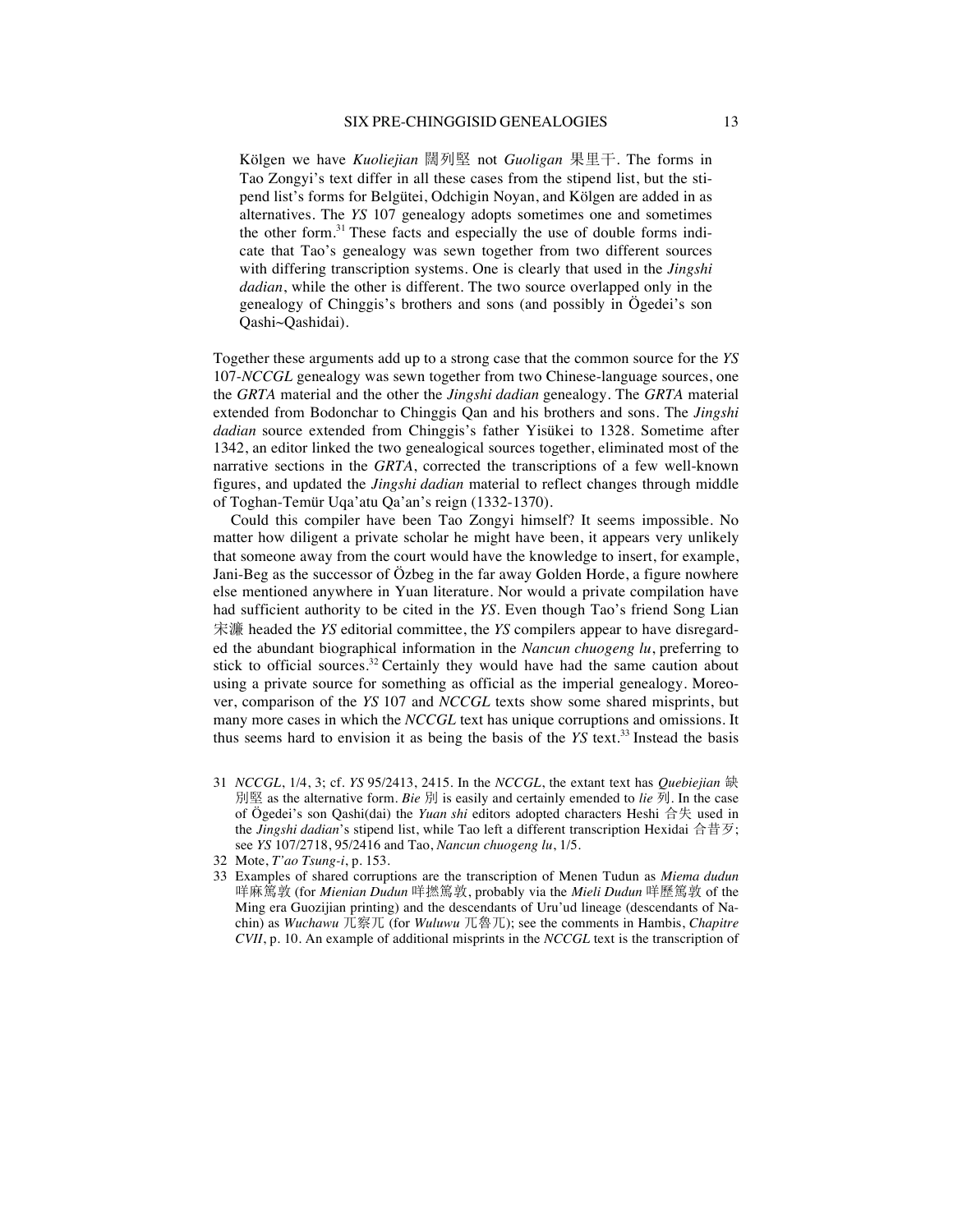was most likely a Chinese-language imperial genealogy dating to shortly after 1342, perhaps originally entitled with the name Tao Zongyi gave to his version of it: "Genealogy of the Imperial House of the Great Yuan" (*Da Yuan zongshi shixi* 大元宗 室世系).

In summary, then, we find two pre-1342 Chinese-language genealogies in the Yuan dynasty. One, compiled as the "Imperial Genealogy" chapter of the *Jingshi dadian* in 1329-1331, covered the imperial family from Chinggis Qan's father Yisükei to around 1328 at the latest, and was probably linked to a list of recipients of imperial stipends. Another, probably translated directly from Mongolian into Chinese and given the name "Genealogical Record of the Ten Ancestors" (*GRTA*), covered the Mongols from Bodonchar to Chinggis Qan and his sons. Both must have derived originally from Mongolian-language genealogies. The *GRTA* was translated by a learned eccentric, familiar with classical texts and with a predilection for showing off his knowledge of obscure characters. Its transcription system was certainly post-Qubilai, and probably from the mid-Yuan, c. 1310-1340.<sup>34</sup> Some-

the name of the Yörkin lineage (descended from Ökin Barqaq); it is transcribed correctly as the *Yuelijin* 岳里斤 in the *Yuan shi*, but incorrectly as *Yuesijin* 岳斯斤 in the *NCCGL*. In one case, an original misprint shared by both was compounded in the *NCCGL* printing.  $\ddot{\text{O}}\text{kin-Barqaa}$ 's name must originally have been transcribed as *Wojin-Balahaha* 斡斤八剌 哈哈, but the original  $w\bar{o}$  窩 was turned into *ke* 窠, making it Kejin Balahaha 窠斤八剌 哈哈 in all extant copies of the *YS*; see Hambis, *Chapitre CVII*, p. 17. In the *NCCGL*, the name was further distorted when the  $k\bar{e}$   $\hat{\mathbb{R}}$  character was disaggregated vertically into two characters,  $d\vec{t}$   $\hat{\text{H}}$  and  $b\vec{u}$   $\hat{\text{F}}$ , making the original Wojin-Balahaha into Dibujin-Balahaha 笛不斤八剌哈哈! The 1959 Zhonghua shuju edition of the *NCCGL* (reprinted 1997) which I have used is based on the Wujin  $\mathbb{R}$  dedition of 1923, which in turn was based on the first 1366 edition; most if not all of the misprints thus must go back to the 1366 edition, which Frederick Mote described thus: "The characters are irregular in size and spacing and often unorthodox in form, the text is not accurate and the appearance leaves much to be desired" (Mote, *T'ao Tsung-i*, p. 115). On the editions of *NCCGL*, see Mote *T'ao Tsung-i*, pp. 114-22, and p. 1 of the preface to Zhonghua shuju edition.

The *YS* 107 genealogy is considerably more complete than the *NCCGL*. Sometimes this looks like updating; adding, for example, a fifth generation to the descendants of Jochi-Qasar, or a fourth generation to the descendants of Qachi'un. Elsewhere it seems whole chunks of genealogy were omitted from Tao's collection; he includes, for example, only the two eldest of the eight sons of Temüge Odchigin listed in the *Yuan shi*. In other cases a generation has been lost; for example, in the line of Qashidai, the *NCCGL* jumps directly from Qaidu's son Chabar to the Prince of Runing 汝寧 "Hulatai 忽剌台." while the *Yuan shi* inserts a Prince of Runing 汝寧, Öljei-Temür in between. There is one case in which we find the *NCCGL* has preserved names lost in the *YS*, chapter 107. In the line of Qubilai's fifth son Hükerchi, for example, *YS* 107/2725 preserves only the name of his son Esen-Temür, while *NCCGL* 1/7 also lists two sons of Esen-Temür.

34 Can we fix the latest possible date? Let us assume that the material common to *YS* 107 and Tao's text derives from a single text. In that case, it should ante-date 1353, before a second son was born to the reigning emperor Toghan-Temür, since Tao Zongyi's version gives only one son for Toghan-Temür (*NCCGL*, 1/7 and *YS* 107/2729). Tao Zongyi presumably simply copied the original text in 1366 without supplementing it and so listed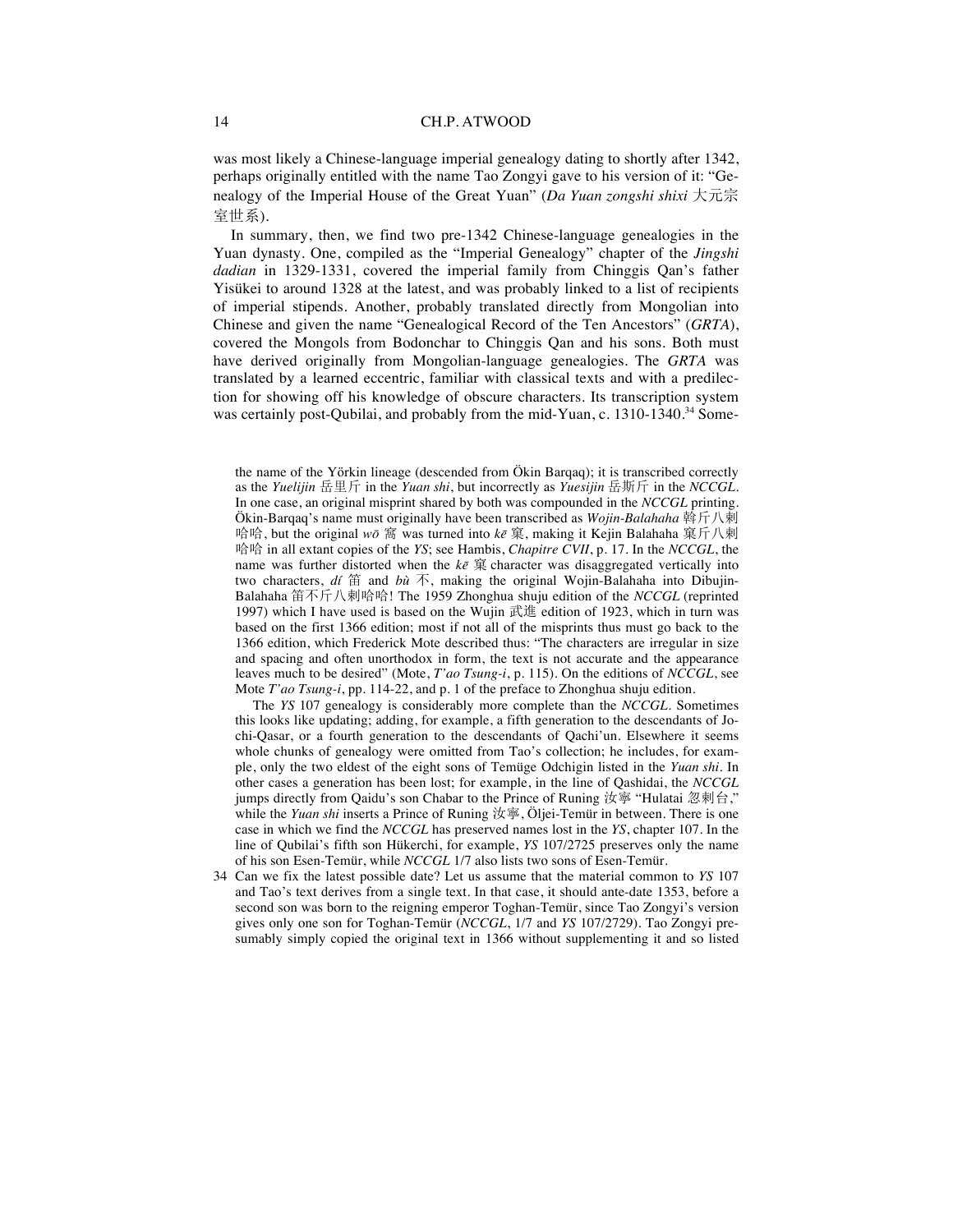time after 1342, these two texts and other pieces of genealogical knowledge were merged into a single Chinese-language genealogical text. Copies of this text must have been rare, since the version used by both Tao Zongyi and the *YS* compilers already shared some textual corruptions. The *YS* compilers must have had access to both the new combined pre- and post-Chinggisid genealogy as well as its sources: the original *GRTA* and the *Jingshi dadian* genealogy. Finding virtually all the genealogical links of the *GRTA* incorporated into the larger genealogy, they mostly ignored the *GRTA*. Only in a single note did the editors reference a piece of narrative found in the *GRTA* but missing from the combined genealogy. The *YS* editors did use the *GRTA*'s narrative notes, however, to fill in the record of the pre-Chinggisid ancestors in the beginning of the *YS*. Several of the *GRTA*'s narrative notes were thus used to build up the narrative of the pre-Chinggisid period that begins chapter 1 of the *YS*.

A translation of the attested contents of the *GRTA*, the last imperial-period pre-Chinggisid genealogy, is presented in the appendix with notes on textual divergences.

#### **THE YEKE TOBCHIYAN**

A second genealogy, probably dating from the earlier half of the reign of Temür Öljeitü Qa'an (1294-1307), is documented in the genealogy of the Mongol imperial lineage found in three Tibetan histories of the Yuan and post-Yuan period. These histories summarize the genealogy of the Mongol khans from the mythical ancestor Borte Chino'a up to the end of the Mongol dynasty. Unlike the *GRTA*, therefore, but like the *SHM*, these Tibetan histories have a "two stage" genealogical construct with an earlier phase from Börte Chino'a to Dobun (=Tobun) Mergen and then a later stage from Dobun Mergen's widow Alan Gho'a to Chinggis Khan. However, the actual genealogy of the "first stage" is rather different from that of the *SHM*, having only nine generations, not twelve, and different names at several points. The genealogy from Alan Gho'a to Chinggis Khan is reported very skeletally, and the names seem very close to the *SHM*, but with one possible difference.

The earliest of the three histories is the *Debter marbó* ("Red History"), written by Gúnga Dorje (1309-1364) of the Tsalbá monastic order.<sup>35</sup> Gúnga Dorje's genealogy is repeated with only a few changes and additions in the work popularly known as the *Ja-Bod yigtsang chenmo* ("Great Sino-Tibetan Archives") by Báljor-Sàngbó. Báljor-Sàngbó, writing in 1434, deletes many of the more intriguing passages of the *Debter marbó* but adds other pieces of information; it is difficult to say if his additional information, such as a full list of all twelve of Qubilai Qa'an's sons, for example, stems from fresh access to Gúnga Dorje's Mongolian source, or some other

only one son, while the *YS* editors further supplemented the source with information they had collected later.

<sup>35</sup> See *"Ulaan dewter,"* pp. 59-62; *Deb-ther dmar-po*, pp. 28-30. A Chinese translation is in Caiba Gongge Duojie/Chen and Zhou, pp. 23-25.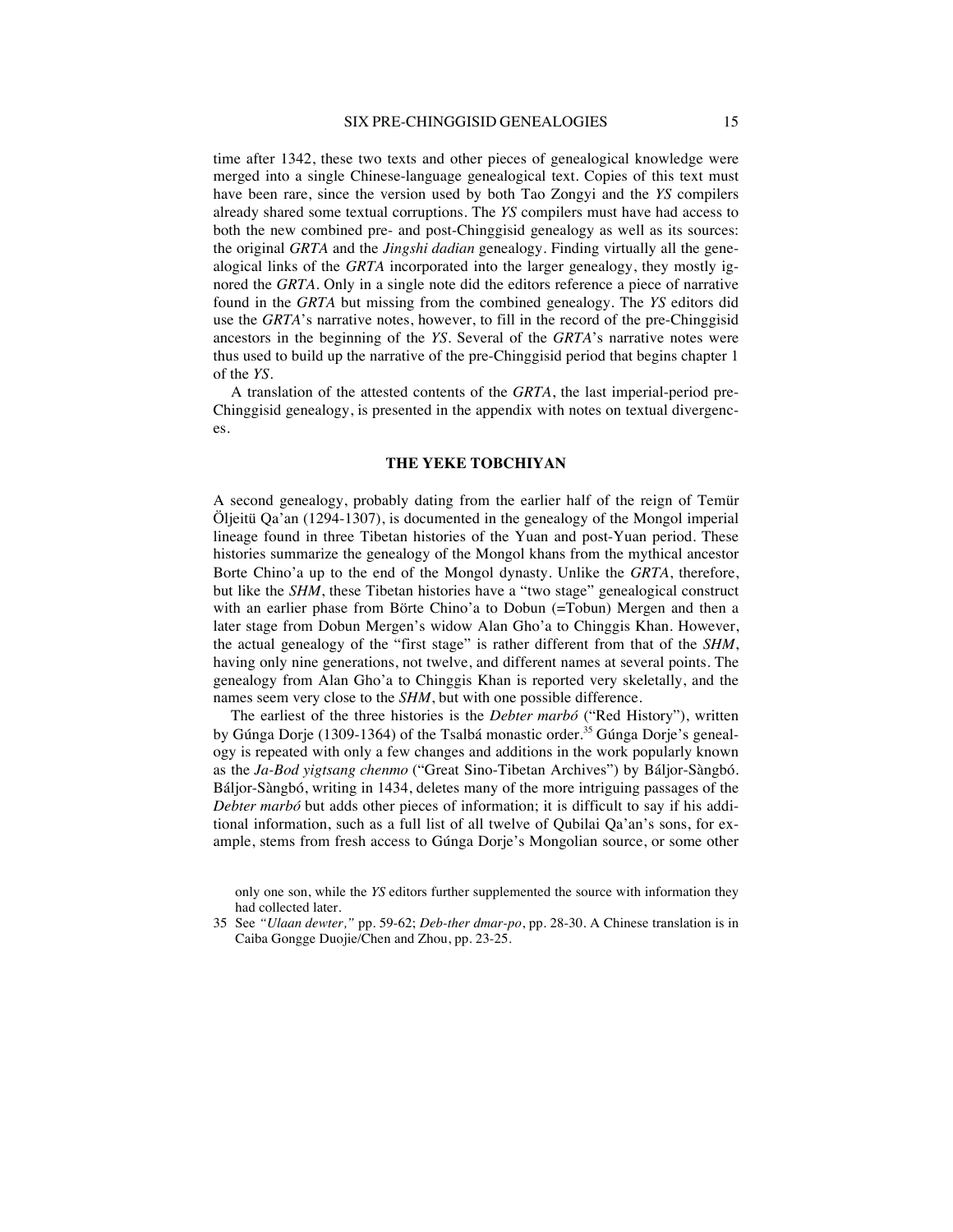work.<sup>36</sup> The *Debter ngonbó* or "Blue History," completed in 1478 by the translator Shònnubál (1392-1481) summarizes the information in the "Red History," but without adding any new pieces of information. $37$  In all three sources, the names have undergone significant corruption, and critical editions unfortunately do not exist as yet for any of them, although Demchigmaa's valuable study assembles much of the documentation. Still, comparison of the published texts with each other and the known Mongolian equivalents makes the probable original forms fairly clear.38

Even without an explicit statement, one might guess that this information comes from a Mongolian source, but fortunately Gúnga Dorje actually names his source for us. After summarizing the genealogy up through the sons of Qubilai Qa'an and some of the grandsons of Cha'adai and Ögedei, he writes: "From the copy of the important lineage drawn from the *Ye-ga thob-cen*," that is, the *Yeke tobchiyan* or "Great History."<sup>39</sup> This note follows an account of Qubilai Qa'an's reign with his sons and the length of the Zhongtong 中統  $(1260-1263)$  and the Zhiyuan  $(1264-1263)$ 1294) reign periods. Whatever this *Yeke tobchiyan* was that he used, it covered the Mongol imperial genealogy through Qubilai's time, and presumably dates from shortly after that reign, that is, during the time of his grandson Temür Öljeitü  $Oa'an.<sup>40</sup>$ 

What can we say about the date, form, and coverage of this *Yeke tobchiyan*? That the note about the *Yeke tobchiyan* in the *Debter marbó* is placed after a reckoning of

- 36 *rGya-Bod yig-tshang*, pp. 254-256; cf. *Han-Zang shiji*, pp. 137-39.
- 37 *The Blue Annals*, pp. 57-58.
- 38 The most obvious form of corruption is the omission of syllables and/or the erroneous placement of the *shad* that is used to separate names in the genealogical lists. Thus Ba'ishing-khor Dog-shing is divided by a *shad* into Ba'i-shing and Khor-dog-shing in the *Debter marbó*. In the *Ja-Bod yigtsang chenmo*, the first *shing* and following *shad* is omitted and it is one name, but with a syllable missing: *sBi'a-khor-dog-shing*. Another particularly characteristic corruption is the handling of the initial *B-* in Mongolian names. In the versions found in the published texts, this has three forms: *sB-, Bh-, or B'*-. It seems clear that these variants all go back to one form, which has been miscopied in various places. While the *Bh-* form is clearly secondary, it is hard to decide if the *sB-* or the *B'* form is primary. The *a chung* (transcribed as ') is used in later Tibetan transcriptions to represent long vowels in modern Mongolian, but Middle Mongolian does not have phonemic vowel length. Another possibility is that the *sB* is used to represent a voiced initial consonant, where *B*- alone would become aspirate. Other copyists' errors in the list, such as *l-* for *a-* (*a-chen*), *p-* for *y-*, or *Ga'i-~Ga-si* for *Ga-bi-*, are fairly obvious.
- 39 *'Di-nams ye-ka thob-cen-nas gal-che rim bshus-pa-nas* in Demchigmaa, "Ulaan dewter," p. 62; *Deb-ther dmar-po*, p. 30, gives *dpe-ka thob-chen* "Thob-chen pamphlet" for *ye-ka thob-cen* and *rigs* for *rim*; cf. Caiba Gongge Duojie/Chen and Zhou, p. 25. I would like to thank Elliot Sperling for his assistance in translating this sentence (email, February 20, 2007).
- 40 What follows this note in the *Debter marbó* is simply a list of the khans with their reign years, followed by a detailed account of the fall of the dynasty. Since these stories postdate Gúnga-Dorje's death, a continuator must have added from the stories told by clerics returning from the Yuan capital of Daidu (modern Beijing).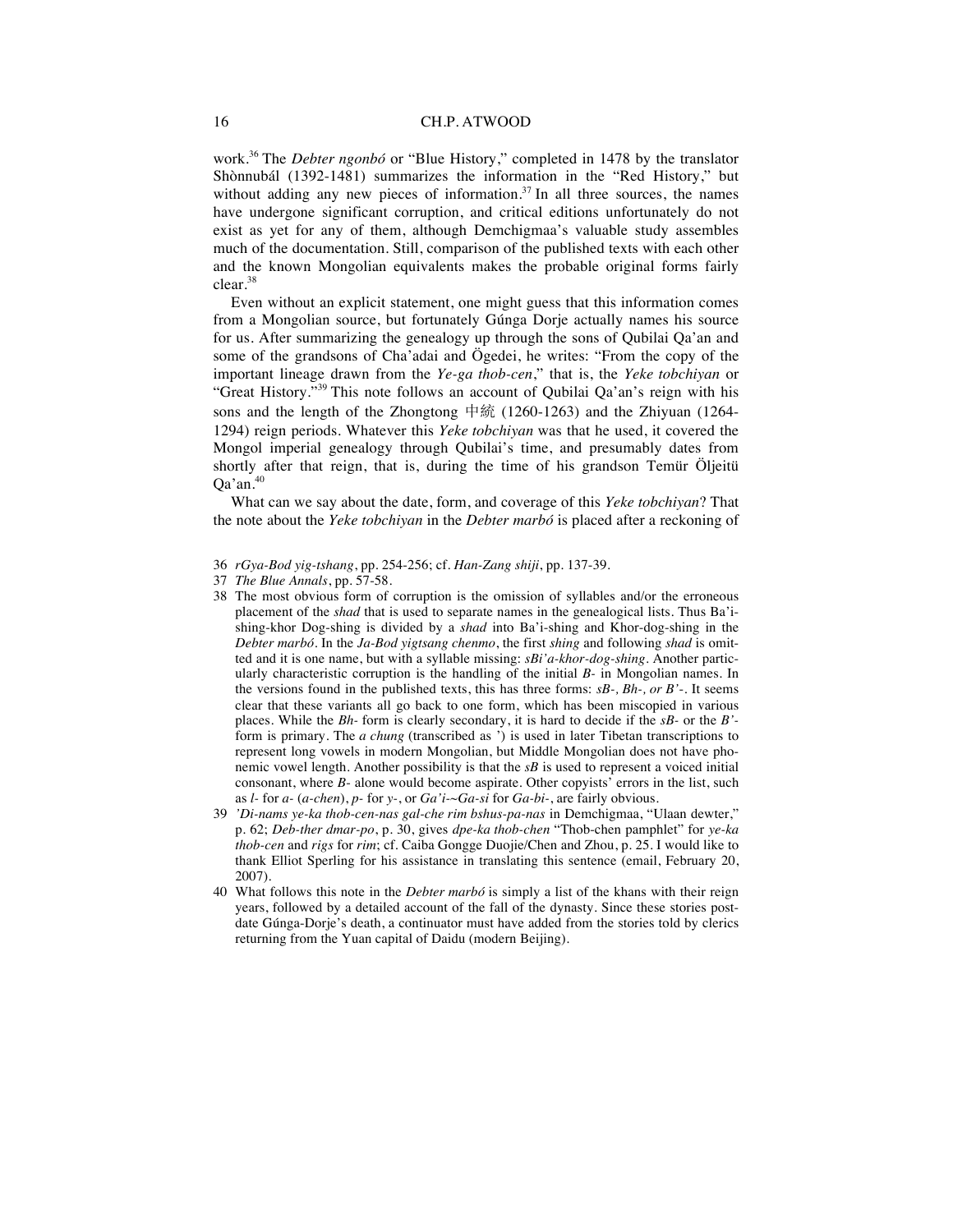the grandson of Chinggis Qan, and after Qubilai Qa'an's reign indicates that the history was written during his successor's reign, that of Temür Öljeitü Qa'an, and covered material up to that reign. In form, the material from the *Yeke tobchiyan* as we have it in the *Debter marbó* superficially most resembles the *Altan debter* of Rashīd al-Dīn (on which more later) and the late-Yuan *GRTA*: a genealogy of the Mongol imperial family, with brief narrative comments appended. Yet the Tibetan account has all the appearance of being only a very brief summary of a much longer work. If much narrative material had been stripped away, then the original *Yeke tobchiyan* would be more similar to the *SHM* in form: a history with genealogical material contained within it.

Confirmation that this *Yeke tobchiyan* was indeed a Mongolian-language source and that it contained many more narratives than are given in the Tibetan summaries is given by what must be a reference to it in Rashīd al-Dīn's *Ghazanid History*. As I will discuss below, Rashīd al-Dīn's three main written genealogical sources were "one-stage" genealogies that began with Alan-Gho'a and did not include the pre-Alanid genealogy from Börte Chino'a. Yet he also has a brief account of the pre-Alanid period which he ascribes to Turco-Mongolian historians. He begins his account of the pre-Dobun Bayan-Alan Gho'a section thus:

Trustworthy historians of the Turks (*muvarrikhān-i atrāk-i ṣādiq al-qawl*) report that all the Mongol tribes are descended from the two persons who went into Arkūneh-Qūn. One of those who emerged from there was an important commander, a leader and chief of tribes, Būrteh-Chineh by name from whom Dūbūn Bāyān, Alān-Qū'ā's husband, and several other clans were descended. He had many wives and sons. By his chief wife, Qūay-Marāl, he had a son, the most important of his sons, who attained rulership. His name was \*Batajī-Qā'ān.<sup>41</sup> He had a son named Tamāj, who succeeded his father. This Tamāj had five sons, the eldest of whom was named  $Q\bar{q}q^{2}$ Markān, and who succeeded his father. It is related that the other four sons wanted to leave their place for other territories, but there was a branch of the river in the way. They gathered much dry dung and constructed a thing like a raft, which here [i.e. in Iran] they call *kalak* ["raft" in Persian], got on it, crossed the river, and entered other territories. They say that the Dūrbān

- 41 His name is given a T?jī-Qāān in the Tashkent ms and Yatajī-Qīān in the Istanbul ms. Qā'ān should be correct, since the understanding of the suffix as meaning *Qa'an* or emperor, is the reason for Rashīd al-Dīn's comment that he "attained rulership." For the Persian transcription of Mongolian I use a fairly close transliteration.
- 42 This name is give as such in the Istanbul, Paris, and Oriental Institute Library mss and is not in doubt. (The version Qīhū found in the Tashkent, Saltykov-Shchedrin Library and London mss is the result simply of an omission of a diacritical dot.) As I mentioned, under the influence of "Secret History fundamentalism" it was unfortunately emended in all translations to Qorichar, thus obscuring the similarity to Khyi-ji Mer mkhan of the *Yeke Tobchiyan* citations.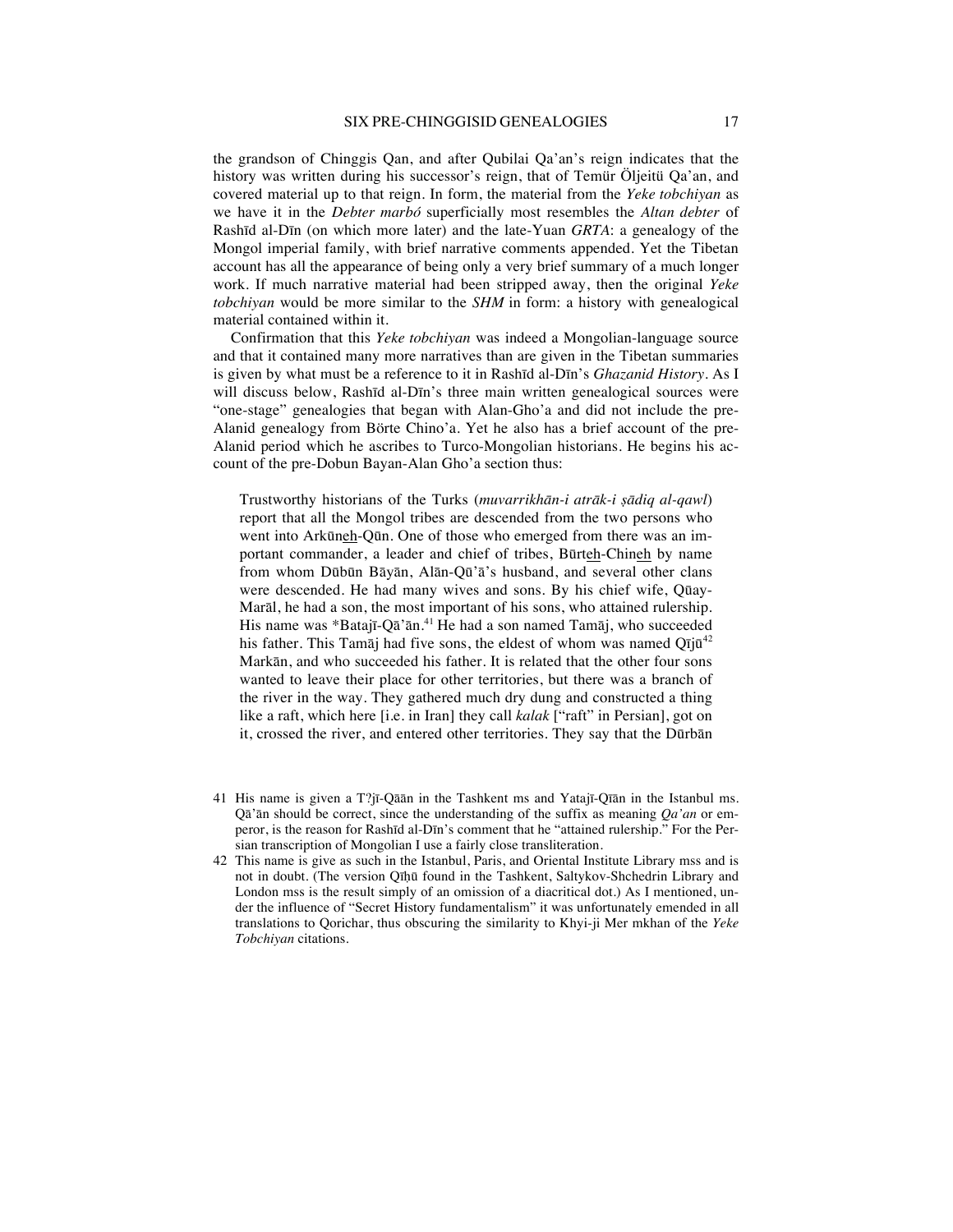tribe is descended from them because *dūrbān* means four, and they consist of four branches.<sup>43</sup>

Thereupon follows a genealogy decorated with a story, similar but not identical to that in the *SHM*, about how the Baya'ud came to be a "slave lineage" (*bandeh-i urugh*) of the imperial lineage, and a statement that the imperial lineage lived at the sources of the Onan (*<sup>a</sup> Ūnān*), Kelüren (*Kilūrān*), and Tu'ula (*Ṭūghlā~Tūghleh*, from the Turkic version) rivers.<sup>44</sup>

The reference to the "trustworthy historians of the Turks" and "it is reported" indicate that we are dealing here with a single source, although whether oral or written is not stated. The material, both genealogical and narrative, is similar to that in the *SHM* but not identical. But the genealogy presented is identical to that of the *Yeke tobchiyan* (see the Table).<sup>45</sup> Since it is quite impossible that Rashīd al-Dīn directly used Tibetan sources or that Gúnga Dorje used Rashīd al-Dīn's history, one may assume the common information goes back to a common Mongolian source. The simplest explanation is that Rashīd al-Dīn here derived this account from the written *Yeke tobchiyan*, but not directly by reading a translation as with his other sources, but indirectly through having the information supplied to him by these "trustworthy historians of the Turks."

| <b>SHM</b>    | Tibetan translation of<br>Yeke Tobchiyan | Rashid al-Din 's $GH$                            |
|---------------|------------------------------------------|--------------------------------------------------|
| Börte Chino'a | Bôr-ta-chi[-no]                          | Būrte-Chineh                                     |
| Batachigan    | Bâ-dâ-chī-gan                            | $T$ ?jī-Qāān (A)~Yatajī-Qīān (S) < *Batajī-Qā'ān |
| Tamacha       | Tham-chag                                | Tamāj                                            |

43 Thackston, I, p. 114-15; Smirnova, I.2, pp. 9-10; Rawshan and Mūsawī, pp. 218-19.

45 This similarity has been obscured by the tendency of editors and translators of both Rashîd al-Dîn and the Tibetan histories to distort the original forms to correspond to the Secret History ones. Thus the son of Tamacha is given in the manuscripts of Rashîd al-Dîn as *qījū* together with the Mongolian title *mergen* (the form *qīḥū* is due simply to the omission of a dot). Smirnova and subsequent translators have compared this only to the *SHM*'s Qorichar Mergen (§2) and thus assumed *qījū* must somehow be a distortion for Qorichar (see Smirnova, p. 9; cf. Thackston, I, p. 114). The *Debter marbó*'s *Khyi-ji Mergan* nicely matches *qījū* (in Persian transcriptions of the Mongolian *j* and *ch* are not distinguished). Similarly with the son of Sem-Sa'uchi, the form *qālī qājū* in Rashīd al-Dīn and *Kha-chu~Kha-ju* in the Tibetan sources have been related only to Qarchu of the *SHM* (§§2-3), not to each other. Thus Smirnova in the Russian translation of the Persian, Thackston in the English translation of the Persian, and Roerich in the English translation of the Tibetan have all inserted a groundless *-r-* into Qachu~Qaju (see Smirnova, p. 10; cf. Thackston, I, p. 115; *The Blue Annals*, p. 57).

<sup>44</sup> Thackston, I, p. 115; Smirnova, I.2, p. 10; Rawshan and Mūsawī, p. 219.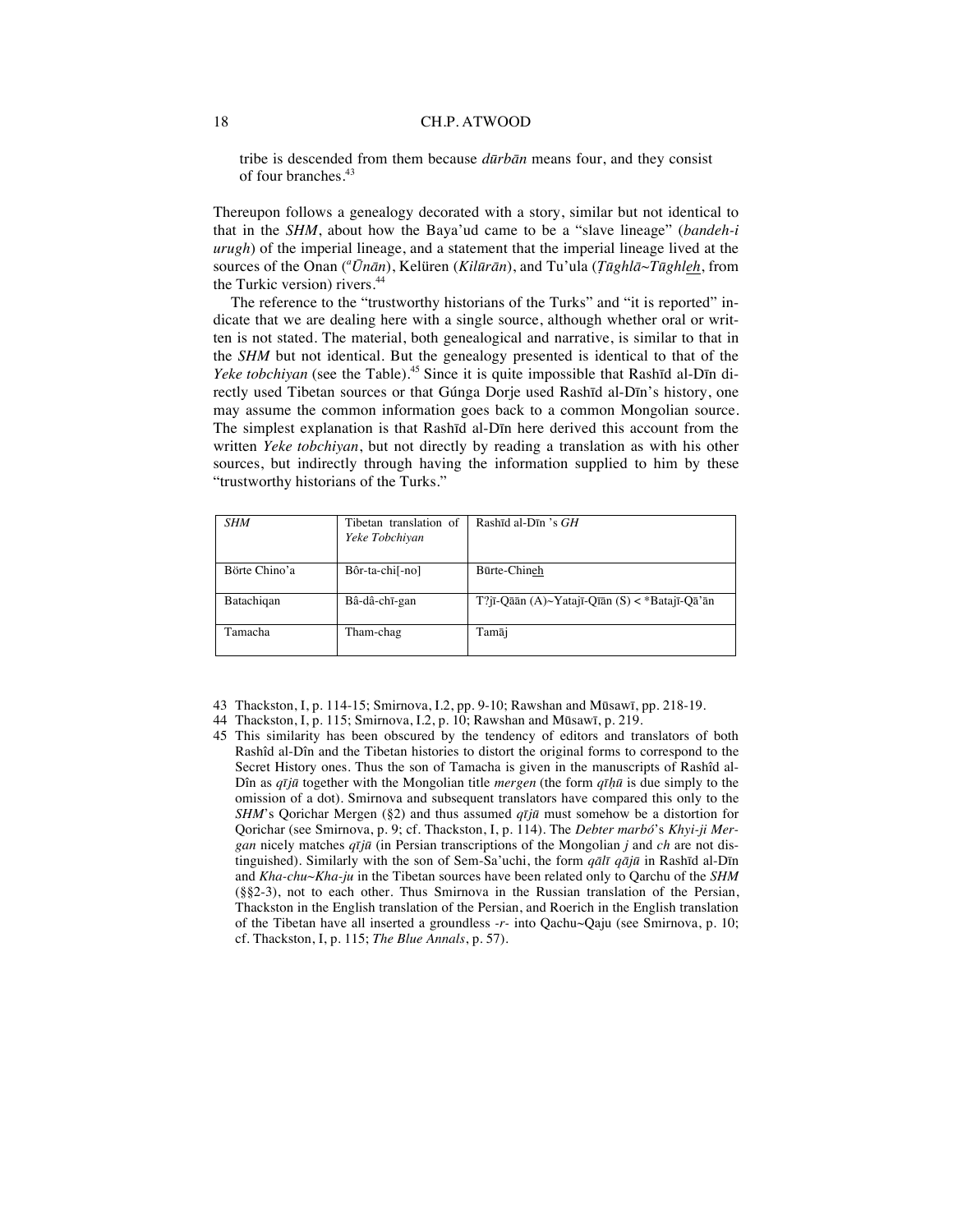#### SIX PRE-CHINGGISID GENEALOGIES 19

| Qorichar Mergen   | Khyi-ji Mer mkhan | Qījū (S, P, B) Markān          |
|-------------------|-------------------|--------------------------------|
| Aqujam Boro'ul    | A'u-jam Bô-ro-'ol | Qūjam-Būghrūl (S, L, P, B)     |
| Sali Qacha'u      |                   |                                |
| Yeke Nidün        | Yas-ka Ni-dun     | Yikeh-Yīdūn (A) < Yikeh-*Nīdūn |
| Sem Sochi         | Sems-za'o-ji      | Sam-Sāūjī                      |
| Oarchu            | Kha-chu           | Qālī-Qājū                      |
| Borjigidai Mergen |                   |                                |
| Torgholjin Bayan  |                   |                                |
| Dobun Mergen      | Do-bun Mer-khan   | Dūbūn Bāyān                    |

#### **TABLE: THE PRE-ALAN GHO'A GENEALOGIES**

(Sigla for Rashīd al-Dīn's manuscripts is that of the Russian translation; see the brief list in the preface to Verkhovskii)

Linking this pre-Alanid section in Rashīd al-Dīn to the *Yeke tobchiyan* as a source adds several important pieces to our information on this source. First of all, it demonstrates that it cannot possibly date to after 1303, and probably well before then. Produced originally in East Asia, transportation of the work to Iran would have taken at least a year and it in use by 1304, when Rashīd al-Dīn completed his *Ghazanid History* before turning to the world history that would become the *Compendium of Chronicles*.

Moreover the opening section used by Rashīd al-Dīn has, as we have seen, several stories omitted from the Tibetan versions: the legend of the Mongols' ancestry in the cave of Ergüne-Qun, a etiological story of the origin of the Dörben, and the origin of the Baya'ud as a "slave lineage." With these stories included, the *Yeke tobchiyan* looks much more like the *SHM* in genre, despite the differences on specific names and episodes. Moreover, it should not be forgotten that the *Yeke tobchiyan* is a *tobchiyan* "history" and not a *debter* "notebook." In the Mongolian language *tobchiyan* consistently designated narrative histories, while *debter* denoted notebooks or tables. (The use of *debter* to designate narrative sources is an unexplained peculiarity of Tibetan usage.) So the name too confirms that the *Yeke tobchiyan* was probably not a genealogical table, but a mixed genealogy and narrative history like the *SHM* in genre, although differing in the actual events.

Did Rashīd al-Dīn use this source only for the pre-Dobun material or more extensively? Such a question can only be answered by looking for parallels in accounts of later events. Since the Tibetan authors clearly added in statements of their own devising into the account summarizing the *Yeke tobchiyan*, it is important to identify only those statements which seem by their phrasing or content to have a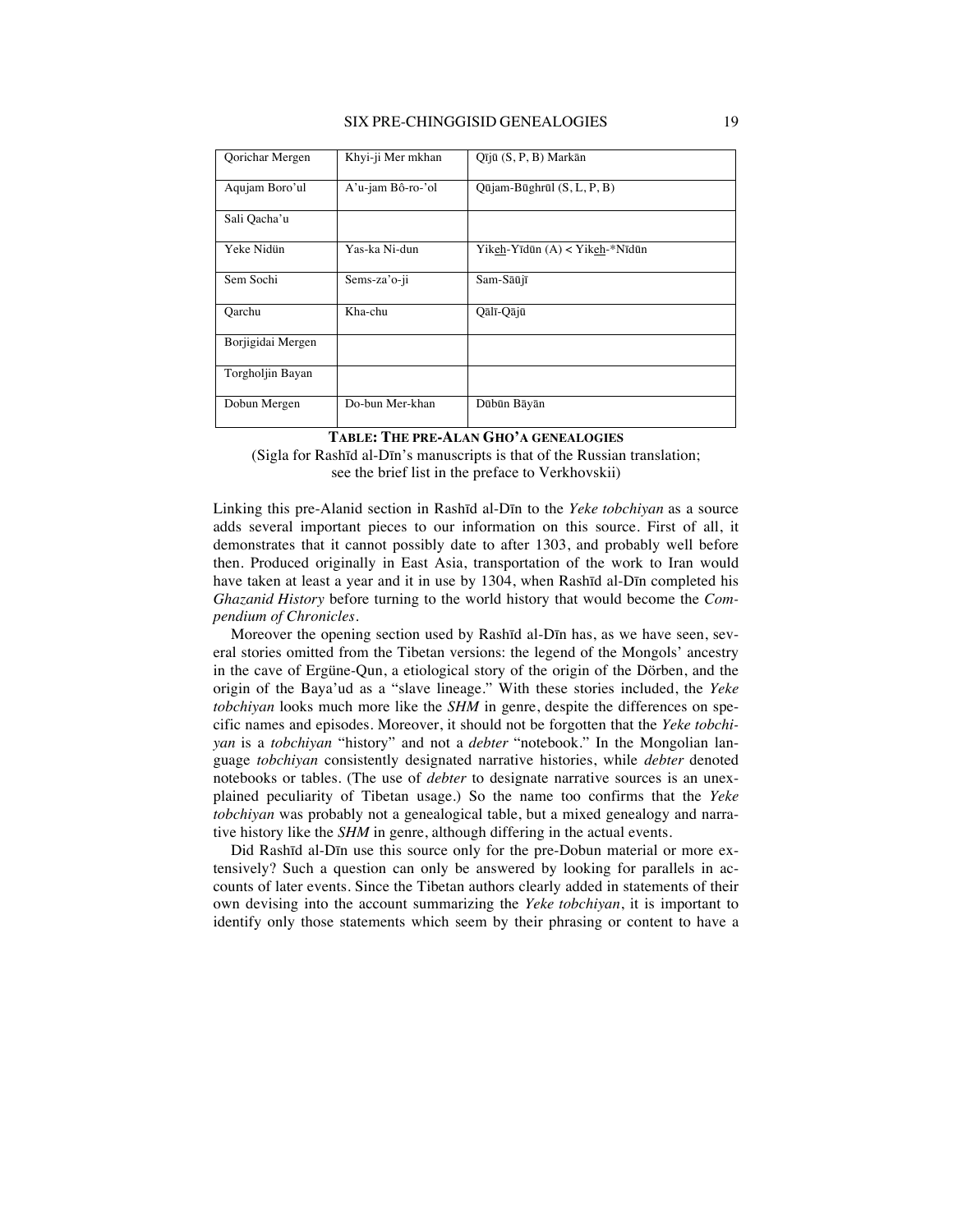Mongolian original. Three statements stand out as being distinctive of this source (I have included only those ones found in both the *Debter marbó* and the *Ja-Bod yigtsang chenmo*):

1) After [Dobun Mergen] died, in the darkness (*nag-mo-la*) from Alan-Gho'a was born by the light of the sun and moon (*nyi-ma dang zla-ba'i zer*) Bodonchar Mungqag.46

2) On the  $12<sup>th</sup>$  day of the seventh moon of the Fire Tiger year, in his sixtyfirst year, [Chinggis] ascended to heaven (*gnam-du gshegs-so*) in the Miñag Xia land.<sup>47</sup>

3) Because while the ruler [Chinggis] was still alive the two elder sons had presented letters (*yi-ge*) by which they would not struggle for the throne, they were made to administer lands on the right and left wing. Their younger brother Ögedei sat on the throne for six years . . . Because Tolui Noyan had not previously presented any letter, he struggled for the throne.<sup>48</sup>

Each one of these three statements has features that identify it as derived from a Mongolian language source (unlike some other comments which are clearly of Tibetan origin).

In all three cases, however, the parallels are closer with the *SHM* than with the *Ghazanid History*.

1) The reference to Alan Gho'a's birth by the light of the sun *and the moon*  is found only the *SHM* §21: "by the beams of the sun and the moon" (*naran sara-yin kil-iyer*). By contrast Rashīd al-Dīn in the *Ghazanid History* does not refer to sun or moon at all, while in the *Shu'ab-i panjgāneh*, the Mongolian heading for her page (presumably cited directly from the *Altan* 

- 46 *De 'das rting, nag-mo-la a-lan khova-las nyi-ma dang zla-ba'i zer-las skyis-pa Bo-donchar mung-khag*; see *"Ulaan dewter,"* p. 60; *Deb-ther dmar-po*, p. 29 (cf. Caiba Gongge Duojie/Chen and Zhou, p. 24); *rGya-Bod yig-tshang*, p. 254 (cf. *Han-Zang shiji*, p. 137).
- 47 *Me stag lo'i sngan-blo dang po'i tshes bcu-gnyis-la dgung-lo drug-cu-rtsa-gcig-ba Minyag Gha-ru gnam-du gshegs*; see *"Ulaan dewter,"* p. 60-61; *Deb-ther dmar-po*, p. 29 (cf. Caiba Gongge Duojie/Chen and Zhou, p. 24); *rGya-Bod yig-tshang*, p. 255 (cf. *Han-Zang shiji*, p. 138). The place of his death is variously given as *Mi-nyag-gha-ru* (Demchigmaa), *Mi-nyag-'ga'-ru* (*Deb-ther dmar-po*), and *Mi-nyag-gha'i-sa-char* (*rGya-Bod yig-tshang*).
- 48 *Rgyal-po rab-bshugs dus sras che-pa gnyis-kyis rgyal-sa mi rtsod-pa'i yi-ge byin-nas g.yas ru g.yon ru-la bskos. Nu-bo O-go-da'i rgyal-pos rgyal-sa lo-drug mdzad. . . To-lo no-yon-gyis sngar yi-ge mi byin-pas rgyal-sa-la brtsod-pa yod–cing*; see *"Ulaan dewter,"* p. 61; *Deb-ther dmar-po*, p. 29 (cf. Caiba Gongge Duojie/Chen and Zhou, p. 24); dPal-'byor bZang-po, p. 255 (cf. *Han-Zang shiji*, p. 138).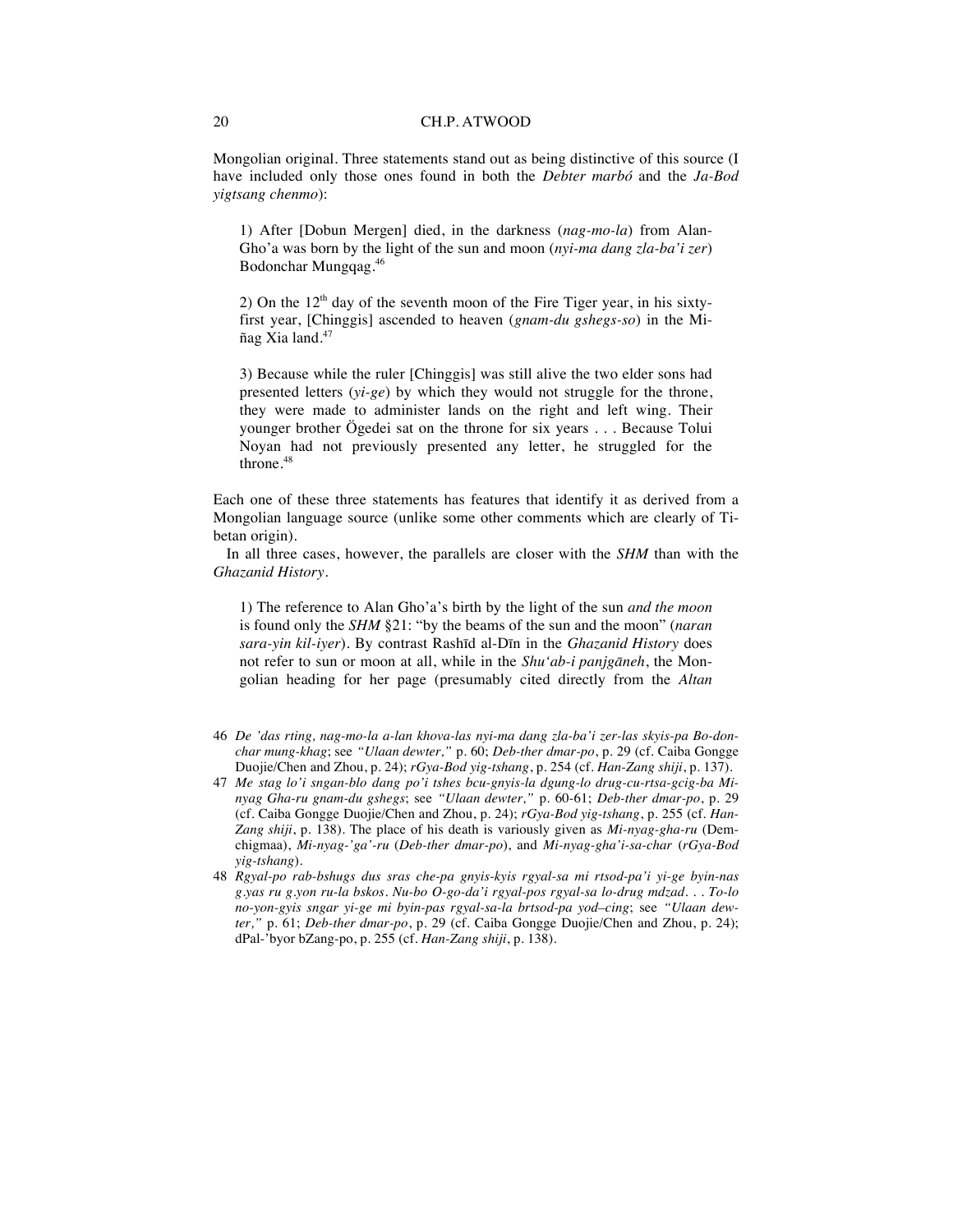*debter*) speaks of her as being born "from the beams of the sun" (*naran-u qili-dacha töregsed*), with no mention of the moon.<sup>49</sup>

2) The statement that Chinggis Qan "ascended to heaven" exactly parallels the *SHM* §268: "Chinggis Qa'an ascended to heaven" (*Chinggis Qa'an tenggeri-dür gharba*), but is not found in the *Ghazanid History*. A date is added along with a reference to the "Xia" (the Chinese name of the Tangut dynasty, which is Miñag in Tibetan), but the date differs from that in the *Ghazanid History*. 50

3) Finally, the third passage is the only other source besides the *SHM* which explains the succession to Chinggis Qan as being due to irreconcilable conflicts of Jochi and Cha'adai, which left his third son Ögedei the throne, but with a later possibility of succession for his youngest son Tolui (see *SHM* §254-55). Despite citing a number of traditions, Rashīd al-Dīn generally follows the (quite absurd) argument initiated by Juvainī that the Mongols had a fixed rule of ultimogeniture, and that hence Tolui in some sense *should* have succeeded Chinggis Qan.<sup>51</sup>

Given that all three of these pieces of information are absent from the *Ghazanid History*, one can thus say fairly confidently that Rashīd al-Dīn did not use the *Yeke tobchiyan* extensively, but rather only for the pre-Alan Gho'a narrative.

Further information about the nature of this *Yeke tobchiyan*—and confirmation that Rashīd al-Dīn did not use it except for a small portion—may come from two passages in Chinese sources that refer to an unspecified *Tobchiyan*. The first is a

- 49 Zeki Velidi Togan, "The Composition of the History of the Mongols by Rashīd al-Dīn," *Central Asiatic Journal*, vol. 7 (1962): p. 69, p. 70 n. 28.
- 50 As Elliot Sperling has pointed out to me (email, February 20, 2007), Tibetan sources regularly refer to the Miñag as Xia (spelled Gha, 'Ga', etc.) so this reference may or may not be derived from the Mongolian original. The exact death date for Chinggis Qan given here corresponds exactly with a passage—not derived from his Veritable Record incorporated into the *Yuan shi*'s Basic Annals of Chinggis Qan and differs from Rashīd al-Dīn's date of the 15th day of the seventh moon. See *YS* 1/25; Thackston, I, pp. 152, 263. The age follows the idea that Chinggis Qan was both born and died in a year of the pig, thus being sixty (Yang Weizhen) or seventy-two (Rashīd al-Dīn) at death. This appears to have been a notion of Qubilai's (also born in the year of the pig) which was eliminated from official histories some time after his death.
- 51 See Verkhovskii, pp. 107-08 (cf. Smirnova, pp. 231, Verkhovskii, p. 8); Thackston, II, 384 (cf. pp. 261, 303-04); Rawshan and Mūsawī, pp. 784-85 (cf. pp. 537, 618-19); Juvaini/Boyle II, p. 549. The letter (*yi-ge*) here is the *möchelge* (Persian *mujilkā~mūjilkā*) frequently mentioned by Rashīd al-Dīn: a document given to the sovereign undertaking either general obedience to him and his line or else the accomplishment of some specific task. On the term, see *TMEN*, §370 (pp. 502-05), and for examples of its usage, see Thackston, II, pp. 408-09, 492, 545, 549, etc.; Verkhovskii, p. 138; Arends, pp. 39, 97, 100, etc.; Rawshan and Mūsawī, pp. 839, 1007, 1117, 1126, etc. See Subtelny on the "Binding Pledge."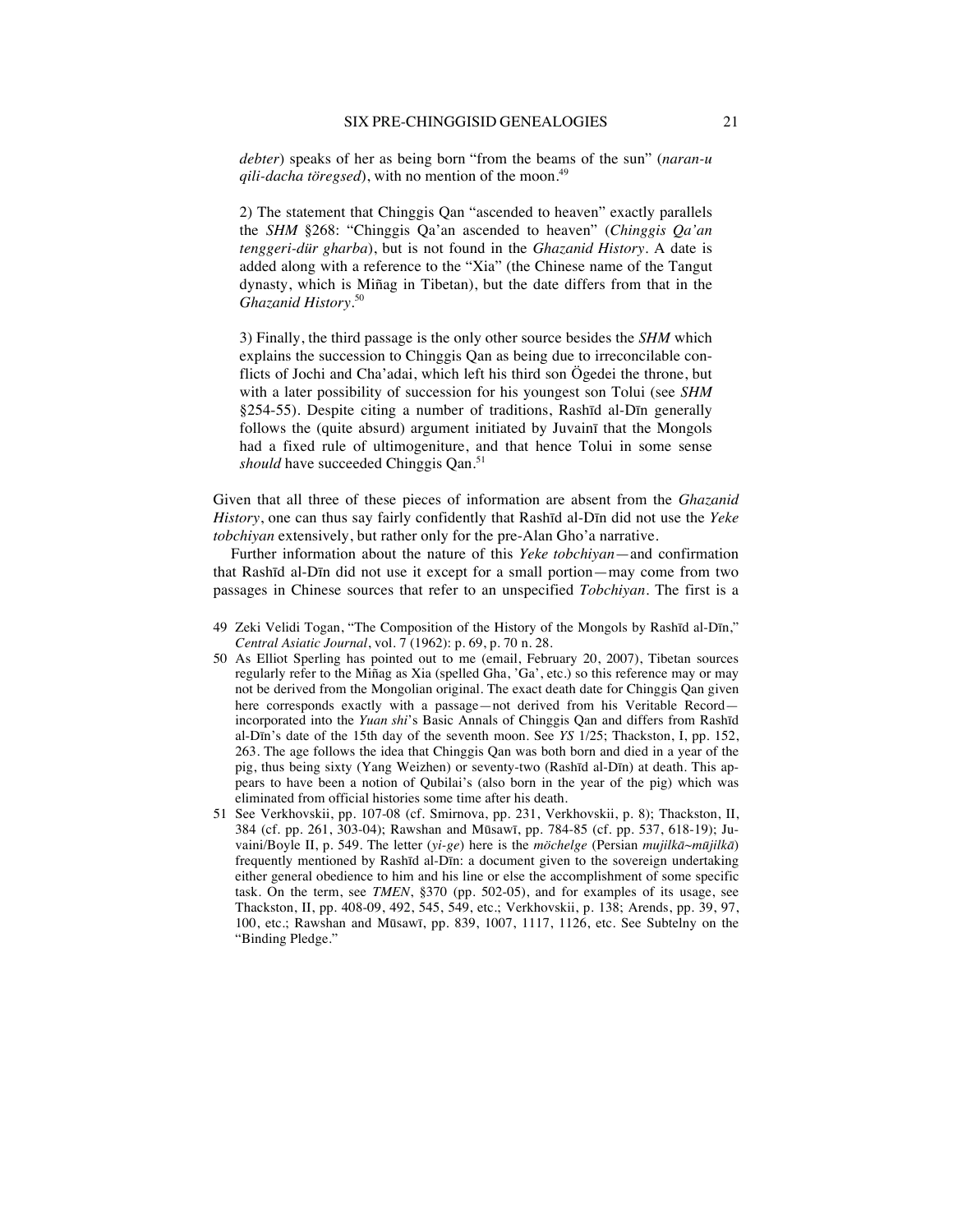famous passage describing how two historians Yu Ji and Zhao Shiyan under the Yuan were denied access to several historical documents. Among them is said to have been a *Tobchiyan*, written in the "dynastic script" (*guoshu* 國書, i.e. the Pagbá or Square script) which incorporated "service records" *(shiji* 事蹟), or biographies, from "the Great Founder (i.e. Chinggis Qan) onwards" (*Taizu yilai* 太祖以來). This source contained "secret and privy matters" and was not to be circulated to the public.<sup>52</sup> This *Tobchiyan* could not have been the Veritable Records (*shilu* 實錄), which under the Yuan did not include biographical information, and had been open to Chinese historians. It might be the *SHM*, but it seems to have covered several reigns after Chinggis Qan, not just a brief continuation as in the *SHM*. Nor was the *SHM*  written in the Square Script. The *Yeke tobchiyan* would fit perfectly this description, however. If so, this supplies us with the important information that it was written in the Tibetan-based Square Script, which may be why it was especially readable to Tibetan authors.

A second, likewise somewhat ambiguous, reference to a *Tobchiyan* occurs in a memorial inscription written by Xu Youren  $\frac{1}{100}$  in honor of Chinqai (1169-1252), a leading scribe in the early Mongol empire. This inscription asserts directly that Chinqai's name is mentioned in the "absolutely secret" (*zhimi* 至秘) *Tobchiyan*  $\hat{E}$   $\hat{E}$   $\hat{E}$ . It also implies that the *Tobchiyan* mentions the famous Baljuna Covenant, when Chinggis Qan promised to share future wealth with those who shared the muddy waters with him now, and that Chinqai drank the waters there:

[Chinqai's] descendants teem in abundance; this stele has not recorded them all. There has been a saying for generations that to drink the waters of the black river [of Baljuna] is the highest honor; the deceased lord [Chinqai] indeed was present then. The dynastic history called the *Tobchiyan* is absolutely secret; if he had not had merit, his honor's name would not be found therein.<sup>53</sup>

As William Hung points out, the *Tobchiyan* here cannot possibly be the extant text of the *SHM*, which mentions neither Chinqai nor the Baljuna Covenant, still less the two of them together. His contention that it refers to the Veritable Records is also not very probable, though. It is true that both the Baljuna covenant and Chinqai are mentioned, albeit separately, in the *SWQZL*, whose text is a slightly abridged ver-

- 52 Recounted in two parallel versions in *YS*, 35/784 and *YS* 181/4179. In the Yuan dynasty, *shiji* 事蹟 does not mean just historical records, but particularly official biographies of meritorious officials.
- 53 See Xu Youren's memorial inscription "Yuan gu you chengxiang Qielie Gong shendao beaming 元故右丞相怯烈公神道碑銘," in the Chenghua era blockprint, *GTXG[SY]*, 10/7a. The Siku quanshu  $\mathbb{Z}$   $\hat{\mathbb{F}}$  adition is better carved but adopted the distorted Qianlong-era transcription system; see *GTXG[SK]*, vol. 1211, p. 658. Cf. William Hung, "Transmission of the Book Known as *The Secret History of the Mongols*," *Harvard Journal of Asiatic Studies*, vol. 14 (1951): pp. 465, 484-85.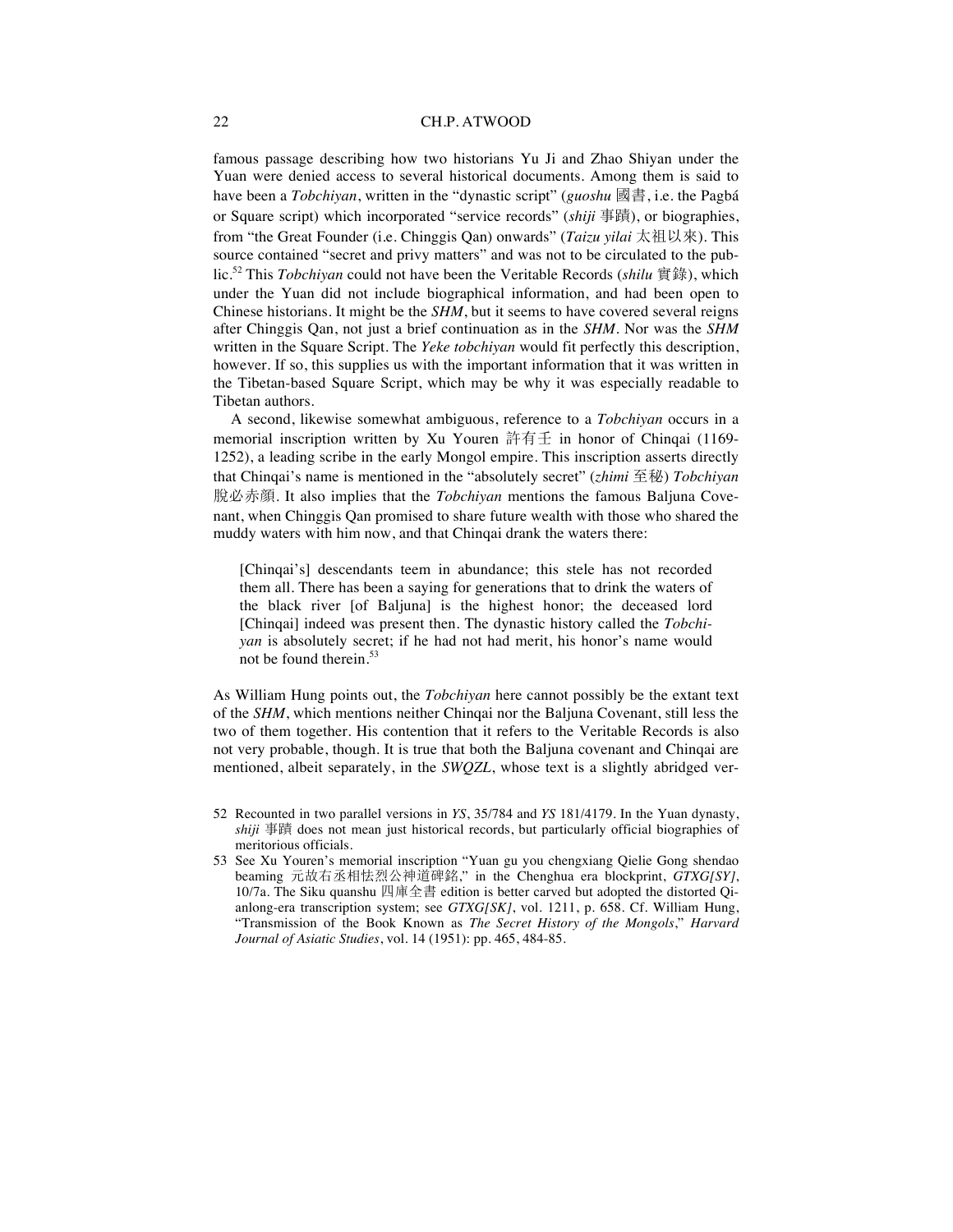sion of the Veritable Records for Chinggis Khan and somewhat more abridged version of that for Ögedei Qa'an.<sup>54</sup> But the *SWOZL*'s references to both are extremely brief, and do not actually link Chinqai to the Baljuna Covenant, and again the Veritable Records can hardly be considered "absolutely secret." Thus, while this *Tobchiyan* reference might be stretched to fit the Veritable Records, the match is not very good. It is quite possible, however, that a continuation of the *SHM* revised under Qubilai, that is, the *Yeke tobchiyan*, written in the Square Script, might well have had a longer account of the Baljuna Covenant; certainly the episode is found in much of the originally Mongolian-language biographical literature on the Yuan era.55

In conclusion, we have in the *Yeke tobchiyan* a mid-Yuan-era work (c. 1295) which was used in a very limited fashion by Rashīd al-Dīn. The title, *Yeke tobchiyan* "Great History," indicates that it was a narrative history and a prestigious source produced under the highest auspices. Perhaps, the *Yeke tobchiyan* was a Mongolian-language revision and continuation of the *SHM* done at the court of Temür Öljeitü Qa'an, presumably in the Square Script. It was produced entirely independently from the Veritable Records and kept secret from non-Mongol officials. Thus while it was updated to include new data and fit the conclusions of new genealogical, chronological, and other historical research, this revised "Secret History" retained the sensitive material that had to be deleted from the Veritable Records to make them suitable for a broader official public. This source must have been brought to Tibet, perhaps by one of the high clerics which these histories cite as sources for their stories of the last days of the Mongol court.<sup>56</sup> Only after the fall of the Yuan could this top secret history be freely mined for information by non-Mongol historians in Tibet.

Another copy was brought to the Middle East by c. 1300. Rashīd al-Dīn was evidently not given access to a translation of the whole work, but "trustworthy historians of the Turks" (that is, learned Mongols at Ghazan Khan's court who could read the Square Script) gave him a *précis* of the information it contained on the pre-Dobun Mergen-Alan Gho'a period, a section of Mongol history on which he otherwise had no information. Because the information was related to him, and was not something he had seen personally—his "security clearance" was not, despite his avowals to the contrary, high enough—he did not mention the work itself, only the historians who assisted him.

The appendix presents all the textual evidence which can be attributed to this *Yeke tobchiyan*.

- 54 See *SWQZL[W]*, pp. 59b/124 and 100a/205, and *SWQZL[J]*, pp. 114a and 230a.
- 55 See Francis Woodman Cleaves, "The Historicity of the Balǰuna Covenant," *Harvard Journal of Asiatic Studies*, vol. 18 (1955): pp. 357-421.
- 56 Gúnga Dorje cites *Baqshi* Gúnga-Rinchen of the Dágtsangbá as informant (*Deb-ther dmar-po*, p. 31; Caiba Gongge Duojie/Chen and Zhou, p. 26), while Báljor-Sàngbó only cites unspecified "Buddhist masters from Ui-Dzáng" or Central Tibet (*rGya-Bod yigtshang*, p. 260; *Han-Zang shiji*, p. 141).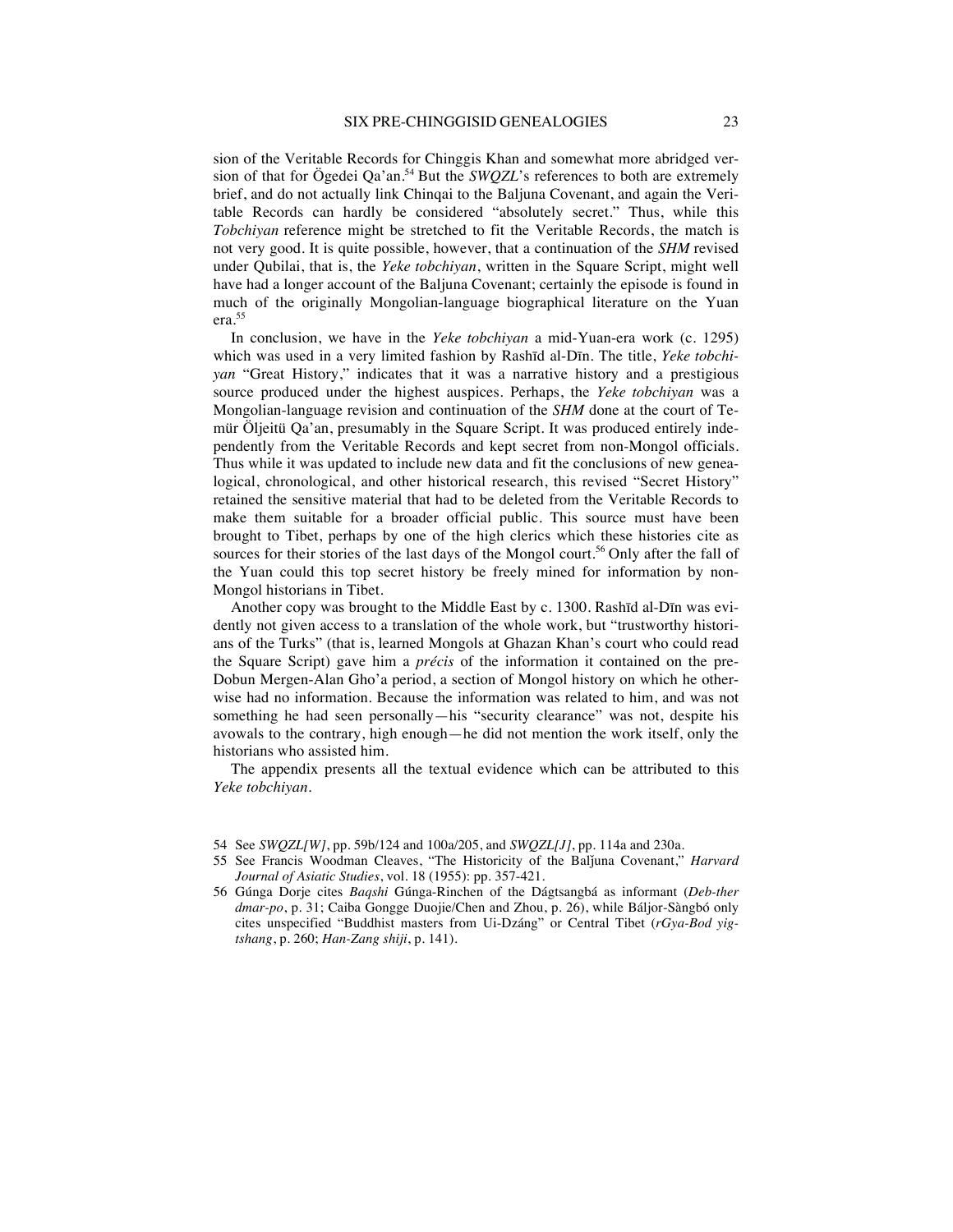#### **THE SECRET HISTORY OF THE MONGOLS**

The *SHM* is well-known enough to need no introduction. At the beginning of the text comes the word *Chinggis Qa'an-u huja'ur* "The Origin of Chinggis Khan" and what follows is what has been considered the canonical genealogy. Although the source is primarily narrative, the genealogy is carried through to the grandsons of Chinggis Khan, or at least the more important of them. I would like to make two points here. The first is implicit in what I have already explained, that although the *SHM* genealogy was in existence by the beginning of the reign of Qubilai Qa'an at the very latest, two later genealogies, the *GRTA* and the *Yeke tobchiyan*, were still composed with elements directly contradicting it. In the *GRTA* contradictory elements include: 1) beginning the lineage with Alan Gho'a (in the *SHM*, it begins with Börte Chino'a); 2) assigning of only three sons to Alan Gho'a, only one of whom is divinely born (in the *SHM*, she has five sons, three of whom are divinely born); 3) having the sons of Menen Tudun<sup>57</sup> be almost completely exterminated by the Jalayir (in the *SHM*, the Jalayir story is not told, his seven sons all survive and become the ancestors of many other lineages); 4) having  $Tumbina(i)^{58}$  be the ancestor of a large number of Mongolian lineages (in the *SHM* this role is assigned to Menen Tudun). In the *Yeke tobchiyan* contradictory elements include: 1) having Börte Chino'a and Gho'a Maral come from within Ergüne Qun, not across the Tenggis Sea; 2) having only nine generations, not twelve, between him and Dobun Mergen; 3) assigning the divergence of the Dörben from the main line to the sons of Qiju Mergen, not to the sons of Du'a Soqor; 4) including material on Chinqai and the Baljuna Covenant; and 5) explaining the succession conflict between the Tolui family and the others as a matter of the Toluids not having given a *möchelge* or written guarantee of not striving for the throne. The changes show the *GRTA* is not simply an excerpt from the *SHM*, nor is the *Yeke tobchiyan* simply a continuation of it. Rather both are deliberate attempts to improve the *SHM*'s genealogy and narrative.

The second point concerns the dating of the *SHM*. I have recently engaged in a debate with Igor de Rachewiltz on this question. In this debate I upheld the substantial unity of the text which I dated to 1252, while Igor de Rachewiltz defended his view that the core was written in 1228 and then it was substantially rewritten and added to over a long period of time.<sup>59</sup> This is not the place to address this issue, but

- 57 In Rashīd al-Dīn the name is Dutum Menen. Obviously the reading of Dutu-~Tudu- varies in the sources. The alternation of *-m~-n* may be related to a similar alternation of  *m~Ø* in the title *lingqu(m)* and of *-n* and *-m* in the titles *Senggün* (*SWQZL*, Rashīd al-Dīn)~*Senggüm* (*SHM*).
- 58 With Tumbina(i) and Charaqa(i), the sources show alternation of forms in *-a* and *-ai*. This alternation is quite common in Middle Mongolian names.
- 59 Christopher P. Atwood, "The Date of the 'Secret History of the Mongols' Reconsidered," *Journal of Song and Yuan Studies* 37 (2007), 1-48; Igor de Rachewiltz, "The Dating of the *Secret History of the Mongols*—A Re-interpretation," *Ural-Altaische Jahrbücher*, new series, 22 (2008), pp. 150-84.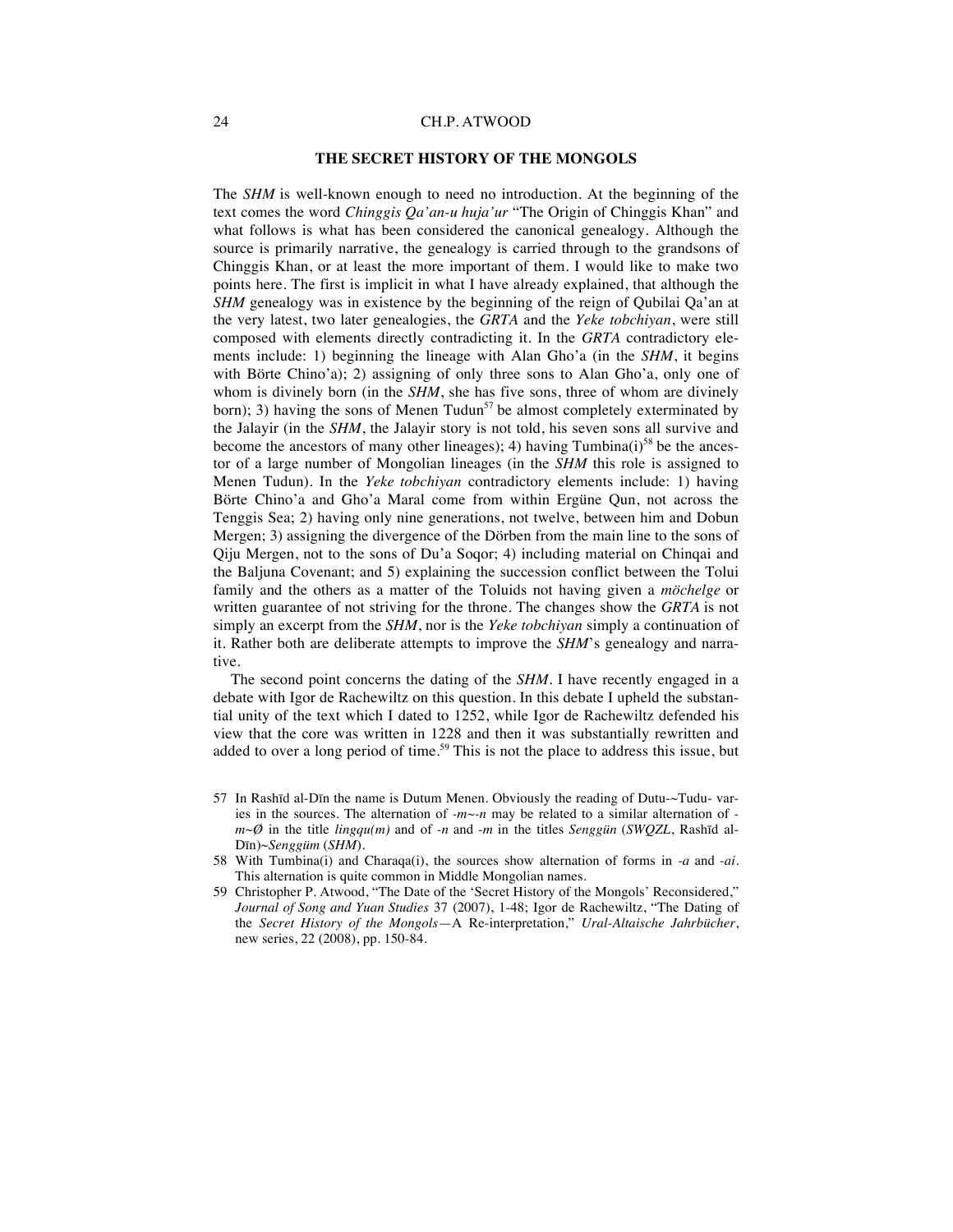#### SIX PRE-CHINGGISID GENEALOGIES 25

the issue of dating should be kept in mind in the discussion of Rashīd al-Dīn's three written genealogical sources discussed below. As I will argue, at least one of these sources is linked to a separate written source used by the *SHM*, while one or more of them also present genealogies of the Yörkin lineage which the *SHM* seems at pains to refute in §§49-50, 139-40. On a dating of the *SHM* to 1252, this would leave just about five decades between then and the beginning of the Mongol empire in which to gather and write numerous genealogical traditions. On a dating of its core, in which the genealogy is included by Igor de Rachewiltz, this would leave about half that time between the beginning of the empire and the creation of the *SHM*. The reader may decide if that time is enough.

#### **RASHĪD AL-DĪN'S THREE WRITTEN GENEALOGIES**

Scholars on Rashīd al-Dīn frequently point to one or another work or informant as *the* Mongol source for his *Ghazanid History*. Bolod Chingsang, Ghazan Khan, the *Altan debter*: all of these have been touted at one time or another by scholars as the source for the bulk of his work.<sup>60</sup> Yet Rashīd al-Dīn lays emphasis not on the existence of a single systematic Mongolian source or oral informant, but on the wide variety of written materials "unorganized and disarranged" and "scattered in treasuries" from which he could build his own history only after "ascertaining which were true and sifting and poring over them."<sup>61</sup>

This is the picture of his genealogical information as well. As I will show, Rashīd al-Dīn discusses at considerable length three different written genealogies of the pre-Chinggisid period. At first he relied on one of them, but later on in his work, he came to consider a different one more authoritative. Finally near the end of his composition, he was informed about the contents of the *Yeke tobchiyan* and added in a brief section derived from that work, without integrating it into the rest of his previously written work. Rashīd al-Dīn's pre-Chinggisid genealogical system thus has distinctive strata which can separated out by paying attention to his specific statements about this or that genealogical issue. In so doing, we are given an example of how the multiplicity of genealogical sources presented a picture not of a single unanimous history, but rather one of inconclusive debate.

In the introduction to his history of Chinggis Khan, Rashīd al-Dīn sets out two genealogies, differing only in one link, as alternatives:

Chīnggīz Khān's descent is as follows: his father (in Mongolian, *<sup>a</sup> ījkeh*) was Yīsūkāy Bahādur; his grandfather (in Mongolian, *ābūkeh*) was Bartān Bahādur; his great-grandfather (*ālīnjīk*) was Qabul Khān; his great-great-

<sup>60</sup> See for example, Zeki Velidi Togan, "The Composition of the History of the Mongols by Rashīd al-Dīn," and Satoko SHIMO, "Ghâzân Khan and the Ta'rîkh-i Ghâzânî: Concerning Its Relationship to the 'Mongol History' of the Jâmi' al-Tawârîkh."

<sup>61</sup> Khetagurov, p. 67; Thackston, I, p. 18.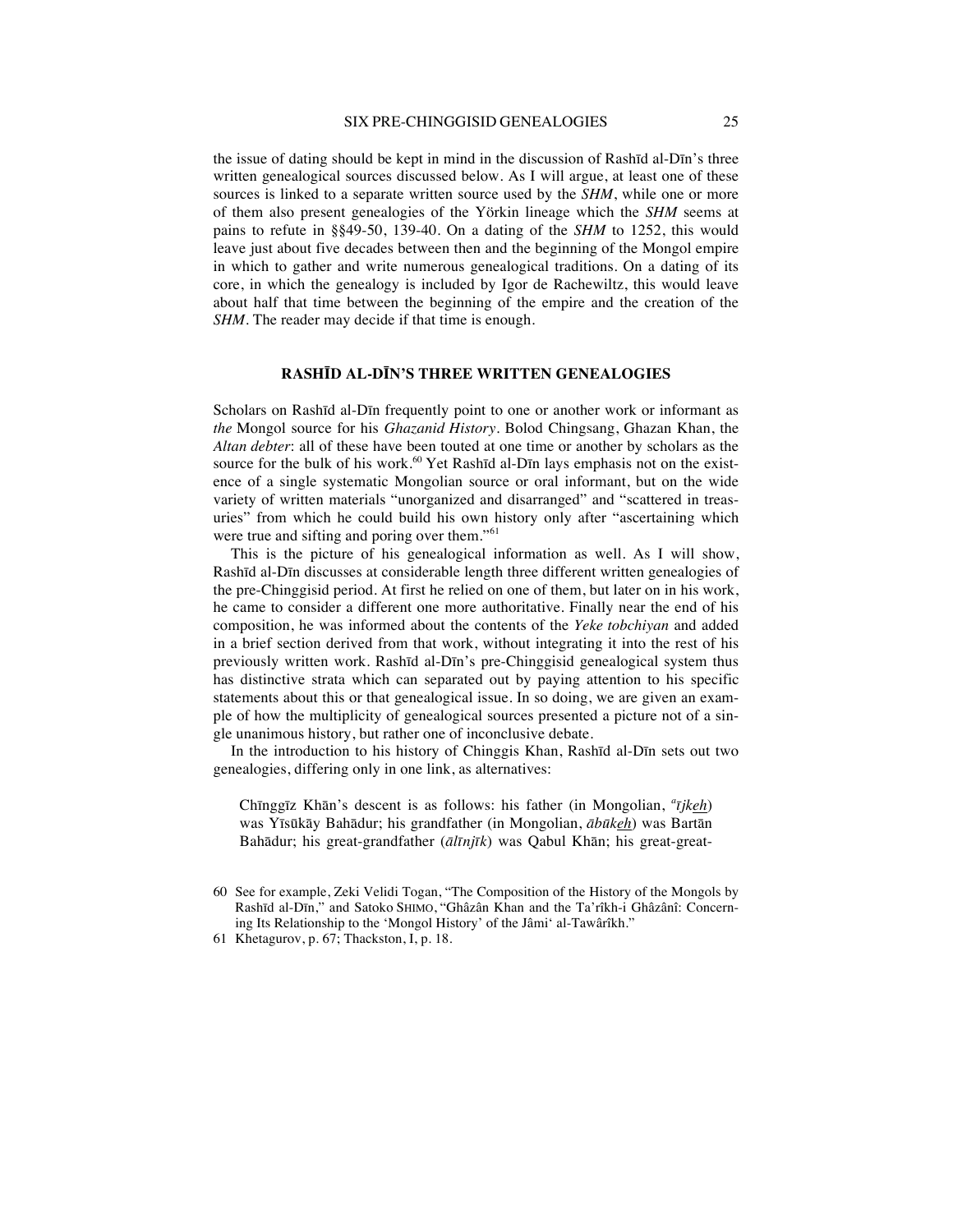grandfather (*būdūtū*) was Tūmbineh Qā'ān; his ancestor in the fifth degree (*\*būdeh-a ūkūr'*) was Bāy-Sinkqūr; his ancestor in the sixth degree (*būrqay*) was Qāydū Khān; his ancestor in the seventh degree (*dūtāqūn*) was Dūtūm Manan; and his ancestor in the eighth degree was Būdunjār. There is no term for ancestors above the seventh degree: they are called *<sup>a</sup> ījkīn-ābūkan*  in the aggregate. The ancestress of them all was Alān-Qū'ā.

According to one report Alān-Qū'ā was his ancestress in the tenth degree because Būdunjār is said to have had two sons, Būqā and Nājīn, and Būqā's son was Dūtūm Mānān. Inasmuch as this differs from the preceding report it has been given here as a variant lest anything be omitted. $62$ 

The key difference between the two versions lies in placing Buqa between Bodonchar and Dutum Menen (who in the *SHM*, *YT*, and *GRTA* is called Menen Tudun). Bodonchar is thus not the eighth-generation ancestor of Chinggis but his ninthgeneration ancestor. This slightly longer genealogy (I call it the Nine-Ancestor Genealogy, as opposed to the Eight-Ancestor Genealogy)<sup>63</sup> was, at the time Rashīd al-Dīn composed this section, only a "report," perhaps passed on to him orally the way a small part of the *Yeke tobchiyan* was to be later resumed for him. The long sequence of extremely obscure Mongolian generational terms he uses for his preferred genealogy indicates that the Eight-Ancestor Genealogy was available to him in written form, a hypothesis that will be directly confirmed later.

That Rashīd al-Dīn considered this Eight-Ancestor Genealogy authoritative when he first began his book is additionally documented by the fact it was that scheme which he followed in composing the table of contents to his history.<sup>64</sup> The table of contents lists the names of Chinggis Khan's ancestors as follows:

| Gen. | Name of Ancestor(s)          |
|------|------------------------------|
| 10.  | Dūbūn-Bāyān and Ālān Qū'ā    |
|      | Alān Qū'ā and her three sons |
|      | Būdunjār Qā'ān               |
|      | Dütüm Manan                  |

- 62 Smirnova, pp. 63-64; Thackston, I, p. 143; Rawshan and Mūsawī, pp. 292-93. On the generational terms, I follow Doerfer's reconstructions: 1st: *aījkeh* (*TMEN* §63, pp. 187- 88); 2nd *ābūkeh* (*TMEN*, §5, pp. 110-11); 3rd *ālīnjīk* (*TMEN* §29, pp. 147-48); 4th: *būdūtū* (*TMEN*, vol. I, §97, pp. 217-18); 5th: \**būdeh-aūkūr'* (§99, pp. 218-19); 6th: *\*būrqay* (§103, pp. 225-26); 7th: *dūtāqūn* (§202, p. 329); 8th and above: *<sup>a</sup> ījkīn ābūkan*  (§63, pp. 187-88, and §4, pp. 109-10).
- 63 In a previous version of this paper, I designated the genealogies by the generation of Alan-Gho'a. But since in the case of the *GRTA*, the count from Bodonchar was incorporated into the title, I have decided it would be less confusing to classify and designate the genealogies with reference to him rather than Alan Gho's.
- 64 Khetagurov, p. 54; Thackston, I, p. 10; Romashkevich, p. 31; Rawshan and Mūsawī, p. 16.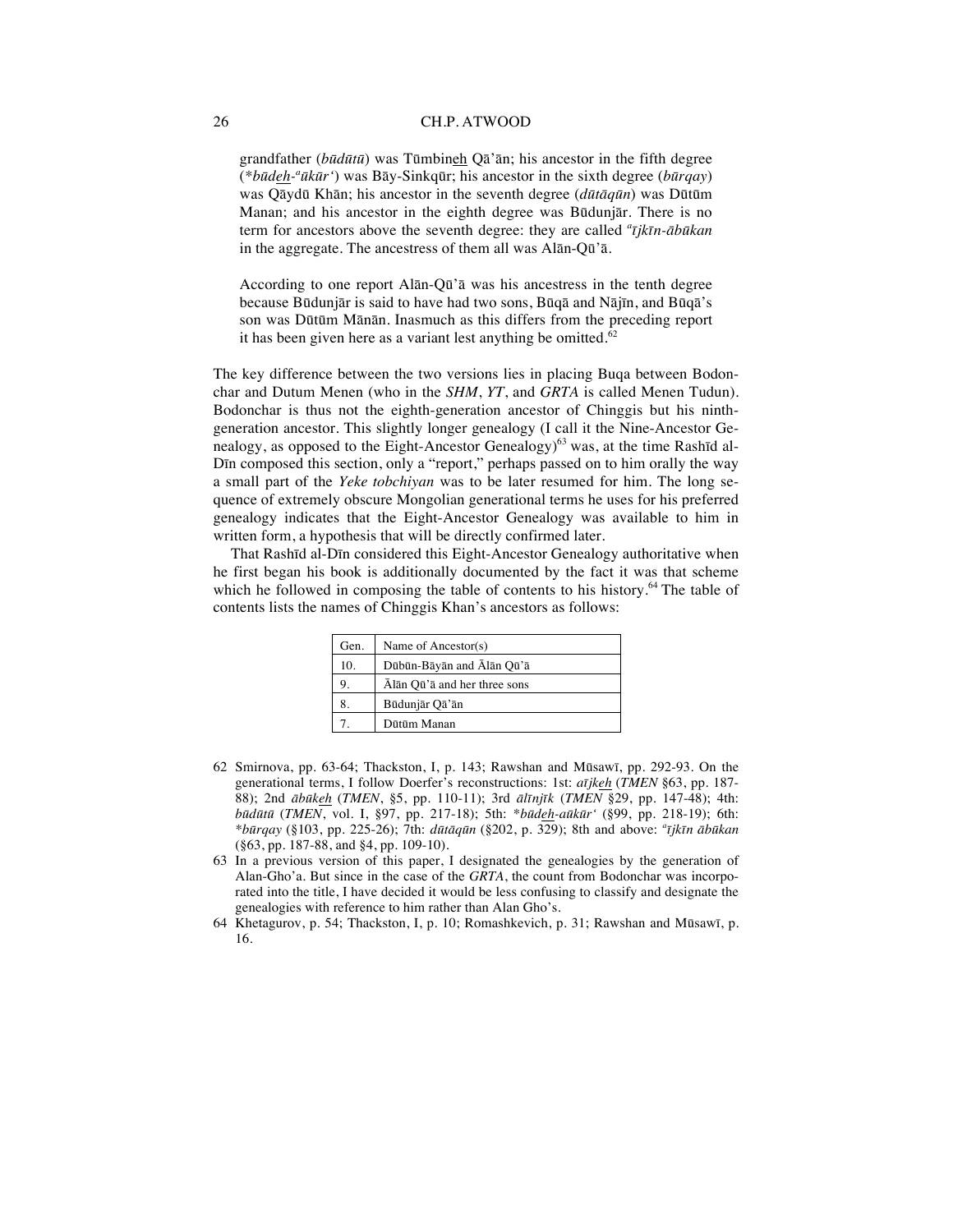#### SIX PRE-CHINGGISID GENEALOGIES 27

| 6. | Qāydū Khān      |
|----|-----------------|
| 5. | Bāy-Sinkqūr     |
|    | Tūmbineh Khān   |
| 3. | Qābūl Khān      |
| 2. | Bartān Bahādur  |
|    | Yīsūkay Bahādur |
|    | Jīnkkīz Khān    |

**TABLE: ANCESTORS OF CHINGGIS KHAN IN THE EIGHT-ANCESTOR SOURCE**

This list is clearly the same Eight-Ancestor scheme as found in the preface to the history of Chinggis Khan. (It is eight ancestors according to my count from Bodonchar, although Rashīd al-Dīn preferred to think of it as "ten stories in all," counting all the way to Dobun Bayan).<sup>65</sup> This version adds a few more elements to the characterization of the Eight-Ancestor genealogy text. 1) The title *qa'an* (Persian *qā'ān*, as opposed to *khān*) appears with regard to Būdunjār Qā'ān in his descriptive table of contents, and the Tūmbineh Qā'ān in his preface to his history of Chinggis Khan. Since Rashīd al-Dīn elsewhere uses the title *khan*, not *qā'ān*, for them in the body of his text, this usage is best attributed directly to his source. Thus this genealogy appears to have originally had the title *qa'an* (not *qan*). 2) This genealogy attributes to the ancestors different titles from those found elsewhere. Compared to the *SHM*, the *GRTA*, and *YT*, Dobun is given the title *bayan* "rich," not *mergen* "sharpshooter," Bodonchar is given the title *qa'an* not *mungqaq* "fool," and Tumbina(i) is given the title *qa'an*, not *sechen* "wise." Also he who is Menen Dutun in the *SHM, GRTA*, and *YT* is Dutum Menen in this genealogy. These peculiarities of usage are standard in Rashīd al-Dīn; these two lists confirm that he derived them from his Eight-Ancestor genealogy.

When Rashīd al-Dīn composed his history of the pre-Chinggisid khans, however, his evaluation of the sources had changed. In the text he now wrote: "As has been mentioned, Būdunjār had two sons, Būqā and Būqatay. Būqā's son was Dūtūm Manan, the progenitor of Chinggiz Khan's line."<sup>66</sup> So now what had previously been only an alternative report, mentioned for the sake of completeness, was the preferred version. This change of opinion appears to have been connected to Rashīd al-Dīn's getting access to a manuscript of the Nine-Ancestor version. In the chart setting out the links of Bodonchar, Buqa, Buqatai, and Dutum Menen, Rashīd al-Dīn actually follows the Eight-Ancestor scheme, making Buqa, Buqatai, and Dutum Menen to be three brothers, all alike sons of Bodonchar. Evidently his chart reflected an earlier recension and was not as easy to change as the text. But to the chart, below the name of Dutum Menen, he added the following note: "Chīnggīz Khān's *dūtāqūn* or ancestor in the seventh degree. Another version says that Dūtūm Manan

- 65 Rashīd al-Dīn's count as "ten stories in all" is found in the title to his account of the pre-Chinggisid khans. See Smirnova, p. 7; Thackston, I, p. 113; Rawshan and Mūsawī, p. 215.
- 66 Smirnova, p. 17; Thackston, I, p. 118; Rawshan and Mūsawī, p. 228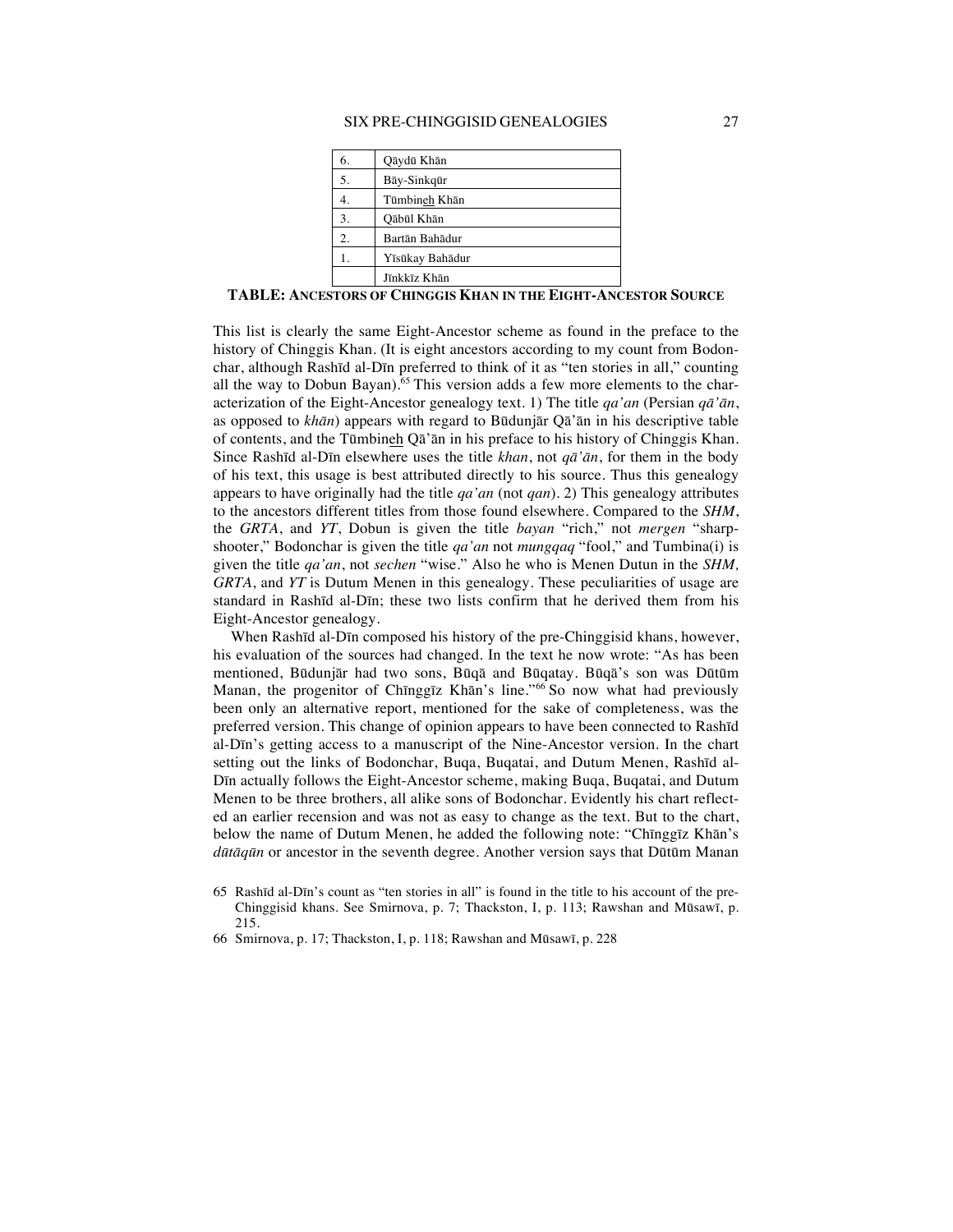was the son of Būdunjār, but they are correct who make him a son of Būqā, for that is also what has been found in the old manuscript (*chih dar nuskhah-yi qadīm nīz chunīn yāftah'and*)."<sup>67</sup> This demonstrates conclusively that Rashīd al-Dīn now had access to a Nine-Ancestor manuscript, one which differed both from his other Eight-Ancestor Genealogy, and from the *SHM*, *YT*, and *GRTA*, all of which had ten generations between Bodonchar and Chinggis Khan. Having secured this manuscript he was now treating it as his authoritative source and revising his genealogies accordingly.

But Rashīd al-Dīn had access to more than just two genealogical manuscripts. In the generation below Qayidu Khan, he records another divergence, over the presence or absence of Bai-Shingqor. In all the genealogies considered so far, Qayidu begets Bai-Shingqor, who begets Tumbinai, who begets Qabul, who begets Bartan, who begets Yisükei, Chinggis's father.<sup>68</sup> In those genealogies whose collateral lines are attested (*SHM*, *GRTA*, and Rashīd al-Dīn's genealogy based on the Eight- and Nine-Genealogy schemes), Bai-Shingqor has two brothers, Cha'ujin and Chara $qa(i)$ ,<sup>69</sup> who become ancestors of collateral lineages such as the Chinos ("Wolves") and Tayichi'ud. But in giving this mainstream scheme in his genealogy, Rashīd al-Dīn discusses the presence of an alternative written version. In the chart with Bai-Shingqor he writes:

In some manuscripts (*dar ba'żī nusakh*) Bāy-Sinkqūr's name and that of  $J\bar{a}\bar{a}$   $\bar{a}$  in ]-Hūkar<sup>70</sup> do not occur, and they say that Tūmbineh Khān was the

- 67 Smirnova, p. 17; Thackston, I, p. 118; Rawshan and Mūsawī, p. 229. Note that only Smirnova's translation, based on older manuscripts, preserves the contradiction between the text and the chart. Thackston's translation was based on mss which smoothed out the contradiction by making the chart correspond to the text.
- 68 In most of these names, the attached titles vary considerably from source to source (for example, Tumbinai Sechen, Tumbina Khan, Tumbina Qa'an, etc.). To avoid confusion I have tried to use only the invariant core.
- 69 With Charaqa(i) and Tumbina(i), the sources show alternation of forms in *-a* and *-ai*. This alternation is quite common in Middle Mongolian names. Likewise, Charaqa's title Lingqu(m) shows alternation between forms with -*m* and without, a phenomenon related to the alternation of -*n* and -*m* seen in the titles Senggün (*SWQZL*, Rashīd al-Dīn)~Senggüm (*SHM*), and Tudun (*SHM*, *YT*, *GRTA*)~Dutum (Rashīd al-Dīn).
- 70 Cha'ujin is the usual form in Rashīd al-Dīn, without the second element Örtegei. In the notes to Rashīd al-Dīn's chart of Qayidu's sons, however, a second element appears, although it is hardly reconciliable with Örtegei: *hūkr* in Tashkent ms., and Rawshan and Mūsawī's mss read *jāūjīn hūrkūz* (ms X) and *jāūrjīn hūrkūr* (ms Q) (Rawshan and Mūsawī, pp. 238 and 1649, l. 9). In the next place in that note, the Tashkent ms appears to have *jāūjīn hūkr* (judging from Smirnova's reading as "Chaodzhin Khukur"); Rawshan and Mūsawī's mss read *jāūrjīn* (mss Q, Y), *jāwūrčīn* (ms BY), *jāūrjīn* (ms D), *jāūrjīn hūrkūz* (ms X), *jāūrjīn hrkz* (ms Q), . . . *mūrkz* (ms Y) (Rawshan and Mūsawī, p. 238, 1. 11). In the next it is *jāūjīn hūrkūz* (ms X) and *jāūrjīn hūrkz* (mss Q, S, D, Y) (Rawshan and Mūsawī, p. 238, l. 14); Berezin there reads "Chaudzhin *hūkūūz*." The only plausible reconstruction of this as an attested Mongolian word would be based on the Tashkent ms's *hūkr*, viz. Mongolian *hüker* "bovine, ox, cow," but this does not offer any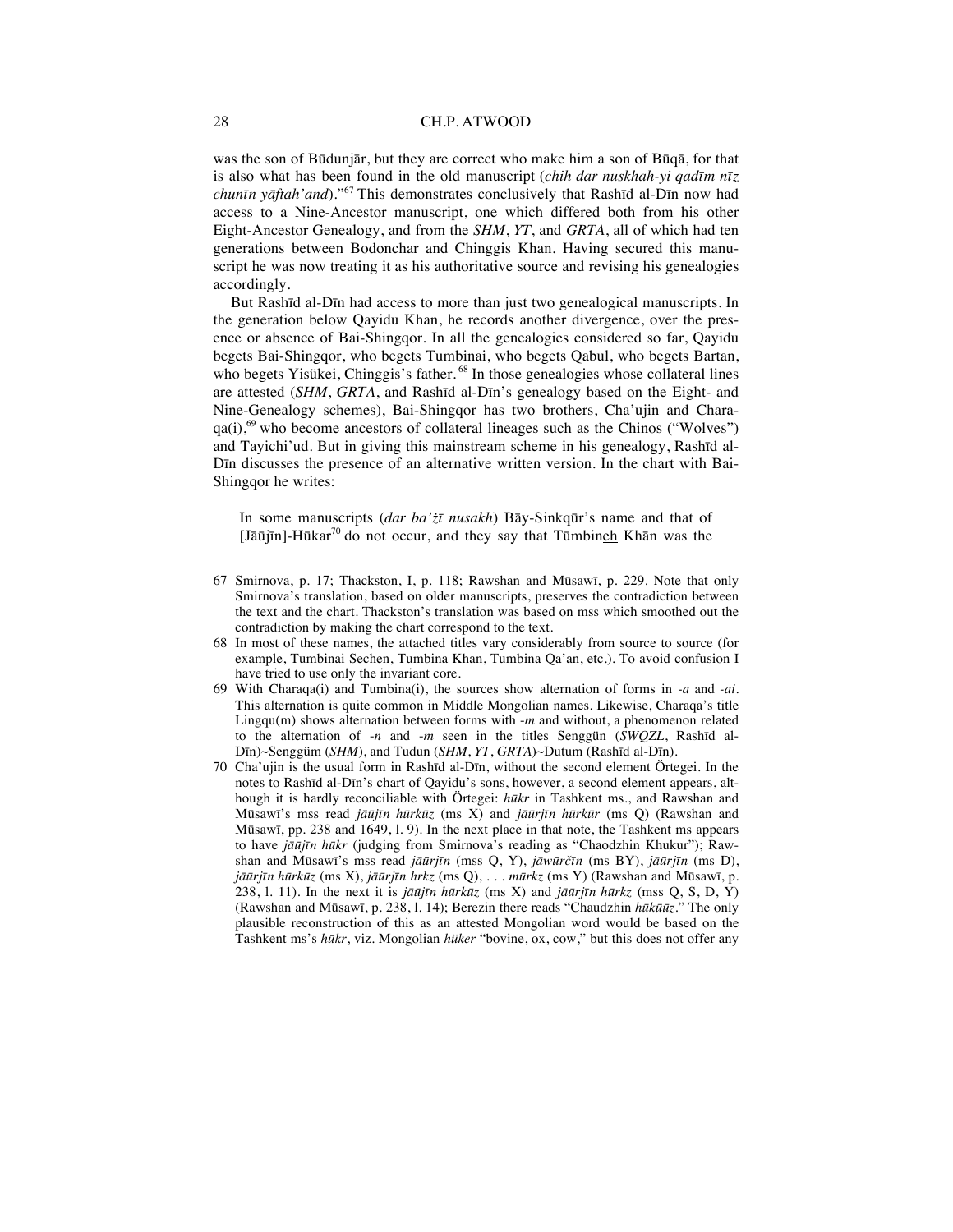son of Qāydū. But in some old manuscripts (*dar ba'żī nusakh qadīmī*) I see as follows: that Bāy-Sinkqūr and Jāūjīn-Hūkar were sons of Qāydū, and Tūmbineh was the son of Bāy-Sinkqūr and that is more correct, so we have included Bāy-Sinkqūr here.<sup>71</sup>

Since Rashīd al-Dīn included Bai-Shingqor in both his Eight-Ancestor genealogy and implicitly in his Nine-Ancestor genealogy (otherwise Alan Gho'a would not be Chinggis Khan's tenth generation ancestor if Qayidu directly begat Tumbinai) it is confirmed that both of these sources were indeed manuscript sources, that Rashīd al-Dīn considered to be "old." But this passage also confirms that at least one manuscript has an even shorter scheme than the Eight-Ancestor one, one which we could call a Seven-Ancestor genealogy.<sup>72</sup> (Rashīd al-Dīn says "some manuscripts" have this shorter scheme but since his data allows reconstruction of only one genealogy without Bai-Shingqor, I prefer to posit only one Seven-Ancestor genealogy. Perhaps it was found in multiple copies.)

The other question on which these genealogies differed (or at least in which Rashīd al-Dīn discusses the difference) was in the position of Nachin. Rashīd al-Dīn has several discussions over the genealogical placement of this figure, one who plays a crucial role in the story of the Jalayir (found in the *GRTA* and also in the genealogies used by Rashīd al-Dīn, but absent from the *SHM*). In the introduction to his history of Chinggis Khan, when the Nine-Ancestor Genealogy was just a report that he did not wish to follow, he said that Nachin was one of Bodonchar's sons and a brother of Buqa. In his account of the sons of Bodonchar, however, after he adopted the Nine-Ancestor scheme, he revised this idea to make Nachin the son of Buqtai (Buqa's brother). In fact as he admits, "[Nachin's] branch is not known for certain."<sup>73</sup> Or as he writes twice, his preferred source actually says nothing about Nachin's ancestry or descendants, just that he was a marriage-ally of the Mongols and rescued Qayidu from the Jalayir (a version of the story found in slightly altered form in the *GRTA*). In these same passages he actually names his preferred source, calling it the *Altān daftar* (Mongolian *Altan debter*), "which is always kept in the khan's treasury by great emirs."<sup>74</sup> As a result, the Nine-Ancestor genealogy, which

connection with the *SHM*'s Örtekei. Judging from his reading as Hör[tä]gäi, Thackston implicitly emended the text to *hūr[t]ky* in order to conform it to the *SHM*. This is possible, but seems suspiciously easy. In light of this situation, I have simply followed the Tashkent ms reading, without advancing any solution.

- 71 Smirnova, chart opposite p. 26; Thackston, I, p. 122; Rawshan and Mūsawī, p. 238. Thackston's translation does not mention the manuscript being "ancient," but it is found in the Persian (*dar ba'żī nusakh qadīmī*; Russian translation: *v nekotorykh starykh spiskakh*).
- 72 I am assuming here for simplicity's sake that in this short scheme the generations above Qayidu also follow the shorter Eight-Generation scheme, rather than the longer Nine-Ancestor scheme.
- 73 Smirnova, p. 17; Thackston, I, p. 118; Rawshan and Mūsawī, p. 2.
- 74 Khetagurov, p. 180; Smirnova, pp. 16-17; Thackston, I, pp. 99, 118; Rawshan and Mūsawī, pp. 186, 227.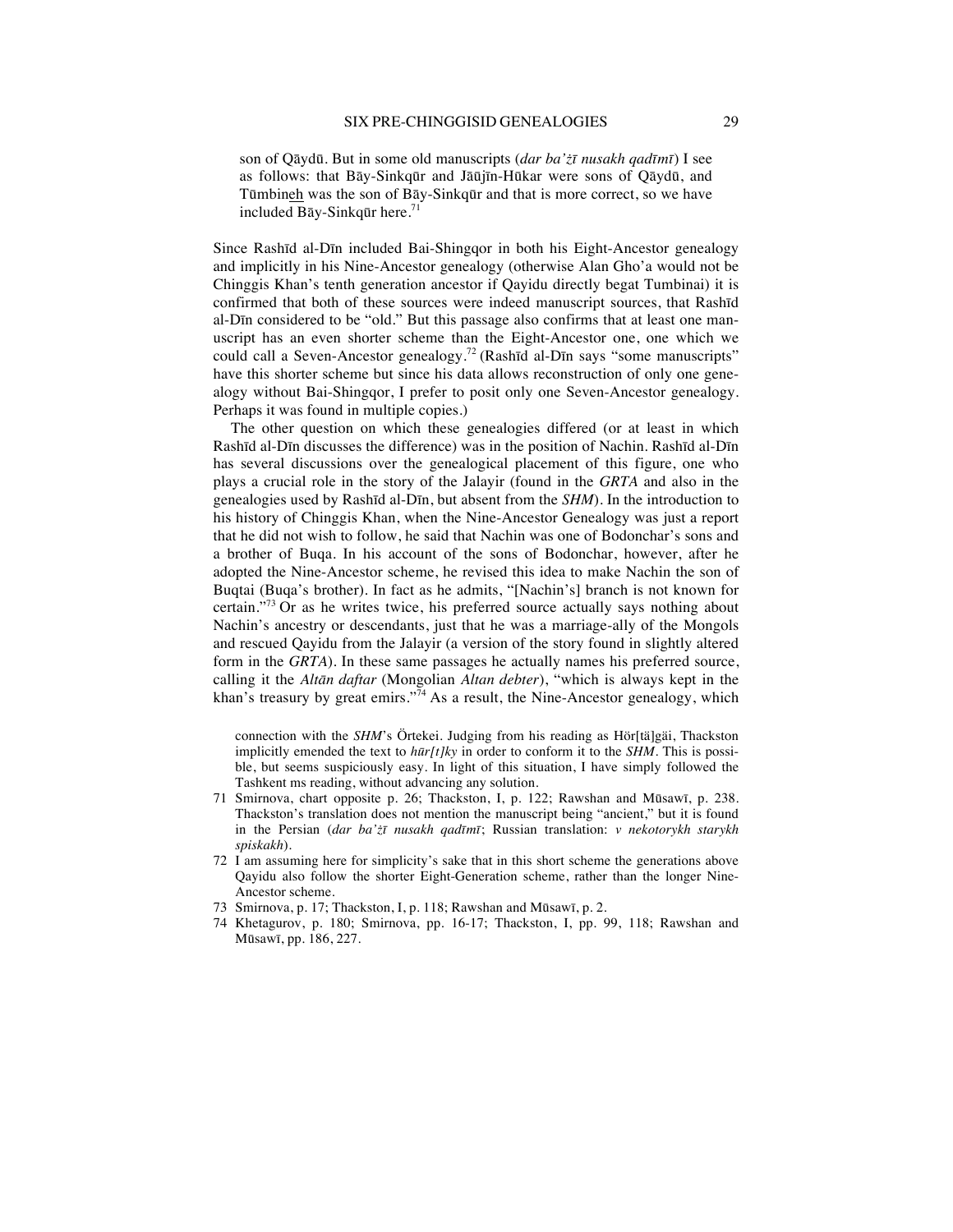Rashīd al-Dīn had at first only heard about, but which he later was given access to and made his major source is in fact the famous "Golden Register."<sup>75</sup>

In the *Altan debter*, then, Nachin appears not as a branch of the pre-Chinggisid family tree, but rather as a son-in-law, whose assisted the Mongols. What did Rashīd al-Dīn's Eight- and Seven-Ancestor genealogies say about Nachin? Rashīd al-Dīn writes that "In some manuscripts of Mongolian history (*naskhah'hā-yi tāvārīkh-i Mughūlān*) it is recorded that the Tāyjīūt clan stems from the second son of Dūtūm Manan, Nājīn."<sup>76</sup> He also writes that "As for Jaraqeh Līnqūm, it is stated in some manuscripts that he was the son of Nājīn." Putting these together, we get the following genealogy: Dutum Menen begat Nachin, who begat Charaqa(i) who begat the Tayichi'ud.

Does this scheme apply to the Seven-Ancestor genealogy, the Eight-Ancestor genealogy or both? Although the proof is somewhat indirect, Rashīd al-Dīn's arguments imply that it applies to both. One could even argue that since he says "some manuscripts" have the alternate genealogy he rejects that it *must* apply to both. But it would be risky to rely on his plural here, since he might just be referring to plural manuscripts of one genealogy. But stronger evidence is available. With regard to the Seven-Ancestor genealogy, recall that Rashīd al-Dīn defined it as a genealogy which among the three, Bai-Shingqor, Cha'ujin, and Charaqa, did not have Bai-Shingqor or Cha'ujin. The implication is that it did have Charaqa. Yet Rashīd al-Dīn does not state or imply that Charaqa is a son of Qayidu in the Seven-Ancestor genealogy. Thus Charaqa is there in the genealogy but in a different place—this would fit perfect with him being the son of Nachin, the son of Dutum Menen. With regard to the Eight-Ancestor genealogy, in talking about the position of Bai-Shingqor, Cha'ujin, and Charaqa in the genealogies, Rashīd al-Dīn mentions that the other, older (and hence more reliable) manuscripts (that is, the Eight- and Nine-Ancestor genealogies) make Bai-Shingqor and Cha'ujin to be the sons of Qaydu. There is an implication that they do not both make Charaqa a son of Qayidu. Since the Nine-Ancestor *Altan debter* does, the implication is that the Eight-Ancestor genealogy does not.

But a stronger implication is made just below. Rashīd al-Dīn adduces as proof that Charaqa must be Qayidu's son and not Nachin's son the following fact:

It is more correct to say that he was a son of Qāydū Khān because it has been entered in their family tree (*sabab ānkih dar shajarah-yi īshān dar āmadah'ast*) that Jaraqeh married his *bīrkān*, the wife of Bāy-Sinkqūr, and by her had two sons. . . . Consequently he must have been slightly junior to Bāy-Sinkqūr, because if he had been Nājīn's son, he would have been [Bāy-Sinkqūr's] cousin and Bāy-Sinkqūr's wife would have been Jaraqeh's

<sup>75</sup> On *Āltān daftar*, see also *TMEN*, vol. I, §26, p. 142.

<sup>76</sup> Khetagurov, p. 180; Thackston, I, p. 99; Romashkevich, p. 480; Rawshan and Mūsawī, p. 186.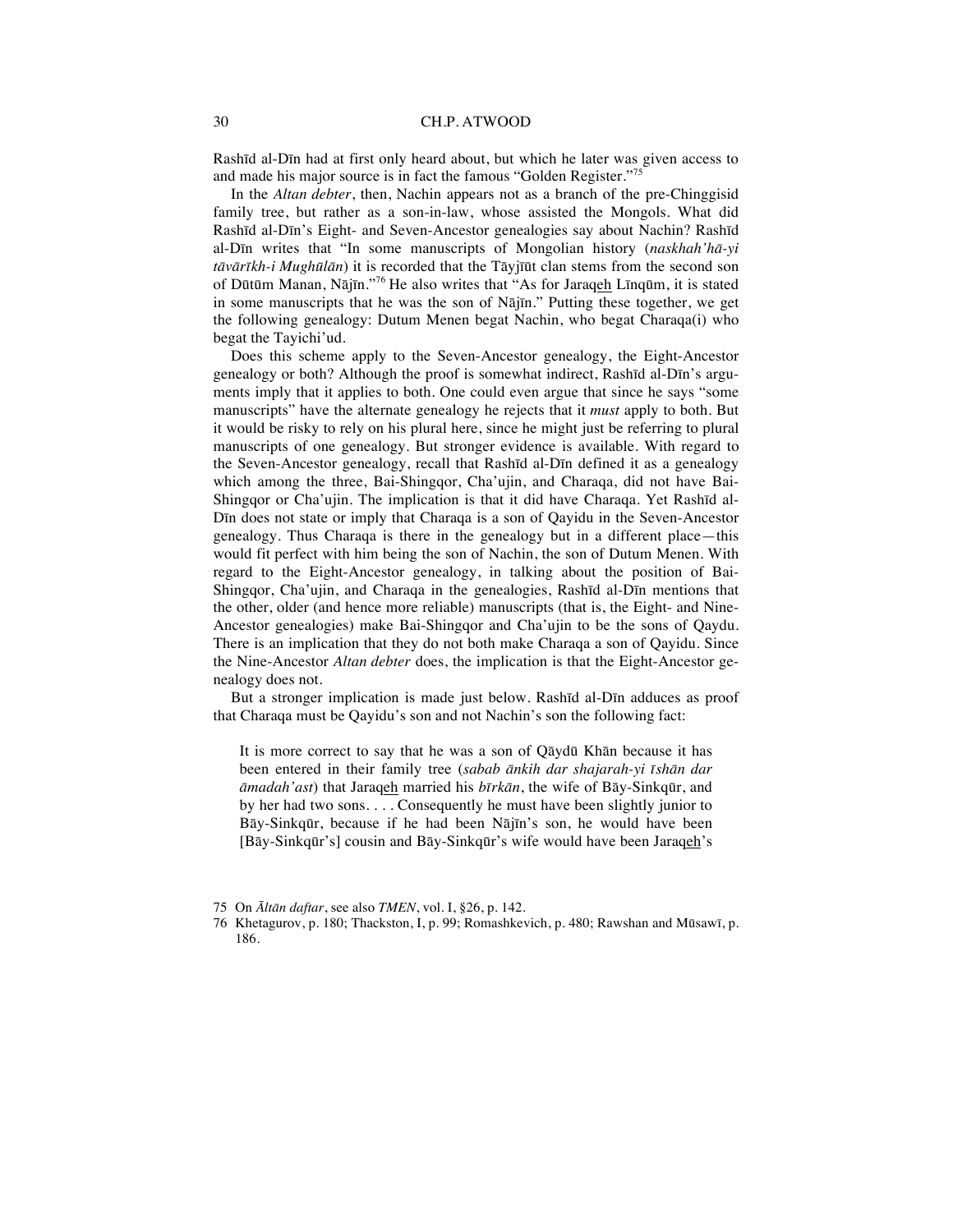cousin's wife, and by Mongolian custom it would have been inappropriate for him to marry her. $77$ 

Rashīd al-Dīn's argument here is that his favored source, the "family tree," which must be the Nine-Ancestor *Altan debter*, says Charaqa married Bai-Shingqor's wife in a levirate marriage. Indeed a statement of the same fact is found in the *GRTA.<sup>78</sup>* Such levirate marriages were conducted between brothers or fathers and sons, and always involved the junior man taking the wife of a deceased senior.<sup>79</sup> Now one of the invariable motifs in the stories is that after the Jalayir attack, Nachin was the older protector of infant Qayidu (sometimes Nachin is an uncle of Qayidu, sometimes an older brother, sometimes a brother-in-law, but he is always older). But if both Nachin and Qayidu were sons of Dutum Menen, as they would be according to the alternative genealogy, then Charaqa as the son of Nachin would be senior to Bai-Shingqor the son of Qayidu. Thus a levirate marriage between Charaqa and Bai-Shingqor's widow would be unacceptable. But the whole point of the argument is to argue that Charaqa could not possibly have married Bai-Shingqor's widow; it would have no force against a genealogy that simply denied the existence of Bai-Shingqor at all, as the Seven-Ancestor genealogy did. Evidently Rashīd al-Dīn's argument was intended as a reason for rejecting the Dutum Menen > Nachin> Charaqa > Tayichi'ud filiation in a genealogy that did have both Charaqa and Bai-Shingqor—and that can only be the Eight-Ancestor genealogy.

Finally there is the fact that in discussing the Nachin question, Rashīd al-Dīn is always unusually specific about his source for rejecting any connection of Nachin with Charaqa and the Tayichi'ud. Twice he refers to the authority of the *Altan debter* by name, and once he refers to the "family tree." Such a specificity of source makes more sense if the *Altan debter* was the only source arguing for his new position on Nachin. Rashīd al-Dīn had once set up the genealogy differently, and was now coming around to the other point of view based on access to a new source. Since the genealogy Rashīd al-Dīn preferred before getting access to the Nine-Ancestor *Altan debter* was the Eight-Ancestor genealogy, that genealogy at least, and even better both it and the Seven-Ancestor one, ought to have been supporting the now rejected view of Nachin's genealogical position. In short, assuming that both the Seven- and the Eight-Ancestor genealogies had the Dutum Menen > Nachin> Charaqa > Tayichi'ud filiation and that only the Nine-Ancestor *Altan debter*, also referred to as the "old manuscript" and the "family tree" (note the singular form of both), spoke against that filiation is overall the most natural way to read Rashīd al-Dīn's arguments about his sources.

<sup>77</sup> Smirnova, chart opposite p. 26; Thackston, I, pp. 122-23; Rawshan and Mūsawī, p. 239.

<sup>78</sup> *YS* 107/2709; cf. Hambis, *Chapitre CVII*, p. 12 n.3; *NCCGL*, 1/2.

<sup>79</sup> Relations between senior men and wives of junior men (sons or younger brothers) were strictly limited by traditional taboos. Violation of this taboo forms a key motif in the legends of the start of the Mongol-Oirat wars for example.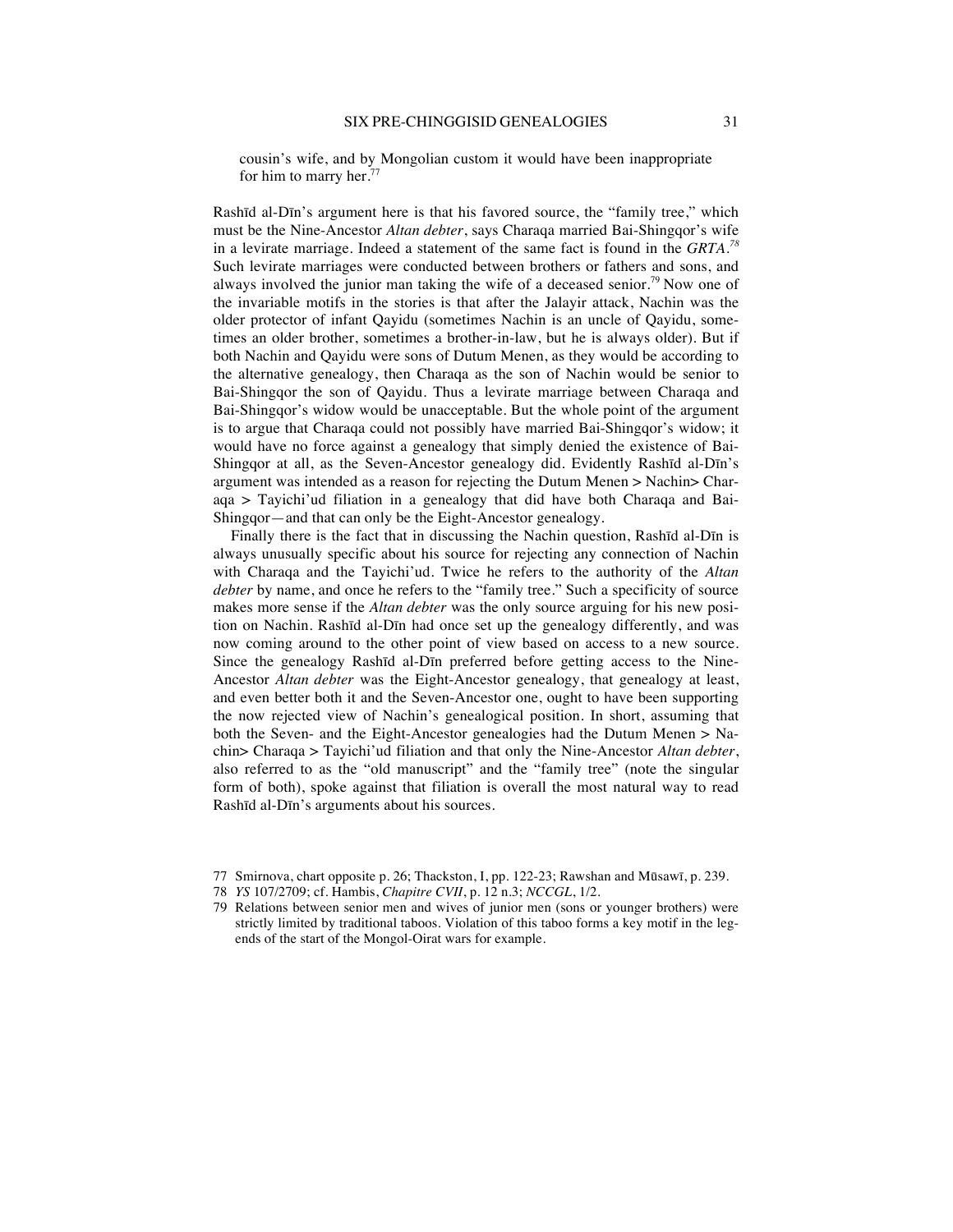As a result of these considerations, Rashīd al-Dīn's three genealogical manuscripts can be compared in the following form (since the generations from Tumbinai to Chinggis appear to be the same in all three they have not been added):

| Gene-<br>ration<br>above<br>Chīnggīz<br>Khān | 1. Seven-Ancestor<br>Genealogy (never<br>preferred) |                    | 2. Eight-Ancestor Genealogy<br>(preferred in Rashīd al-Dīn's<br>biography of Chinggis Khan) |                    | 3. Nine-Ancestor Genealogy, Altan debter (pre-<br>ferred in Rashīd al-Dīn's biographies of the pre-<br>Chinggisid rulers) |                       |        |            |  |
|----------------------------------------------|-----------------------------------------------------|--------------------|---------------------------------------------------------------------------------------------|--------------------|---------------------------------------------------------------------------------------------------------------------------|-----------------------|--------|------------|--|
| 10 <sup>th</sup>                             |                                                     |                    |                                                                                             |                    | Ālān-Qū'ā                                                                                                                 |                       |        |            |  |
| Q <sup>th</sup>                              |                                                     |                    | Ālān-Qū'ā                                                                                   |                    | Būdunjār                                                                                                                  |                       |        |            |  |
| R <sup>th</sup>                              |                                                     |                    | Būdunjār                                                                                    |                    |                                                                                                                           | Būqā                  |        | Būqatay    |  |
| 7 <sup>th</sup>                              | [Būdunjār?]                                         |                    | Dūtūm Manan                                                                                 |                    | Dütüm Manan                                                                                                               |                       |        |            |  |
| 6 <sup>th</sup>                              | Dütüm Manan                                         |                    | Nājīn                                                                                       | Qāydū              |                                                                                                                           | Qāydū                 |        |            |  |
| 5 <sup>th</sup>                              | Najīn                                               | Qāydū              | Jaraqeh                                                                                     | Bāy-<br>Sinkqūr    | Jāūjīn                                                                                                                    | Bāy-Sinkqūr           | Jāūjīn | Jaraqeh    |  |
| 4 <sup>th</sup>                              | Jaraqeh                                             | Tūmbineh           | to Tāyjīūt                                                                                  | Tūmbineh           |                                                                                                                           | Tümbineh              |        | to Tāyjīūt |  |
|                                              | to Tāyjīūt                                          | to Jīnkkīz<br>Khān |                                                                                             | to Jīnkkīz<br>Khān |                                                                                                                           | Jīnkkīz<br>to<br>Khān |        |            |  |

**TABLE OF THE THREE WRITTEN GENEALOGIES USED BY RASHĪD AL-DĪN**

In speaking of these three sources as genealogies, I have been speaking somewhat ambiguously. Of the three genealogies not used by Rashīd al-Dīn, we know that one (the *SHM*) is primarily a narrative history with extensive genealogical data in it, that another (the *GRTA*) is described as a genealogy with narrative notes attached to it, and that the third (the *YT*) is probably a narrative history with genealogical data. Thus genealogical data can be found in works that are primarily narrative and narrative data can be found in works that are primarily genealogical. What can we say of the genre of Rashīd al-Dīn three sources? Strikingly, Rashīd al-Dīn refers to the "family tree" in a context in which only his preferred Nine-Ancestor genealogy, the Altan debter, can be meant.<sup>80</sup> Thus the famous *Altan debter* must actually be not a narrative history, but a family tree. Indeed the absence of references to the *Altan debter* in the genealogical section post-dating Chinggis Khan indicate that its genre and coverage was very similar to the *GRTA*: a genealogy with narrative notes cover-

80 Smirnova, chart opposite p. 26; Thackston, I, p. 122; Rawshan and Mūsawī, p. 129. Persian (*sabab ānkih dar shajarah-yi īshān dar āmadah'ast*) and in Russian translation, "*v ikh rodoslovnoe drevo.*"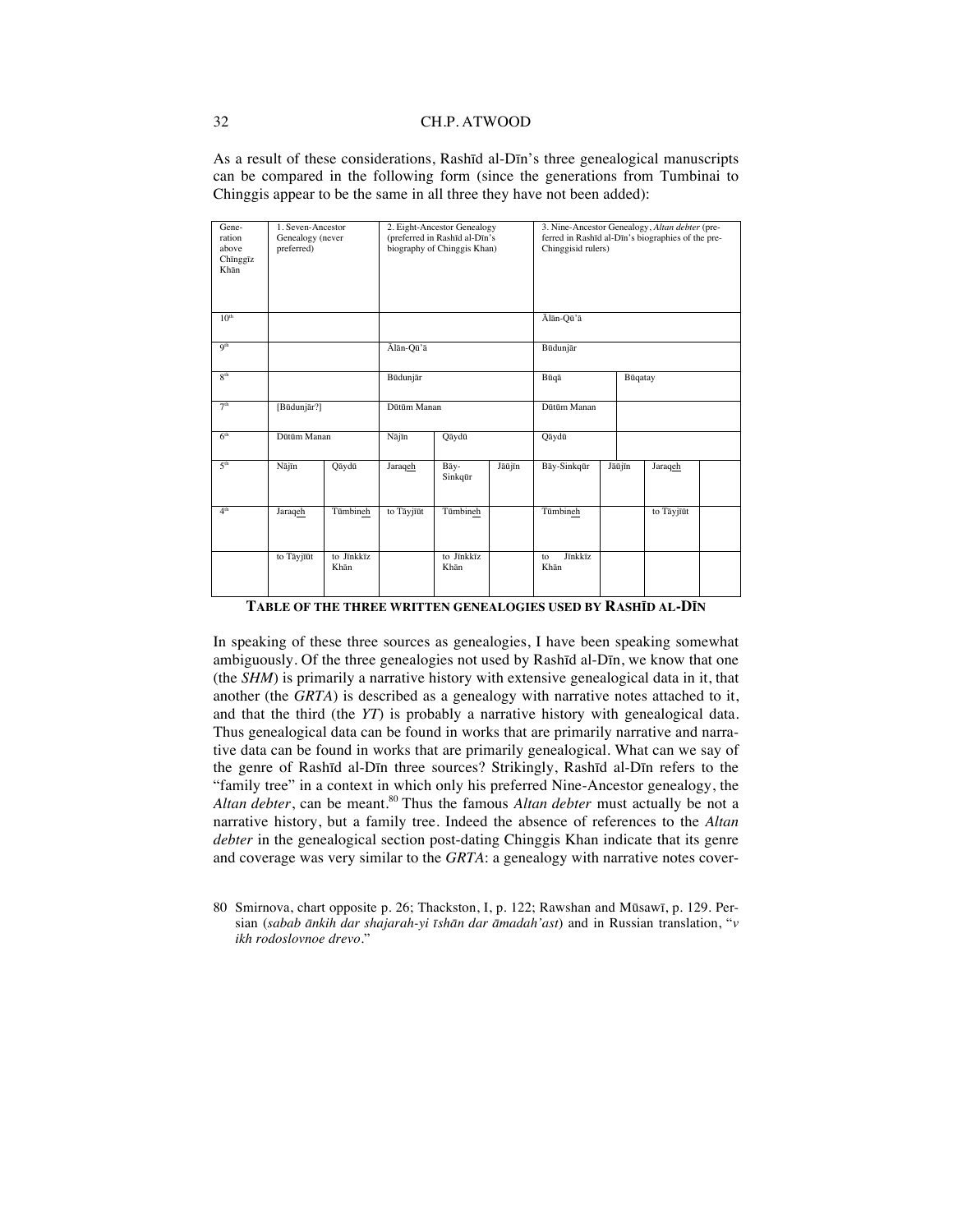ing the period from Alan Gho'a to the sons of Chinggis Khan.<sup>81</sup>By contrast, at least one of the Seven- and/or Eight-Ancestor genealogies appears to be embedded in a narrative history. This is implied by Rashīd al-Dīn's statement that idea of the Tayichi'ud being descended from Nachin is found "in some manuscripts of Mongolian history (*dar ba'żī naskhah'hā-yi tāvārīkh-i Mughūlān*)" (again Rashīd al-Dīn's plurals may or may not be meant literally). $82$ 

Yet the Eight-Ancestor genealogy appears to be a genealogy. I say this because in the passage at the beginning of the biography of Chinggis Khan in which he summarizes its contents, he assigns to each generation a specific Mongolian term (*dūtāqūn* for seventh generation ancestor, etc.). These terms also reappear consistently in the charts Rashīd al-Dīn appends to his genealogy. Along with the term *qu'dūd*, marking those of equal generations, as found for example in phrases like "[he] was the *qu'dūd* of Chīnggīz Khān's sons," this creates a consistent grid of generational affiliation. <sup>83</sup> The same idea can be seen the *GRTA*, both in its title itself, "Genealogical Record of the Ten Ancestors" and in the statement that appear to begin it, identifying Bodonchar specifically as Chinggis Khan's tenth-generation ancestor.84 This explicit generational grid seems particularly fitting for a genealogy and does not appear in narrative sources. Given that it is explicitly associated with the Eight-Ancestor scheme, which was the source of the first draft of Rashīd al-

- 81 As I demonstrate in my forthcoming study of the *Shengwu qinzheng lu*, the *Altan debter*  is not, *pace* Pelliot, the name of the Mongolian work which served as the common source for the *SWQZL* and Rashīd al-Dīn's history of Chinggis Khan. All references to it are related to the pre-Chinggisid genealogy, except one: where he refers to it as a source for his listing of the commanders of a thousand. If the *Altan debter* was a pre-Chinggisid genealogy, why did Rashīd al-Dīn claim it as a source for his list of the commanders of a thousand? I see three possibilities: 1) the *Altan debter*, like the *Shu'ab-i panjganeh* concluded its pre-Chinggisid genealogy with a listing of the commanders of a thousand; 2) Rashīd al-Dīn only used the *Altan debter* for details about a few commanders, such as the ancestry of Geügi Noyan (Kūkī Nāyān) and Mögetü Ba'adur (Mūkatū Bahādur), who were from a collateral line related to Chinggis Khan and appear in Rashīd al-Dīn's pre-Chinggisid genealogical tables (Smirnova, pp. 46, 49, 270; Thackston, I, p. 132, II, p. 275; Rawshan and Mūsawī, pp. 268, 598); 3) the *Altan debter* concluded its list of Chinggis Khan's sons with a list of the commanders assigned to them. Of these three options, Kim Hodong's forthcoming study of the list of commanders makes it unlikely to be derived from a single source, thus casting doubt on the first possibility. The last possibility would seem to be more directly implied by Rashīd al-Dīn's text, but I have a feeling the second possibility is more likely to be true. Certainly, Rashīd al-Dīn felt very proud of having been given access to the *Altan debter* and would not be above inflating its importance to his work.
- 82 Khetagurov, p. 180; Thackston, I, p. 99; Rawshan and Mūsawī, p. 186*.*
- 83 See for example in the statements on the descendants of Tumbinai's collateral lines (Smirnova, pp. 29-30; Thackston, I, pp. 124-25; Rawshan and Mūsawī, pp. 245-46). I have not found any reference in *TMEN* to the term *qu'dūd*, meaning someone of the same generation.
- 84 *YS* 1/1 and 107/2729.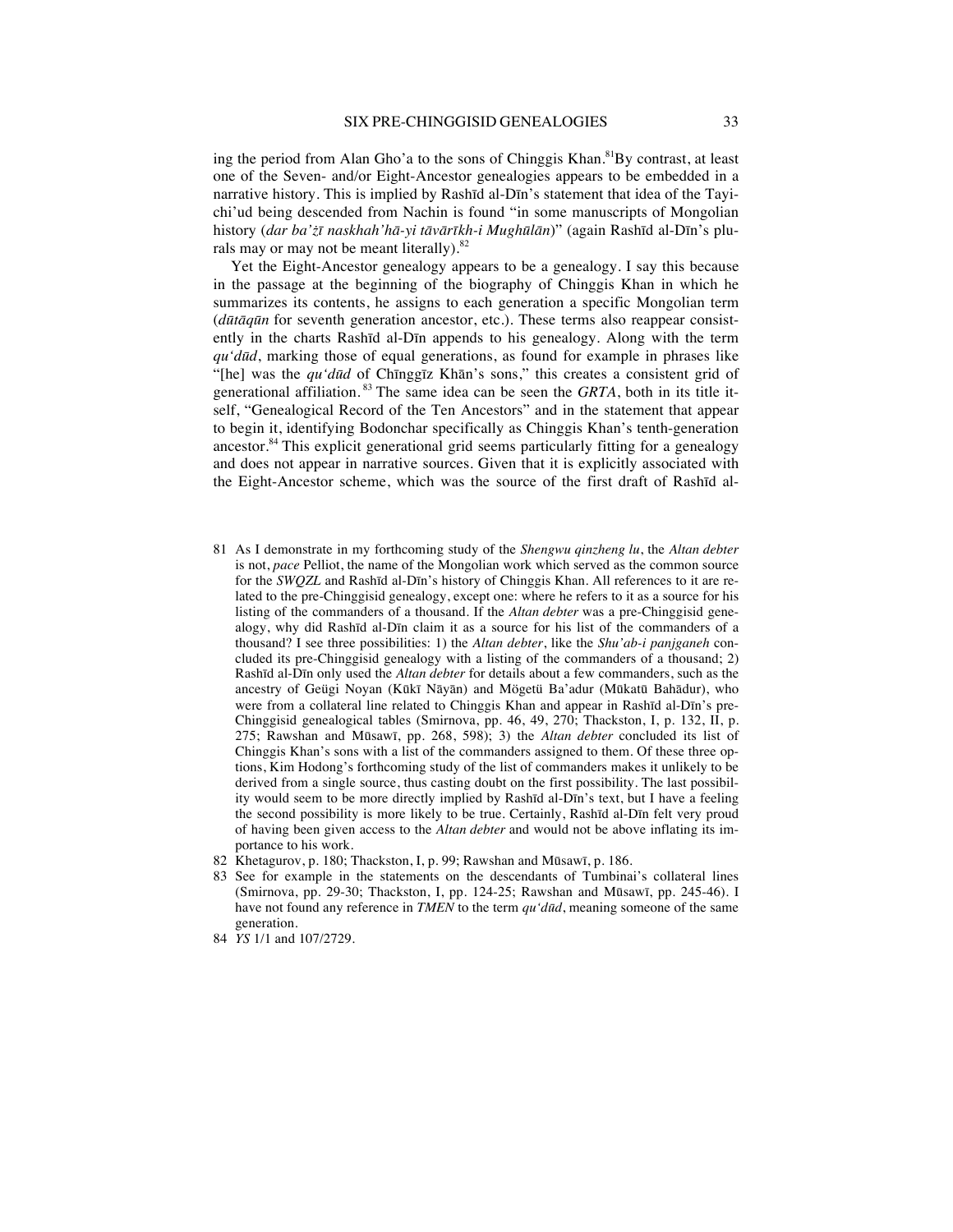Dīn's genealogical charts, this would indicate that the Eight-Ancestor scheme was genealogical, leaving the Seven-Ancestor genealogy as primarily historical.

#### **ALAN GHO'A'S SONS**

How does this recognition of multiple genealogical traditions change our approach to the pre-Chinggisid genealogies? To illustrate this different approach, I will use two examples of genealogical controversies which can be traced in the sources. One is the question of Alan Gho'a's sons: how many were they, and how many were of divine ancestry? I will follow that discussion with a discussion of the question of the genealogy of the Yörkin with which I began this paper.

The *SHM* and main text of Rashīd al-Dīn both record the same number and distribution between divine and ordinary: five sons, with Belgünütei and Bügünütei born by ordinary generation from Alan Gho'a and Dobun (titled Mergen or Bayan), and three sons born by divine generation after Dobun's death: Buqu Qatagi, Buqatu Salji, and Bodonchar Mungqaq "the fool" who becomes ancestor of the Chinggisid lineage. This we can call the 2+3 scheme for Alan Gho'a's sons. In the *GRTA*, however, there is a different and narratively more economical version: Alan Gho'a has three sons, of whom Buqan Qadaqï and Boqatu Salgi were born by ordinary generation and only Bodonchar Mungqaq was divine. Call this the 2+1 scheme.

The *GRTA* is the last of the documented genealogical texts. Is the 2+1 scheme simply a late rationalization? I would say not, due to certain clues found within both the *SHM* and Rashīd al-Dīn's account, that both were built on previous accounts in which Alan Gho'a had only three sons in all. In the *SHM*, it is peculiar that while Belgünütei and Bügünütei accuse all three of the divine sons of being illegitimate (§18), when it comes to dividing the property, they exclude only Bodonchar as a fool, not mentioning the other two (§23). One would normally expect exclusion from inheritance to track accusations of illegitimacy. And in §§30-36, when his elder brother regrets driving out Bodonchar and goes to find him, the elder brother is Buqu Qatagi, not the elders Belgünütei and Bügünütei. Throughout the subsequent narrative, Buqu acts as the head and spokesman of the brothers and Belgünütei and Bügünütei are nowhere to be found. Finally, although all five of the brothers are said to be ancestors of lineages in §42, only the descendants of Buqu Qatagi, Buqatu Salji, and Bodonchar are attested elsewhere. The Belgünüd and Bügünüd descendants appear nowhere else. Nor do the Qatagin or Salji'ud, who are descendants of the similarly divine Buqu Qatagi and Buqatu Salji, appear in the narratives to have any closer association with the Borjigid descendants of Bodonchar than any other lineage. In other words, as a genealogy, the 2+3 scheme appears to preserve two useless names and to give misleading information about the relation of the Qatagin, Salji'ud, and Borjigid. Judging from these signals, I would guess that the *SHM* was preceded by at least one version with the 2+1 scheme later repeated in the *GRTA*.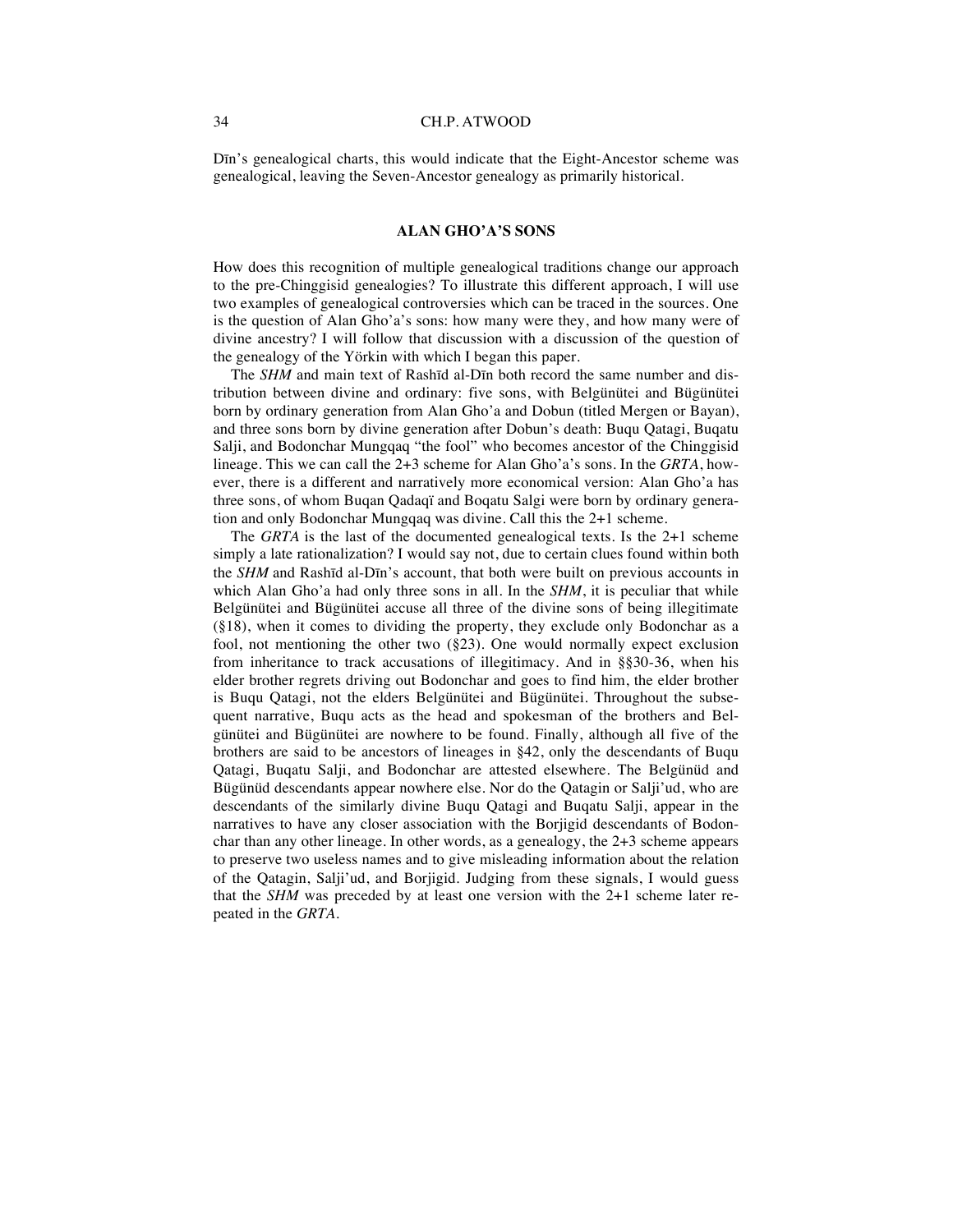In Rashīd al-Dīn, there are signals pointing to a somewhat different "three sons" scheme. First of all, Rashīd al-Dīn records a dispute about whether Bügünütei and Belgünütei were divinely destined or not:

Dūbūn Bāyān had an extremely chaste wife, Ālān-Qū'ā by name, of the Qūrūlās tribe (*qawm*). By her he had two sons, one of whom was named Bilkūnūt and the other Būkūnūt.<sup>85</sup> Two Mongol tribes (*qawm*) are descended from them. Some reckon them of the *nīrūn* tribe (*qawm*) because their mother was Ālān-Qū'ā, but others consider them *durlukīn* because they reckon the *nīrūn* only to be from the three sons to whom Ālān-Qū'ā gave birth after the death of her husband. There is much dispute in this regard, but the better known version—which is also analogically closer to the truth—is the latter. There is no one from the descendants of these two in this realm—aside from one person who is in a *hazāreh* (thousand). Even in Mongolia (*Mughūlistān*) they are said to be few.<sup>86</sup>

Rashīd al-Dīn thus implies that the dispute is not about genealogical facts (who was born from whom and by what process) but about their interpretation. But is it plausible that a son of Dobun and Alan would be truly seen as belonging to the divinelydestined *nīrūn* lineage? Moreover there is another unusual feature in Rashīd al-Dīn's story of Alan Gho'a. In the *SHM* and *GRTA* it is Alan Gho'a's common-born sons who question her chastity and the paternity of the divinely-born sons. In the *Ghazanid History*, however, it is "her husbands' brothers and relatives" who perform this function.<sup>87</sup> As a result, the theme of fraternal strife and exclusion of Bodonchar as a "fool" is completely absent in Rashīd al-Dīn's version. Indeed as I have already noted, the Eight-Ancestor Genealogy does not use this title ("fool" *mungqaq*) for Bodonchar at all, calling him *qa'an* instead. The implication is that Alan Gho'a's sons get along, presumably because they all share the same paternity—divine ancestry.

The final discordant signal in Rashīd al-Dīn is the strange similarity of names between Bodonchar's two divine brothers and two of his sons. Buqa and Buqatai are found in both the Eight Ancestor Genealogy and the Nine Ancestor *Altan debter* as two of Bodonchar's sons. (Where the two genealogies differ is in whether Dutum Menen is another son of Bodonchar or Buqa's son.) What is striking is that this Buqa and Buqatay are otherwise completely unknown, and in both genealogies one or both of them seem strangely nugatory.<sup>88</sup> Where did they come from? In light of

- 85 I base these readings on the "Belgunut" and "Bugunut" of Smirnova, and the ms readings in Rawshan and Musawi, p. 1644, under p. 220, ll. 5 and 6.
- 86 Smirnova, pp. 10-11; Thackston, I, p. 115; Rawshan and Musawi, p. 220.
- 87 Smirnova, p. 14; Thackston, I, p. 116; Rawshan and Musawi, p. 224.
- 88 As I mentioned, Rashīd al-Dīn's statement that Nachin is the son of Buqatai is actually denied elsewhere, and seems to be a way to attach Nachin to the *Altan debter* genealogy after rejecting his role as ancestor of the Tayichi'ud found in other genealogies. Yet elsewhere he specifically says that Nachin's ancestry is *not* given in the *Altan debter*, and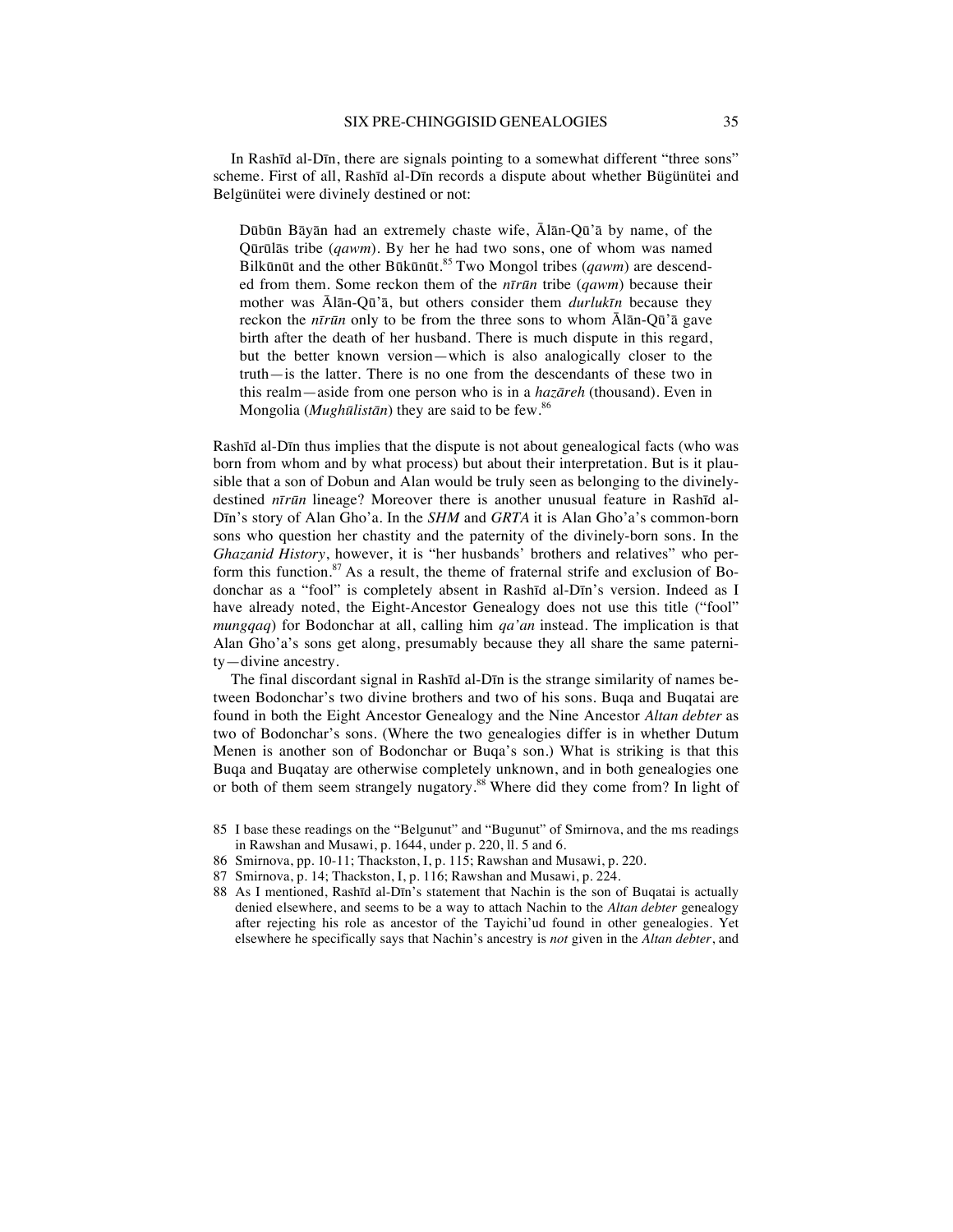the close similarity of the names, I regard the only plausible answer to this question to be that they are in fact simply doublets of Buqu Qataqi and Buqatu Salji. Already in the sources, there is an alternation between *buqu* "deer" and *buqa* "bovine, ox, cow" in the names of the Qatagin and Salji'ud ancestors (e.g. Buqu Qatagi in *SHM*, Boqan Qadaqï in *GRTA*) and alternations between -*tu* and -*tai* are common in Mongolian.<sup>89</sup> In context in Rashīd al-Dīn, the duplication of two *Buqu~Buqa* brothers in successive generations has every appearance of the kind of doublet or conflated reading produced when an editor is synthesizing two documents. Since as I have already noted, the chart in Rashīd al-Dīn giving the latter pair of Buqu~Buqa(tai) brothers definitely originated from the Eight Ancestor Genealogy, and had Dutum Menen as a third brother, this indicates that in the Eight Ancestor Genealogy, the Buqu~Buqa(tai) brothers were not Bodonchar's brothers, but his sons.

Taking into account all of these indications, I propose that at least one genealogy in the background of Rashīd al-Dīn's account had a 0+3 scheme for Alan Gho'a's sons, that is, one in which she had no sons by Dobun Bayan, but instead only three sons by divine birth. Thus the divine birth could not be criticized by her common sons (she had none), but only by her husband's relatives. These three sons were Belgünüd and Bügünüd<sup>90</sup> and Bodonchar Qa'an. In this scheme, Bodonchar became the ruler without apparent incident and had three sons himself: Buqa~Buqu, ancestor of the Qatagin, Buqatu~Buqatay, ancestor of the Salji'ud, and Bodonchar, ancestor of the Boriigid.

The origin of the 2+3 scheme in the *SHM* and in Rashīd al-Dīn's composite scheme can thus be seen to lie in a conflation of the 2+1 scheme attested in the *GRTA* and the 0+3 scheme attested in the *Ghazanid History*. Confronted by two accounts, one in which Buqu~Buqa and Buqatu~Buqatai were Alan Gho'a's "other" sons (alongside the Chinggisid ancestor Bodonchar) and another one in which Belgünüd(ei) and Bügünüd(ei) were her "other" sons, it would be easy to simply make all four her sons. At the same time, a version in Belgünüd(ei) and Bügünüd(ei) were brothers of Bodonchar and Buqu~Buqa and Buqatu~Buqatai were his sons still established a hierarchy in which Buqu~Buqa and Buqatu~Buqatai were closer to the imperial line than Belgünüd(ei) and Bügünüd(ei). How to reproduce that hierarchy when all four were brothers? The easy answer would be to make Buqu~Buqa and Buqatu~Buqatai sons of divine ancestry, while Belgünüd(ei) and Bügünüd(ei) were merely common children. This simple solution would thus remove Buqu~Buqa and Buqatu~Buqatai from the generation of Bodonchar's sons entirely. Since only the 2+1 scheme had the motif of fraternal conflict and exclusion of Bodonchar, Bel-

in another summary of the Ten-Ancestor scheme, he has Nachin be a brother of Buqa, not a nephew. In reality, his source did not record Nachin's name and Rashīd al-Dīn was actually just guessing where Nachin would fit, and guessed differently at different times.

- 89 There is variation even in the mss of Rashīd al-Dīn: *būqūn qa?aqī* (< *\*būqūn qataqī*) in the Tashkent ms, *tūqūm qataqī* (< *\*būqūn qataqī*) in the Oriental Institute ms, and *būqān qayaqī* (< *\*būqān qataqī*) in the Istanbul and London mss.
- 90 Note the difference in form from that in the *SHM*, which presumably reflects the Eight-Ancestor Genealogy's form.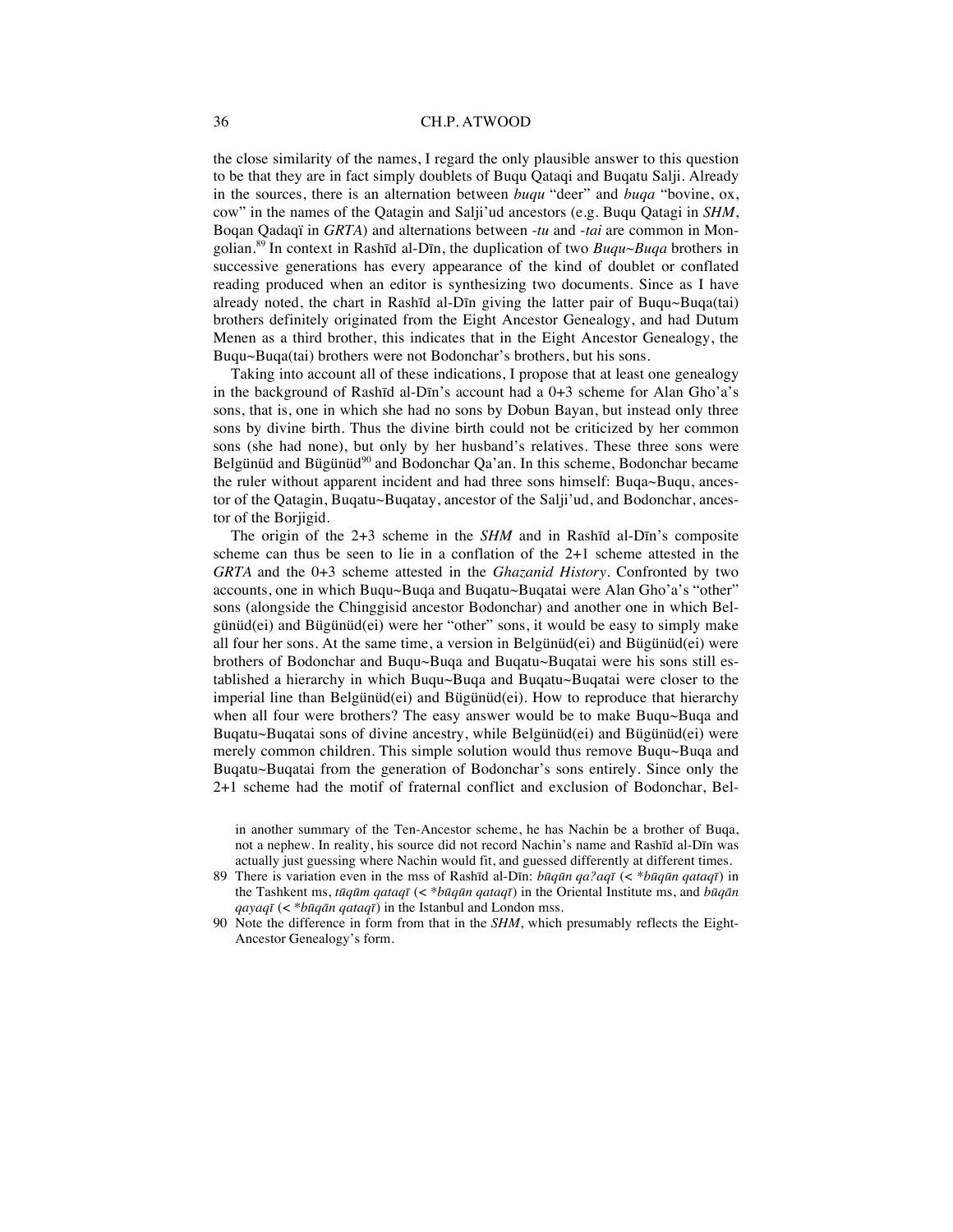günüd(ei) and Bügünüd(ei) who were derived from the  $0+3$  scheme would tend to be absent from that motif, which is indeed what we find. But if a source with such a simple 2+3 scheme in which Buqu~Buqa and Buqatu~Buqatai were put in Bodonchar's generation was re-crossed with one in which they were present as sons of Bodonchar, the result would be a doublet, exactly as we see in both Rashīd al-Dīn's composite account.

It would be tempting to assume that one of Rashīd al-Dīn's sources was a simple 2+3 scheme like the *SHM* and another was a 0+3 scheme with Buqu~Buqa and Buqatu~Buqatai as sons of Bodonchar. But I think the process of conflating the written versions and forming the doublet must have already occurred in at least one of Rashīd al-Dīn's sources. It is certain that both the Eight-Ancestor Genealogy and the Nine Ancestor *Altan debter* gave Bodonchar sons named Buqu~Buqa and Buqatu~Buqatai. Since Rashīd al-Dīn's final version followed the *Altan debter* and he made the Buqu and Buqatu who were Bodonchar's brothers ancestors of the Qatagin and Salji'ud respectively, that should also be the genealogy followed in the *Altan debter.* Thus the *Altan debter* already had the doublet of two generations of Buqu~Buqa and Buqatu~Buqatai. It is possible, however, that Rashīd al-Dīn's original main source, the Eight Ancestor Genealogy, actually had a pure 0+3 scheme in which Buqu~Buqa and Buqatu~Buqatai were found only in the generation below Bodonchar. If so, it is somewhat remarkable that Rashīd al-Dīn left so little trace of that alternative in his discussions. The other possibility is that the Eight-Ancestor Genealogy was already similar to the *Altan debter* in having the Buqu~Buqa and Buqatu~Buqatai doublet. But either way, it seems that both of his main sources preserved the narrative spirit of the  $0+3$  narrative structure in which the sons of Alan Gho'a remain united and her in-laws are the skeptics.

As this analysis shows, then, Rashīd al-Dīn's *Altan debter*, far from being the oldest source implied by his reference to it as an "old manuscript," was actually the result of two successive instances of conflation, one that multiplied Alan Gho'a's sons from three to five, and another that created a doublet with two generations of brothers named Buqu~Buqa and Buqatu~Buqatai. The *SHM*'s genealogical scheme was also the product of such a conflation, but the narrative use made of the shared source materials was very different. Even if they changed the exact scheme, Rashīd al-Dīn's sources preserved the 0+3 narrative logic in which fraternal unity was emphasized, while the *SHM*, even after assimilating Belgünütei and Bügünütei, preserved the motifs of fraternal disunity and exclusion that were the narrative leitmotifs of the 2+1 scheme.

#### **THE GENEALOGY OF THE YÖRKIN**

As a second example of multiple genealogical traditions, I would like to return to the question with which I opened this paper: the genealogy of Seche Beki and Tayichu, the leaders of the Yörkin rivals of Chinggis Khan. As I mentioned, one passage in the *SHM* makes Seche Beki a son of Bartan Ba'atur, while the *SHM*'s formal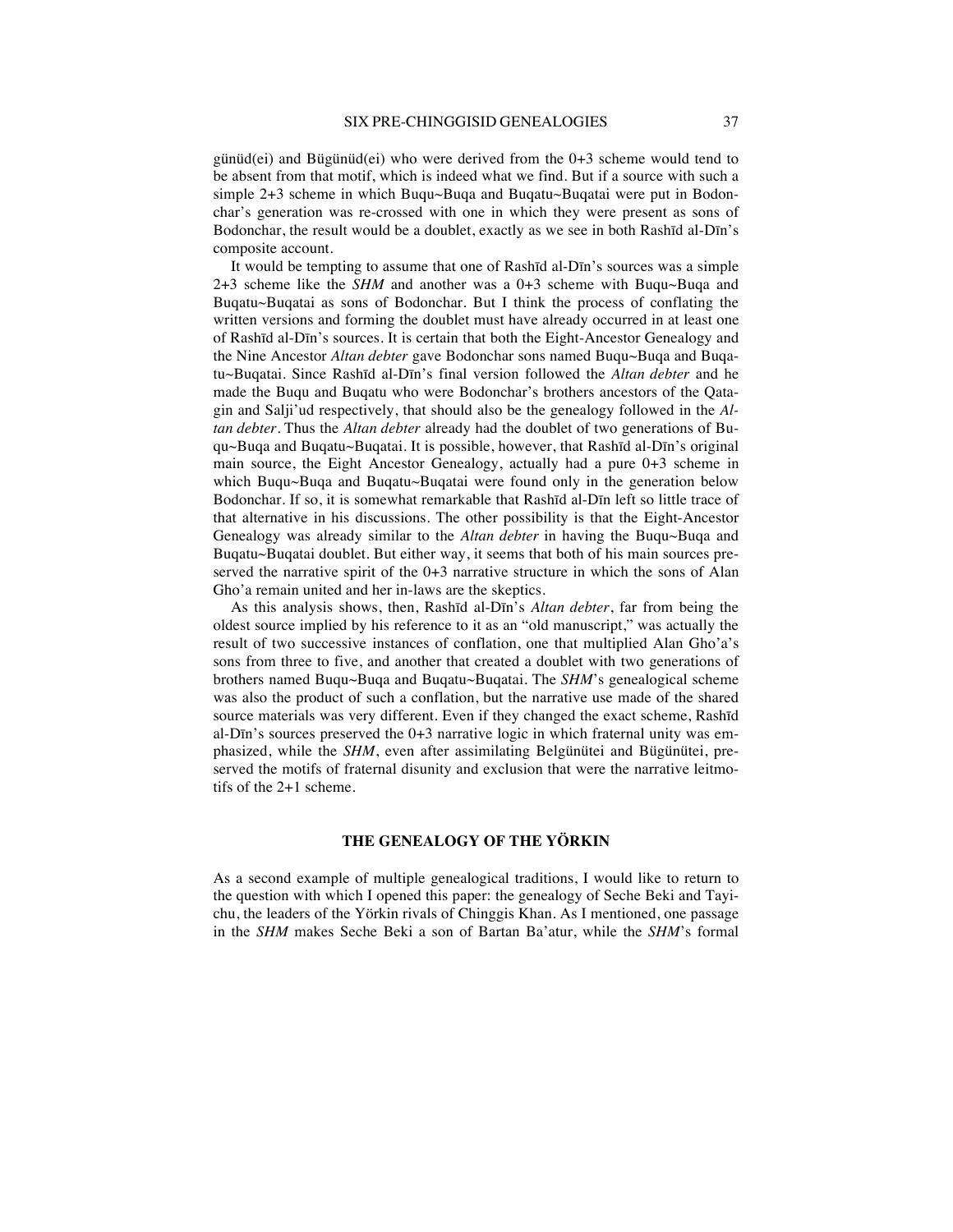genealogy make him and his confederate Tayichu the sons of Sorqatu (or Qutuqtu) Yörki,<sup>91</sup> in turn the son of Ökin Barqaq, the elder brother of Bartan Ba'atur. Along with the cousins Altan and Quchar, Seche Beki and Tayichu were the four most important members of Chinggis Qan's extended family during his early rise. One would expect their ancestry thus to be clear, but the genealogical information about them varies significantly in the source, as commentators have noticed. But as I will show the variation is not a matter of mistakes, but of coherent, alternative genealogies which can be linked with those found in the genealogical sources here analyzed.

I will begin not with the *SHM* genealogy, but that exceptional, "mistaken" one found in *SHM* §179*.* The reason is that the genealogy set out in §179 appears to *predate* that of the *SHM*. As I argued in a paper given in Tokyo, that section of the *SHM* is part of a text which Yoshida Jun'ichi called "The Indictment of Ong Qan" and which I call the "Apologia of Chinggis Khan." This "Apologia" text is cited almost verbatim in the "Record of the Campaigns of Chinggis Khan" (*SWQZL*) §24, and also, albeit with rather more rearrangement and alteration, in *SHM* §177-181. Brief citations from it also appear elsewhere in those two works. Among the ways it differs from other texts include not just the genealogy of Seche and Tayichu, but also in giving Yisükei the title Qa'an, not Ba'atur, and giving Tayichu the title *qiru*, and Altan the Turkic title *je'ün* "younger brother," and highlighting the role of persons elsewhere hardly mentioned, such as Sö'ekedei To'oril (To'oril of the Sö'eken, not to be confused with To'oril Ong Qa'an). Since this text was a source for the finished *SHM*, it must predate it, and hence its genealogy, with Seche Beki and Tayichu Qiru as the sons of Bartan Ba'atur, and hence uncles of, and not cousins, of Chinggis is not a *later* mistake but the *earliest* genealogy of Seche Beki and Altan attested in writing.

While this source's genealogy is incomplete, it does give six clear bits of information: 1) Seche and Tayichu were sons of Bartan Ba'atur (*SHM* §179; *SWQZL*  §24.8); 2) they were one generation above Chinggis Khan and (it is implied) Altan and Quchar (*SHM* §179; *SWQZL* §24.8); 3) Seche was genealogically senior to Chinggis Khan's line and Tayichu genealogically junior (*SWQZL* §24.2); 4) Quchar was the son of Nekün Tayishi (*SHM* §179; *SWQZL* §24.8); 5) Altan was the son of Qutula Qa'an (*SHM* §179; *SWQZL* §24.8); 6) Tumbinai and Charaqai were in the same generation (*SHM* §180; *SWQZL* §24.9). This last piece of information is crucial. Only in the Seven-Ancestor genealogical scheme do Tumbina(i) and Charaqa(i) occupy the same generation. One can therefore associate the genealogy of the "Apologia" with that of the Seven-Ancestor scheme. Putting them together with

<sup>91</sup> The explanation of this alternation is that Sorqatu means "having smallpox scars." This type of avoidance name—presumably given so that the child would be treated by the spirits spreading smallpox as already marked and so would be passed over—was rather common in pre-Chinggisid Mongolia, but was frequently also subject to the taboo on mentioning smallpox and so replaced by a euphemism.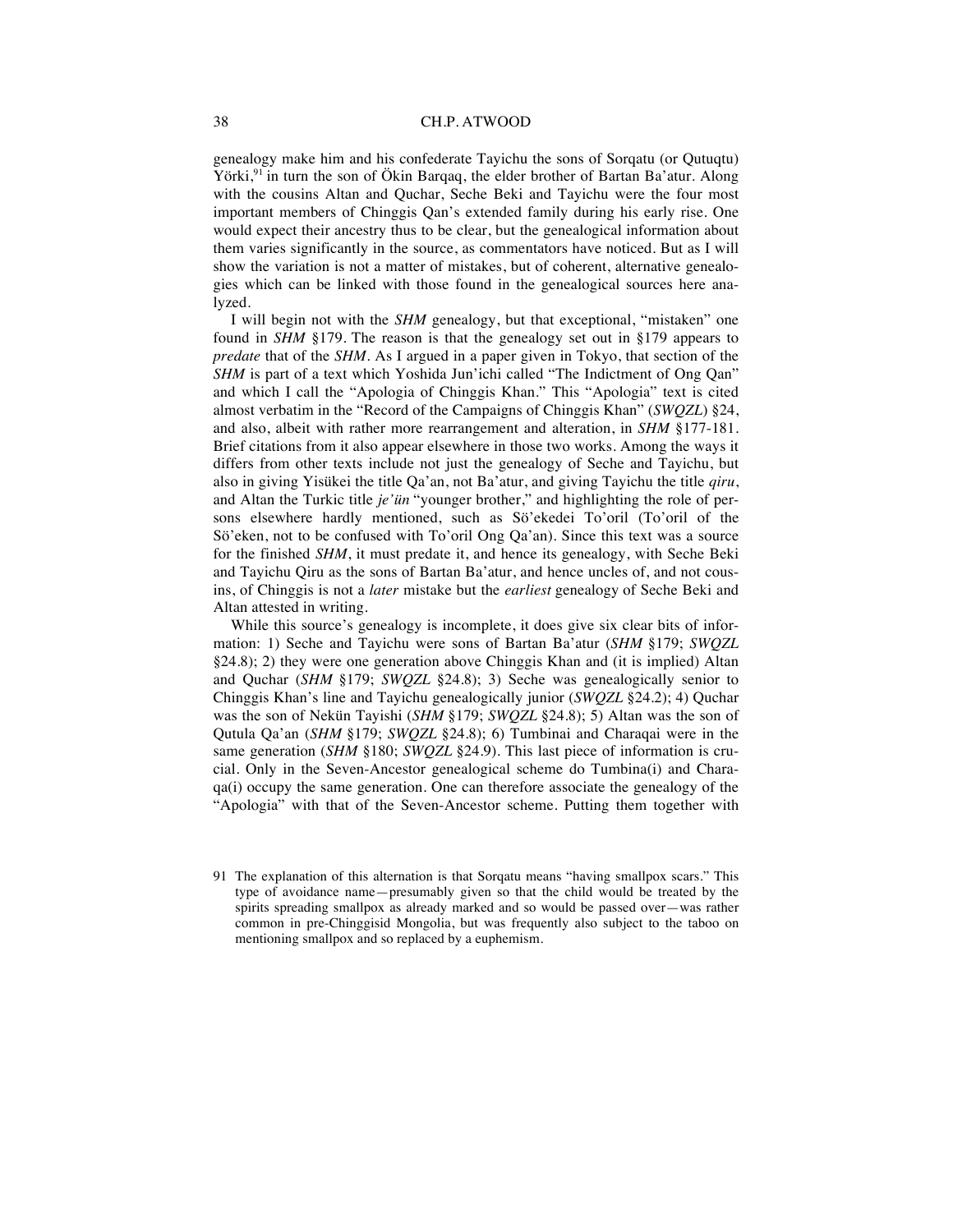assumptions about Nekün Tayishi and Yisükei Ba'atur, one could come up with the genealogy given in the Table.<sup>92</sup>

| Menen Tudun |                |                         |               |         |                    |  |  |
|-------------|----------------|-------------------------|---------------|---------|--------------------|--|--|
| Nachin      | Qayidu         |                         |               |         |                    |  |  |
| Charagai    | Tumbinai       |                         |               |         |                    |  |  |
|             | Qabul Qa'an    |                         |               |         |                    |  |  |
|             | Bartan Ba'atur |                         | ?             |         |                    |  |  |
|             | Seche Beki     | Nekün<br>$Tay-$<br>ishi | Yisükei Qa'an | Tayichu | Qutula<br>$Qa'$ an |  |  |
|             |                | Quchar                  | Temüjin       |         | Altan              |  |  |

**TABLE OF THE OF THE YÖRKIN GENEALOGY IN THE "APOLOGIA"** (links documented in the "Apologia" in italics; those from the

Seven-Ancestor genealogy in Rashīd al-Dīn in plain type)

A second genealogy is the one attested in Rashīd al-Dīn. As I have shown, Rashīd al-Dīn had in front of him at least three genealogical documents. His final genealogy seems to have been originally based on the Eight-Ancestor genealogy, but then re-edited according to the *Altan debter*, a Nine-Ancestor scheme. Since the reediting was not complete (as I have shown), it seems impossible to exclude the possibility of distinctive Eight-Ancestor data remaining in the material, while on the hand, any given piece of data might possibly derive from the *Altan debter*. Thus the exact

| Bai-Shingqor     | Charaqa          |                    |                     |                 |  |
|------------------|------------------|--------------------|---------------------|-----------------|--|
| Tumbina Qan      |                  |                    |                     |                 |  |
| Qabul Qa'an      |                  |                    |                     |                 |  |
| Sorgatu<br>Yörki | Bartan Ba'atur   |                    | Qutuqtu-<br>Möngner | Qutula<br>Qa'an |  |
| Seche Beki       | Nekün<br>Tayishi | Yisükei<br>Ba'atur | Tayichu             | Altan           |  |
|                  | Ouchar           | Temüjin            |                     |                 |  |

**TABLE OF THE OF THE YÖRKIN GENEALOGY IN RASHĪD AL-DĪN'S CONFLATED EIGHT-ANCESTOR AND** *ALTAN DEBTER* **GENEALOGY**

affiliation of Rashīd al-Dīn's information cannot be completely ascertained and his information should be seen as a composite of the Eight-Ancestor and *Altan debter* genealogies. According to this record (see Table 3), Seche Beki was indeed the son of Sorghatu Yörki and was thus, as his name indicates the *beki* (genealogical senior) of the family. Tayichu, however, is no longer a brother of Seche Beki, but the overall genealogical position of the two Yörkin leaders remains straddling the line of Yisükei Ba'atur, with Seche being senior and Tayichu being junior, now the son of

92 The only undocumented part is the exact linkage of Qutula Qa'an to Yisükei Ba'atur; brother or cousin?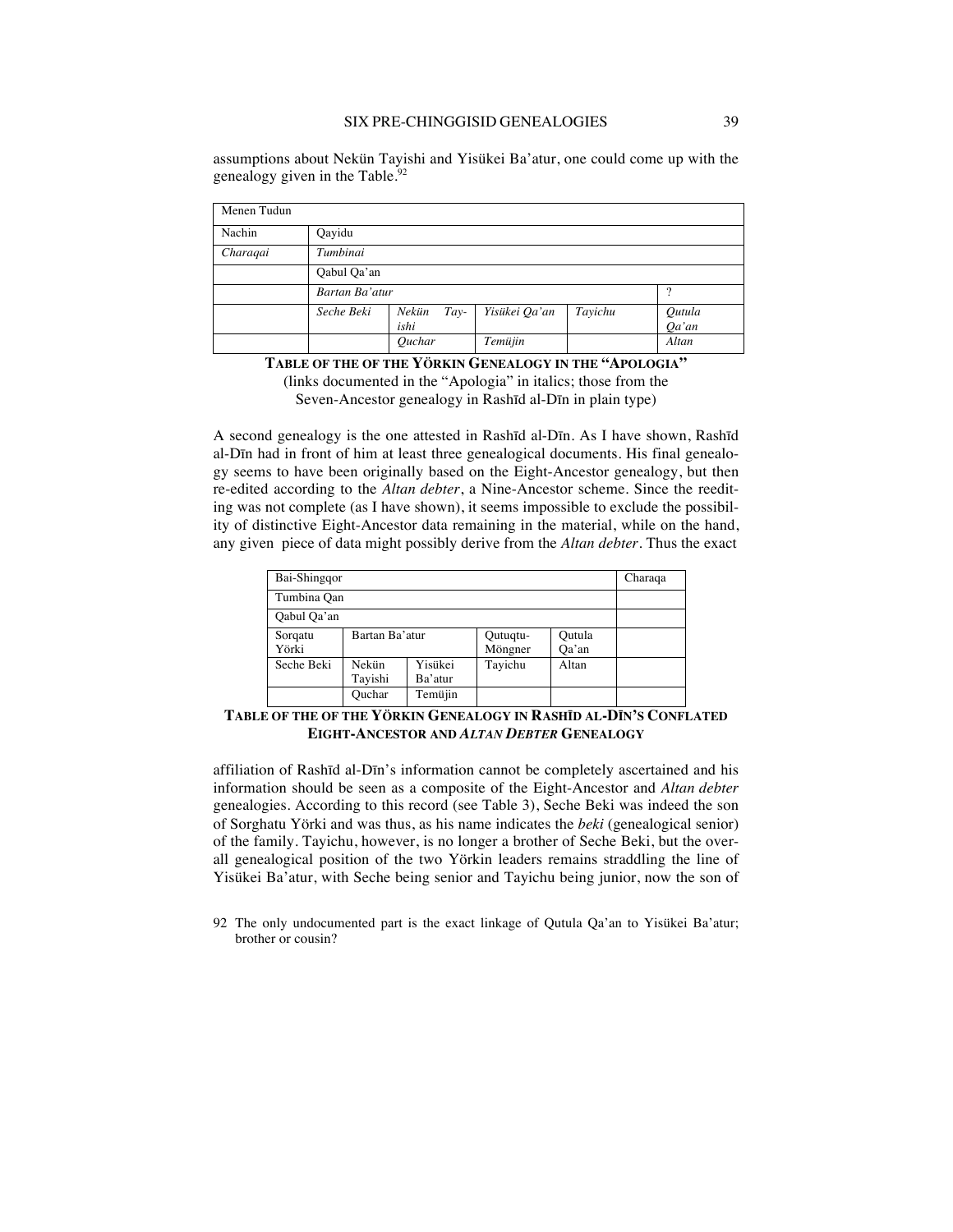Bartan Ba'atur's younger brother Qutuqtu Möngner.<sup>93</sup> Meanwhile generational placements of Altan and Charaqa(i) have shifted.

In this context, the *SHM*'s comments on Yörkin genealogy become much more understandable as a new solution to an old set of problems (see Table).

| Bai-Shinggor              |                  |                    |                     |                 | Charaqa |
|---------------------------|------------------|--------------------|---------------------|-----------------|---------|
| Tumbina Qan               |                  |                    |                     |                 |         |
| Qabul Qa'an               |                  |                    |                     |                 |         |
| Sorgatu<br>Yörki          | Bartan Ba'atur   |                    | Qutuqtu-<br>Möngner | Qutula<br>Qa'an |         |
| Seche Beki<br>and Tayichu | Nekün<br>Tavishi | Yisükei<br>Ba'atur | Böri Böke           | Altan           |         |
|                           | Quchar           | Temüjin            |                     |                 |         |

**TABLE OF THE OF THE YÖRKIN GENEALOGY IN** *SHM* **IN §§49-50, 122, AND 139-40**

The *SHM* does not just introduce Yörkin genealogy in context, but actually returns to it again in §139-40, with special reference to the genealogy of Böri Böke. The tone of the Secret Historian's comments is not one of someone expounding an accepted, mainstream position, but rather one of someone advancing a new and different point of view. So what was the problem for the Secret Historian, and what was new about his solution? The problem, relevant for all three genealogies, was evidently the question of how the Yörkin could be one group when its leaders were not genealogically unified. In §§50 and 140, the Secret Historian emphasizes how Böri Böke, even though being the son of Qutuqtu Möngner, "went past the sons of Bartan Ba'atur and became a companion of the proud sons of Barqaq."94 Attached to this is a description of how the Yörkin were formed in §139, in which Qabul Qa'an, the admitted grandfather of the Yörkin patriarch in all the genealogies, gives strong men from all the lineages to the Yörkin founder (whether Sorqatu Yörki or Seche Beki). Both explanations deal with the problem, found in all three genealogies, that Yörkin leaders are found on both sides, senior and junior, of the specifically Chinggisid ancestor (whether Bartan Ba'atur or Yisükei Ba'atur).

Another problem seems to have been whether Seche Beki and Tayichu were brothers or not. Given their extremely close association in all the stories, making them brothers would seem to be a natural move. In the Seven-Ancestor genealogy, they were, albeit on different sides of Chinggis's father, Yisükei. But in Rashīd al-Dīn's genealogy, they retain the straddling position on both sides of the Chinggisid ancestor, Bartan Ba'atur, necessitated by the stories of the Yörkin rise, but at the cost of these two closely associated figures no longer being brothers. The Secret

<sup>93</sup> Smirnova, pp. 33, 34; Thackston, I, pp. 126, 127; Rawshan and Mūsawī, pp. 248, 249.

<sup>94</sup> *SHM* §140 (EU, p. 264): *Bartan Ba'atur-un kö'ün-eche alus Barqaq-un omoqsad kö'üdtür nököchejü bolun*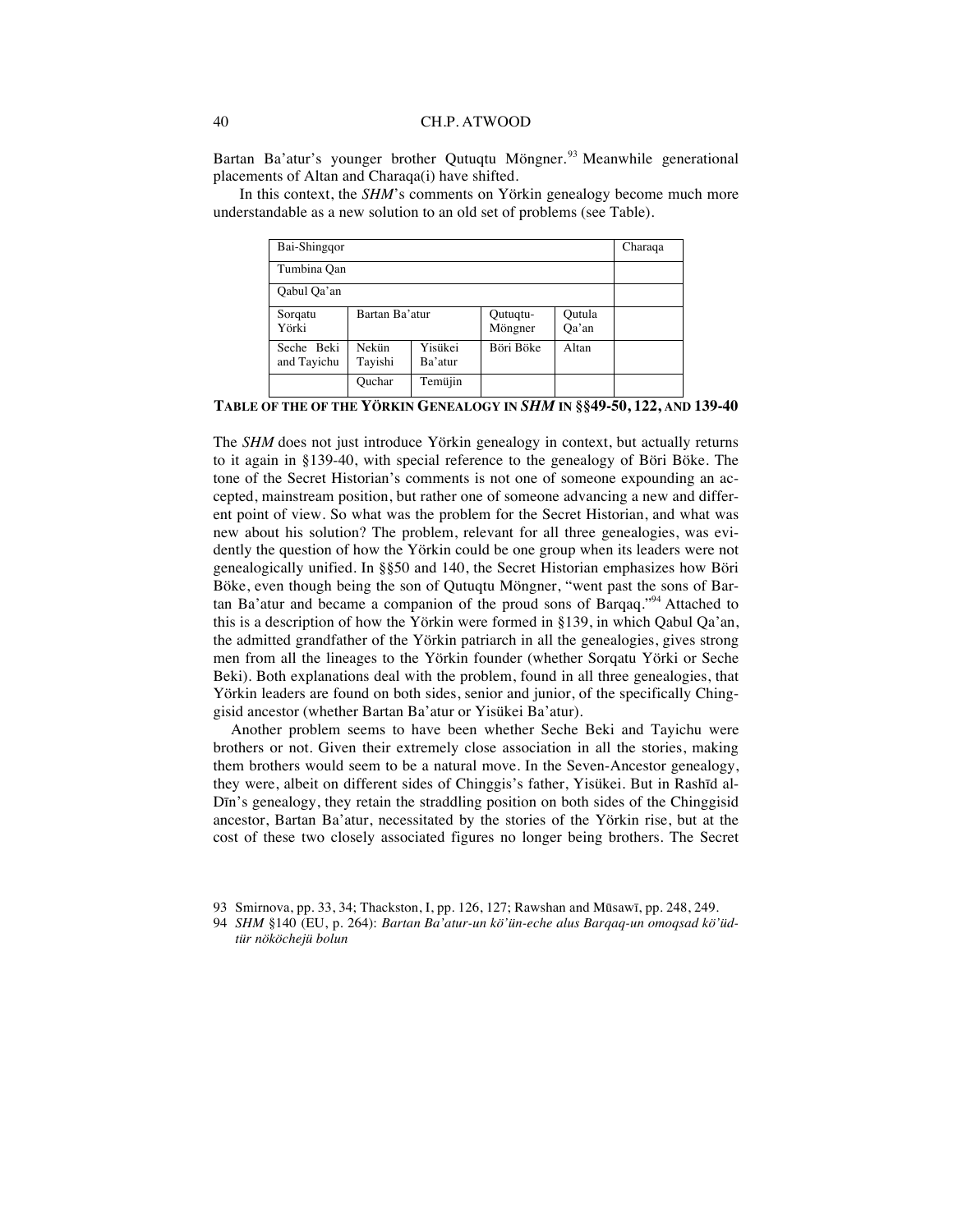Historian was evidently looking for a different solution and found it in the figure Böri Böke.

The big innovation in the *SHM*'s genealogy is that the Yörkin leader on the junior side of Bartan Ba'atur is not Tayichu, but Böri Böke. In other sources, Böri Böke is not even a member of Chinggis Khan's Borjigid lineage at all; Rashīd al-D<sub>In</sub> in all his sources evidently had no data on his ancestry.<sup>95</sup> A listing of Chinggis Khan's thirteen corrals (*küre'en*) gives the son of Qutuqtu-Möngner not as the *SHM*'s Böri Böke, nor as Tayichu, but as the otherwise unknown Möngge-Kejiger.<sup>96</sup> The other genealogies kept the idea of Seche Beki and Tayichu being on different sides of Bartan Ba'atur, but the *SHM* account put them both on the senior side. Hence to retain the sense of the Yörkin being on both sides of Bartan Ba'atur, a new junior Yörkin leader was needed. Böri Böke appeared in the stories as a Yörkin follower and was recruited by the Secret Historian to fill the position that Tayichu held in Rashīd al-Dīn's genealogy. The genealogy of Böri Böke appears to be a particularly speculative link for the Secret Historian: he mentions it in §50, links it up to the story he will tell later, and having told the story, repeats the genealogy in §140, together with an additional gloss stating that Böri had passed over Bartan Ba'atur to ally with the Yörkin. Why was this gloss necessary? Presumably because this was a speculative new genealogical solution with which his readers might be unfamiliar. In any case, the *SHM* clearly treats its own genealogy of the Yörkin as a challenge to conventional wisdom.

This analysis suggests the following preliminary conclusions: 1) The *SHM* is by no means the first genealogy, but certainly postdates the Seven-Ancestor genealogy. Rashīd al-Dīn's genealogical composite of the Eight-Ancestor genealogy and the *Altan debter* appears to be a set of parallel solutions, perhaps earlier than, or of similar age to the *SHM*, but in any case certainly independent of and unaware of the *SHM*.<sup>97</sup> 2) The driving force of genealogical explanation and debate appears to be the need to reconcile certain narrative motifs which were potentially contradictory. For example, the Yörkin genealogy had three fixed narrative motifs:

- 1. Seche Beki and Tayichu were leaders of the Yörkin;
- 2. Seche Beki and Tayichu were brothers (or as close as brothers);
- 3. The Yörkin were both senior and junior to "our" (i.e. the Chinggisid) line.
- 95 See Smirnova, p. 92; Thackston, I, p. 164, Rawshan and Mūsawī, p. 336 in which Böri "was allied with" Seche and was a "emir of the Tāyjīūt" (which seems to be Rashīd al-Dīn's catch-all receptacle for any leader whose genealogical affiliation he is uncertain of).
- 96 *SWQZL* §3.3; this could be an indication that the genealogical data in this important list is more compatible with the Seven-Ancestor genealogy than any other. But the presence of Sorqatu Yürki in Rashīd al-Dīn's parallel text version of it would seem to speak against such a conclusion (see Smirnova, p. 87; Thackston, I, p. 161; Rawshan and Mūsawī, p. 329).
- 97 The preliminary analysis of the Alan Gho'a legends given above suggests this same point with regard to that complex of motifs as well.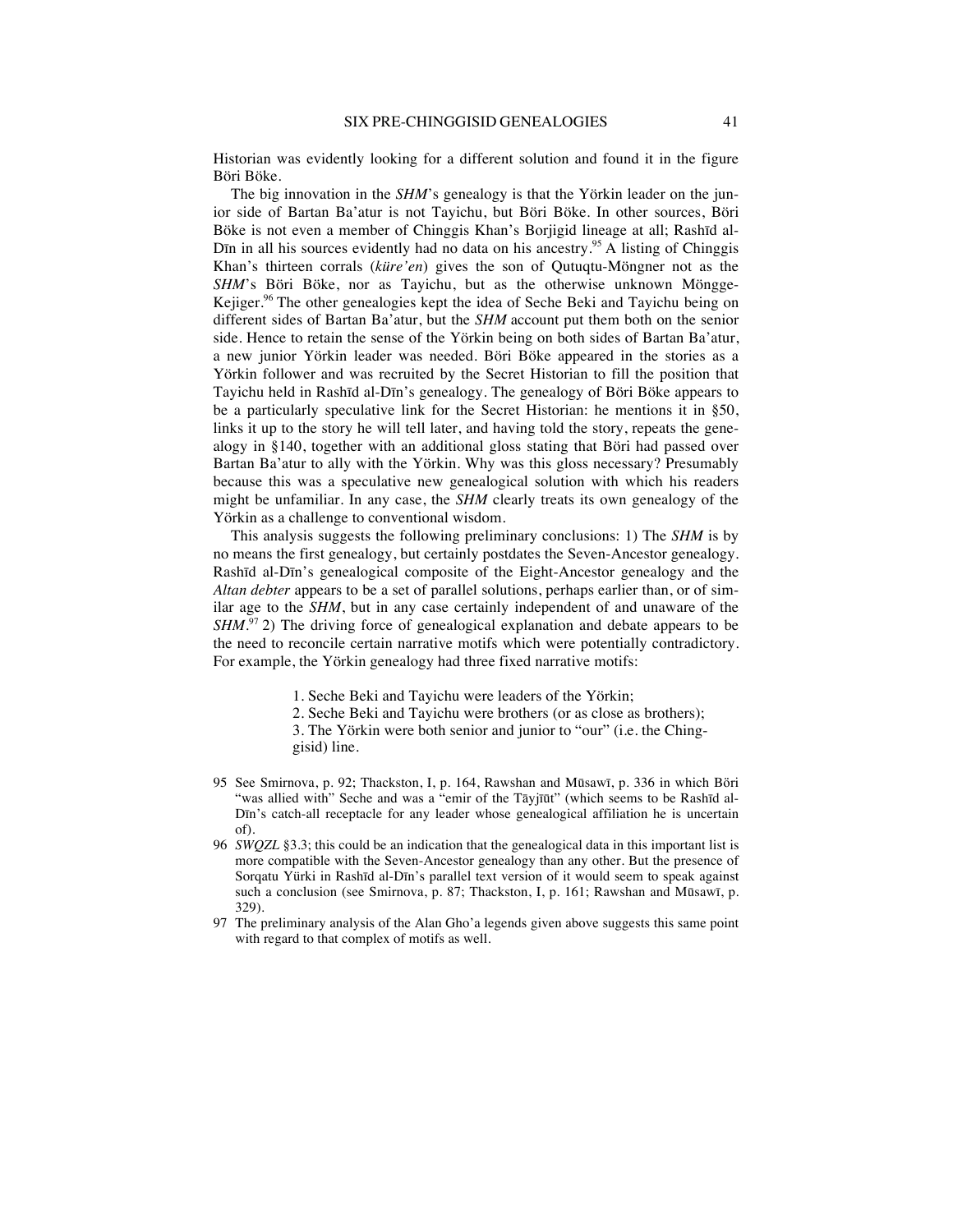The potential contradiction is that if Seche Beki and Tayichu are put on the two sides of the Chinggisid line, they might not actually be brothers. Given these three fixed points, differing, more or less satisfactory, solutions were possible, and the three genealogies outline some of the possibilities. Finally, as the reference to Chinggisid shows, this genealogical investigation was always carried out from the standpoint of Chinggis Khan's lineage as the focal point from which all assessments of generational sequence and seniority were viewed.

#### **CONCLUSION**

The following tables summarize the conclusions I have drawn about these six genealogies. The first simply presents the names of the lineal ancestors of Chinggis Khan for each source. The second presents the contrasts between the genealogies in terms of distinctive genre, attendant narratives, collateral links, and so on. The existence of these six genealogies shows that genealogy remained a major site of intellectual disputation and production throughout the Mongol empire period. No genealogy was treated as above criticism, but all of them represented a bundle of solutions to various problems created by the existence of narrative motifs and traditions preserved in the story of the rise of Chinggis Khan. Analysis from this point of view, rather than from the elevation of any one account, such as the *SHM*, as the one canonical story, will be both more revealing and more faithful to the way genealogies were actually created and revised in the Mongol empire.

| Seven-Ancestor | Eight-    | Altan debter | <b>SHM</b>      | ΥT            | <b>GRTA</b> |
|----------------|-----------|--------------|-----------------|---------------|-------------|
| Genealogy      | Ancestor  |              |                 |               |             |
|                | Genealogy |              |                 |               |             |
|                |           |              | XII. Börte      | IX. Börte     |             |
|                |           |              | Chino'a         | Chino'a       |             |
|                |           |              | XI. Ba-         | VIII. Batachi |             |
|                |           |              | tachiqan        | Qa'an         |             |
|                |           |              | X. Tamacha      | VII. Tamach   |             |
|                |           |              | IX. Qorichar    | VI. Qiju      |             |
|                |           |              | Mergen          | Mergen        |             |
|                |           |              | VIII. A'ujam    | V. A'ujam     |             |
|                |           |              | Boro'ul         | Boro'ul       |             |
|                |           |              | VII. Sali       |               |             |
|                |           |              | Qacha'u         |               |             |
|                |           |              | VI. Yeke        | IV. Yeke      |             |
|                |           |              | Nidün           | Nidün         |             |
|                |           |              | V. Sam Sochi    | III. Sam      |             |
|                |           |              |                 | Sa'uchi       |             |
|                |           |              | IV. Qarchu      | II. Sali Qa-  |             |
|                |           |              |                 | chu           |             |
|                |           |              | III. Borjigidai |               |             |
|                |           |              | Mergen          |               |             |
|                |           |              | II. Toroqoljin  |               |             |
|                |           |              | Bayan           |               |             |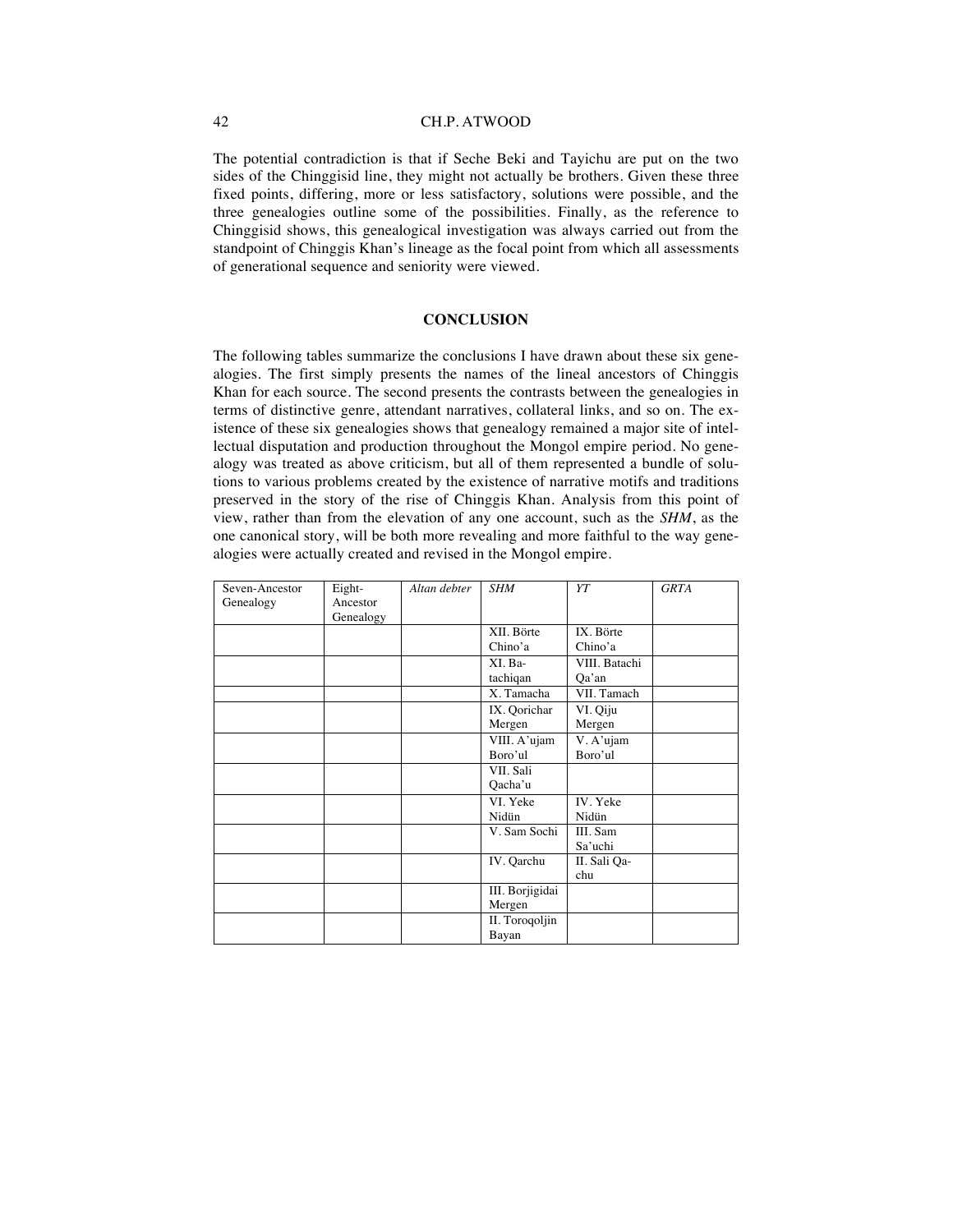#### SIX PRE-CHINGGISID GENEALOGIES 43

|                    | Dobun       | Dobun      | I. Dobun     | I. Dobun     | Tobun Mer-     |
|--------------------|-------------|------------|--------------|--------------|----------------|
|                    | Bayan and   | Bayan and  | Mergen; Alan | Mergen;      | gen; Alan      |
|                    | Alan Gho'a  | Alan Gho'a | Gho'a        | Alan Gho'a   | Gho'           |
| 7. [Bodonchar]     | 8. Bodon-   | 9. Bodon-  | 10. Bodon-   | 9. Bodonchar | $10.$ Bodon-   |
|                    | char        | char       | char         | Mungqaq      | char           |
|                    |             | 8. Buqa    | 9. Barim     | 8. Oabichi   | 9. Barim       |
|                    |             |            | Sïqïratu     | Berim Sïqïr  | Sïqïratu       |
|                    |             |            | Oabichi      | (?)          | <b>Oabichi</b> |
| 6. Dutum Manan     | 7. Dutum    | 7. Dutum   | 8. Menen     | 7. Menen     | 8. Menen       |
|                    | Menen       | Menen      | Tudun        | Todon        | Tudun          |
|                    |             |            | 7. Oachi     |              | 7. Ginadur     |
|                    |             |            | Külüg        |              | Oan            |
| 5. Qayidu          | 6. Qayidu   | 6. Qayidu  | 6. Qayidu    | 6. Qayidu    | 6. Qayidu      |
|                    |             |            |              | Oa'an        |                |
|                    | 7. Bai-     | 5. Bai-    | 5. Bai-      | 5. Bai-      | 5. Bai-        |
|                    | Shingqor    | Shingqor   | Shingqor     | Shingqor     | Shingqor       |
|                    |             |            | Doqshin      | Doqshin      |                |
| 4. Tumbina Qan     | 8. Tumbina  | 4. Tumbina | 4. Tumbinai  | 4. Dumbinai  | 4. Tumbinai    |
|                    | Oan         | Oan        | Sechen       | Oan          |                |
| 3. Qabul Qa'an     | 9. Oabul    | 3. Qabul   | 3. Oabul     | 3. Qabula    | 3. Qabul       |
|                    | Oa'an       | Oa'an      | Qa'an        | Qa'an        | Oa'an          |
| 2. Bartan Ba'atur  | 10. Bartan  | 2. Bartan  | 2. Bartan    | 2. Bartan    | 2. Bardan      |
|                    | Ba'atur     | Ba'atur    | Ba'atur      | Ba'atur      |                |
| 1. Yisükei Ba'atur | 11. Yisükei | 1. Yisükei | 1. Yisükei   | 1. Yisükei   | 1. Yisükei     |
|                    | Ba'atur     | Ba'atur    | Ba'atur      | Ba'atur      |                |
| Chinggis Qan       | Chinggis    | Chinggis   | Chinggis Qan | Chinggis     | Chinggis       |
|                    | Qan         | Qan        |              | Qan          | Qan            |

**TABLE: CONSPECTUS OF THE SIX GENEALOGICAL SOURCES**

|                           | Seven-<br>Ancestor<br>Genealogy | Eight-<br>Ancestor<br>Genealogy | Altan<br>debter | <b>SHM</b>          | YT       | <b>GRTA</b>    |
|---------------------------|---------------------------------|---------------------------------|-----------------|---------------------|----------|----------------|
| main genre                | history                         | genealogy                       | genealogy       | history             | history  | genealogy      |
| no. of stages             |                                 |                                 |                 | 2                   | 2        |                |
| sons of Alan<br>Gho'a     |                                 |                                 | 5               | 5                   | 5        | 3              |
| Bodonchar's<br>generation | $\tau$                          | 8                               | 9               | 10                  | 9        | 10             |
| Jalayir<br>story?         | yes                             | yes                             | yes             | no                  | 9        | yes            |
| Nachin's<br>father        | Tudum<br>Menen                  | Tudum<br>Menen                  | none            | Menen<br>Tudun      | 9        | Ginadur<br>Oan |
| Nachin's<br>descendants   | Tayichi'ud                      | Tayichi'ud                      | none            | Uru'ud,<br>Mangghud | $\gamma$ | Uru'ud         |

**TABLE OF THE MAIN CONTRADICTIONS BETWEEN THE SIX GENEALOGICAL SOURCES**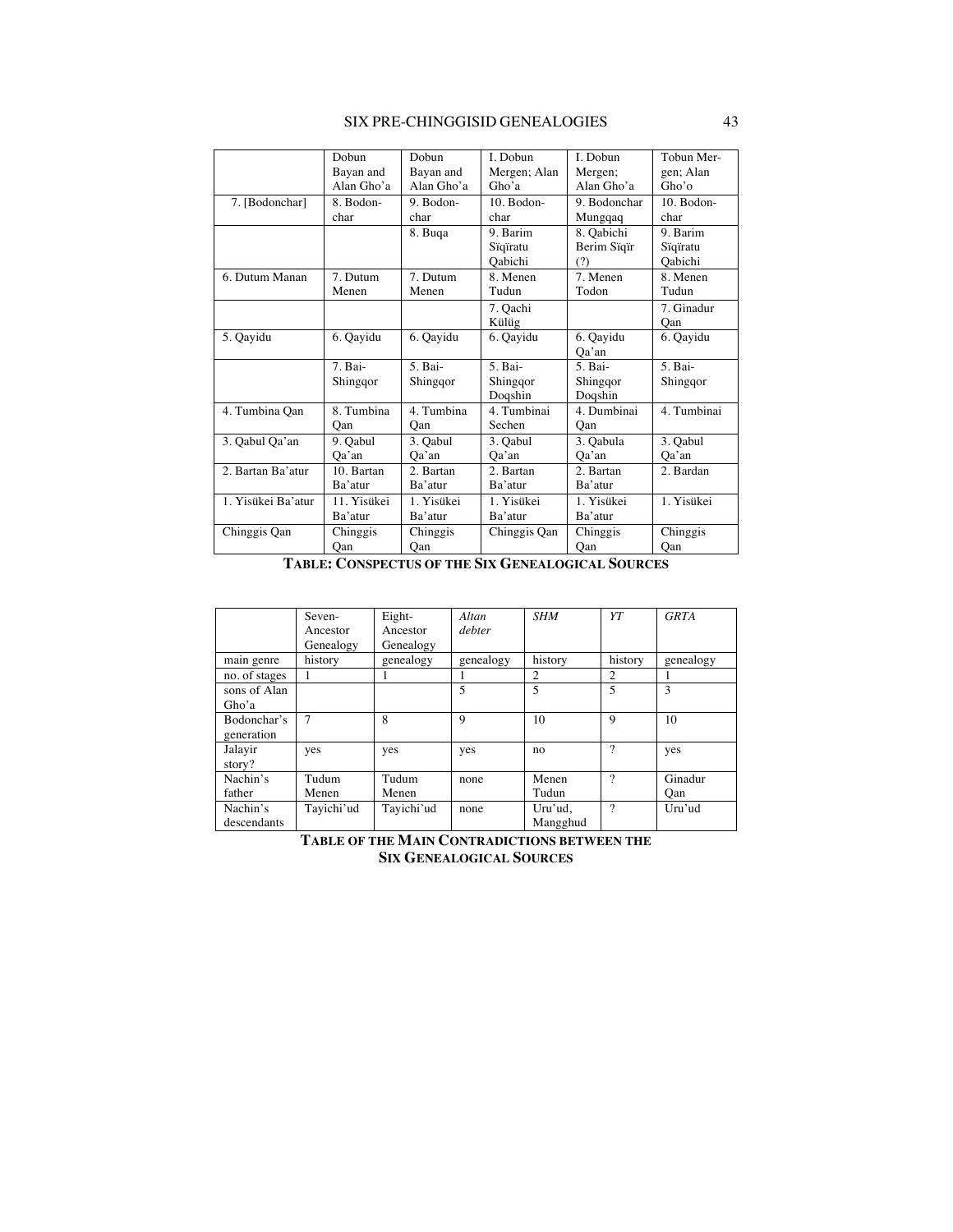#### **APPENDICES**

I. The *Genealogical Record of the Ten Ancestors*. In this section I include all the material from *YS* 1 and 107 and *NCCGL* 1 that derives directly or indirectly from the *GRTA*. The tabular format of the *YS* has been adopted to present the genealogical data. Narrative information has been added to the appropriate boxes. To assist in navigating the table, which originally may have been on very large format paper, the generations above Chinggis Khan have been numbered. Material drawn from the genealogy in *YS* 107 and *NCCGL* is in large and small type; material drawn from *YS* 1 is in medium-size type.

| The wife of Tobun Mergen 脫奔咩哩犍, Empress Alan Gho'o 阿蘭果火后%                                       |                 |                                                                                                         |  |  |  |
|-------------------------------------------------------------------------------------------------|-----------------|---------------------------------------------------------------------------------------------------------|--|--|--|
| [Chinggis Khan's] ancestor in the tenth generation was Bodonchar, whose mother was called Alan  |                 |                                                                                                         |  |  |  |
| Gho'o. She married Tobun Mergen, and gave birth to two sons, the eldest of whom was named Boqan |                 |                                                                                                         |  |  |  |
|                                                                                                 |                 | Qadaqi and the second of whom was named Boqatu Salgi. Then, when her husband died and Alan              |  |  |  |
|                                                                                                 |                 | lived as a widow, at night in her sleeping tent, a visionary white ray entered in through the skylight, |  |  |  |
|                                                                                                 |                 | and changed into a golden-colored spirit-man, who came in and immediately laid down upon the bed.       |  |  |  |
|                                                                                                 |                 | Alan awoke in astonishment and consequently became pregnant, giving birth to one son, who was           |  |  |  |
| Bodonchar.                                                                                      |                 |                                                                                                         |  |  |  |
| Boqan                                                                                           | Boqatu<br>Salgi | 10. Initial Founder (Shizu 始祖) Bodonchar 孛端叉兒 <sub>one son</sub>                                        |  |  |  |
| Qadaqï                                                                                          | 博合覩撒里           | Bodonchar's appearance was strange, and his words few; those in the                                     |  |  |  |
| 博寒葛答                                                                                            | 吉               | family called him an idiot. Only Alan said to people, "This boy is not                                  |  |  |  |
| 黑99                                                                                             |                 | an idiot; the sons and grandsons descended from him will certainly                                      |  |  |  |
|                                                                                                 |                 | be held in honor." After Alan passed away, the brothers divided up                                      |  |  |  |
|                                                                                                 |                 | the family estate and did not give him any. Bodonchar said, "To be                                      |  |  |  |
|                                                                                                 |                 | poor and despised or else to be rich and honored, that is fate; as for                                  |  |  |  |
|                                                                                                 |                 | property and goods, what is worth saying about them?" and rode                                          |  |  |  |
|                                                                                                 |                 | alone on a blueish-white horse to the place, Baltun-Aral 八里屯阿                                           |  |  |  |
|                                                                                                 |                 | 懶, where he stayed. He had no way to get food or drink, when just                                       |  |  |  |
|                                                                                                 |                 |                                                                                                         |  |  |  |
|                                                                                                 |                 | then there was an grey falcon catching a wild animal for food, and                                      |  |  |  |
|                                                                                                 |                 | Bodonchar used a fishing-line to set a device to catch it, and the                                      |  |  |  |
|                                                                                                 |                 | falcon became tame and friendly. Thus, the tamed falcon hunted                                          |  |  |  |
|                                                                                                 |                 | rabbits and fowls for him to eat, and even when something was                                           |  |  |  |
|                                                                                                 |                 | lacking, still he survived, as if Heaven was friendly to him. He had                                    |  |  |  |
|                                                                                                 |                 | been living thus for several months, when a few score families of                                       |  |  |  |
|                                                                                                 |                 | commoners had migrated in from the Tünggilig Quru'u 統急里忽魯                                               |  |  |  |
|                                                                                                 |                 | fields, following the water and grass, and Bodonchar built a cottage                                    |  |  |  |
|                                                                                                 |                 | to live with them and they helped each other out in receipts and                                        |  |  |  |
|                                                                                                 |                 | expenditures, so that from then on his life and health became                                           |  |  |  |
|                                                                                                 |                 | somewhat adequate. One day, his second older brother suddenly                                           |  |  |  |
|                                                                                                 |                 | thought about him, and said, "Bodonchar left alone and has no                                           |  |  |  |
|                                                                                                 |                 | refuge; I wonder if he starved or froze to death recently?" Then he                                     |  |  |  |
|                                                                                                 |                 | came from there to find him, and invited him to return home with                                        |  |  |  |
|                                                                                                 |                 | him. Bodonchar in the middle of the road turned to speak to his                                         |  |  |  |
|                                                                                                 |                 | brother: "The commoners of Tünggilig-Quru'u are subject to no one;                                      |  |  |  |
|                                                                                                 |                 | if we were to go back there for an attack, they could be made to                                        |  |  |  |
|                                                                                                 |                 | serve us." His elder brother also thought that way. When they got to                                    |  |  |  |
|                                                                                                 |                 | their family, they selected brave men, commanded Bodonchar to                                           |  |  |  |

98 后: found in *NCCGL*.

99 Both *YS* 107 and *NCCGL* omit 答黑, which has been added from *YS* 1.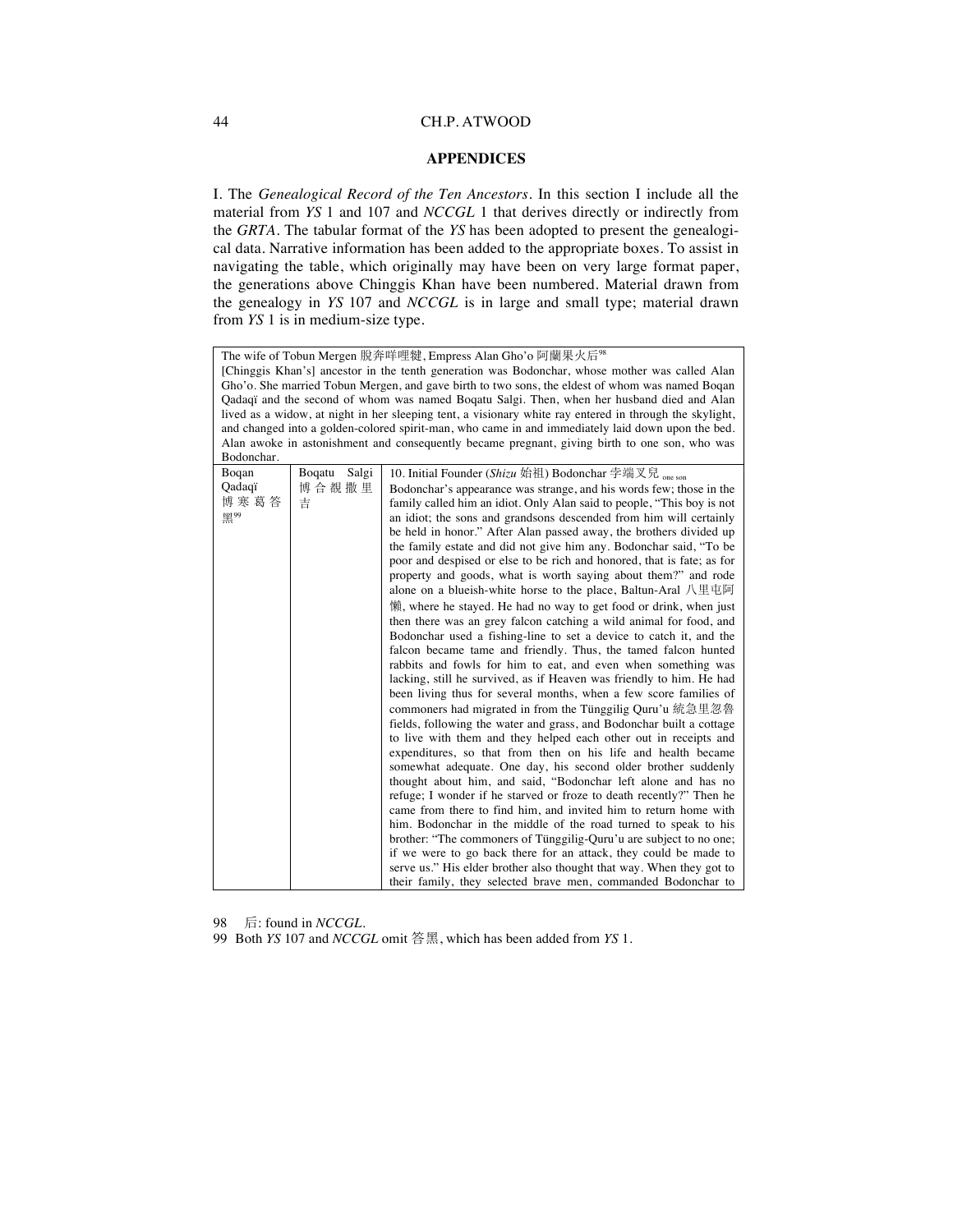#### SIX PRE-CHINGGISID GENEALOGIES 45

|  |  |                      |  |  |  | lead their forward advance, and as a result the commoners all |  |
|--|--|----------------------|--|--|--|---------------------------------------------------------------|--|
|  |  | surrendered to them. |  |  |  |                                                               |  |

| 10. Initial Founder Bodonchar                                                                                                                                                  |                                                                                                                                                                                                                                                                                                                                                                                                |
|--------------------------------------------------------------------------------------------------------------------------------------------------------------------------------|------------------------------------------------------------------------------------------------------------------------------------------------------------------------------------------------------------------------------------------------------------------------------------------------------------------------------------------------------------------------------------------------|
| 9. Barim Siqiratu Qabichu 八林昔黑<br>刺秃哈必畜 one son<br>Bodonchar died, and his son Barim-<br>him.<br>Shigiratu-Qabichi succeeded<br>giving birth himself to a son Menen-<br>Dudun. | When the Initial Founder Bodonchar took over the civilian<br>households of the Tünggilig Quru'u clansmen, he also then<br>got a pregnant wife named Chajirai 插只來 and took her<br>in. Because his mother was named Chajirai, the child she<br>gave to birth after his father's death from then on was<br>counted a different race and was also called Tatar $\mathbb{R}^{3}$ $\mathbb{H}^{100}$ |
| 8. Menen Dudun 咩撚 <sup>101</sup> 篤敦 seven<br>sons                                                                                                                              |                                                                                                                                                                                                                                                                                                                                                                                                |

#### 8. Menen Dudun

Menen-Dudun's wife was called Monolun 莫挐倫, who gave birth to seven children before being widowed. Monolun's character was tough and enterprising. At the time, the Yalayir  $#$  $#$  $#$  $\overline{m}$ <sup>102</sup> tribe had a gang of young boys who dug up the grass roots in the fields for food, and when Monolun got into her cart and went out, she just then saw them. Angrily saying, "This field is just the place where my sons exercise their horses, yet this gang of boys dares to do the evil of ruining it," she urged on her cart and left straightaway, running over and wounding several boys, some of whom even died. The Yalayir were furious, and drove away all of Monolun's horse herds. When Monolun's sons heard this, they went to pursue them, without stopping to put on armor. Monolun worried to herself about them, saying, "My boys left without putting on armor, and I fear they will not be able to gain victory over the enemy." She commanded the women and children to carry armor to her sons, but they were already out of reach. Thus, the result was that they were defeated, and the six of the sons there all died. The Yalayir took advantage of the victory to kill Monolun and destroy her family. Only with one, the oldest grandson Qayidu 海都, who was still a baby, did his nurse hide him among the firewood, and so he was able to escape.

| 7. Ginadur | some- | some- | some- | some- | some- | Nachin 納真. Today's Uru'ud 兀魯             |
|------------|-------|-------|-------|-------|-------|------------------------------------------|
| Oan 既拏     | one   | one   | one   | one   | one   | $\mathcal{L}^{103}$ are his descendants. |
| 都篤罕 one    |       |       |       |       |       | Previously, Monolun's seventh son        |
| son        |       |       |       |       |       | Nachin, was living among the             |
|            |       |       |       |       |       | Barghu 八 剌 忽<br>commoner                 |
|            |       |       |       |       |       | households as a son-in-law, and          |
|            |       |       |       |       |       | therefore was not harmed. When he        |
|            |       |       |       |       |       | heard that his family had suffered       |
|            |       |       |       |       |       | disaster, he came to see them, and       |
|            |       |       |       |       |       | found a little more than ten sickly      |
|            |       |       |       |       |       | old women with Qayidu still there,       |
|            |       |       |       |       |       | so that there was no plan he could       |
|            |       |       |       |       |       | make. Fortunately, when the horses       |
|            |       |       |       |       |       | had been driven away, the elder          |
|            |       |       |       |       |       | brothers' yellow horse thrice broke      |
|            |       |       |       |       |       | the lariat, fled away, and later         |
|            |       |       |       |       |       | returned. Nachin was able to catch       |

100 This paragraph is quoted in *YS* 107/2797 as a direct citation from the *GRTA*.

101 *YS* 107 and *NCCGL* have 麻; the correct reading is from *YS* 1.

102 This Yalayir is the same as the clan elsewhere attested as Jalayir. It is found elsewhere in *YS* as Jalar (Chinese *Zhalar* 札剌兒).

103 Following the emendation suggested in Hambis, *Chapitre CVII*, p. 10, n. 9.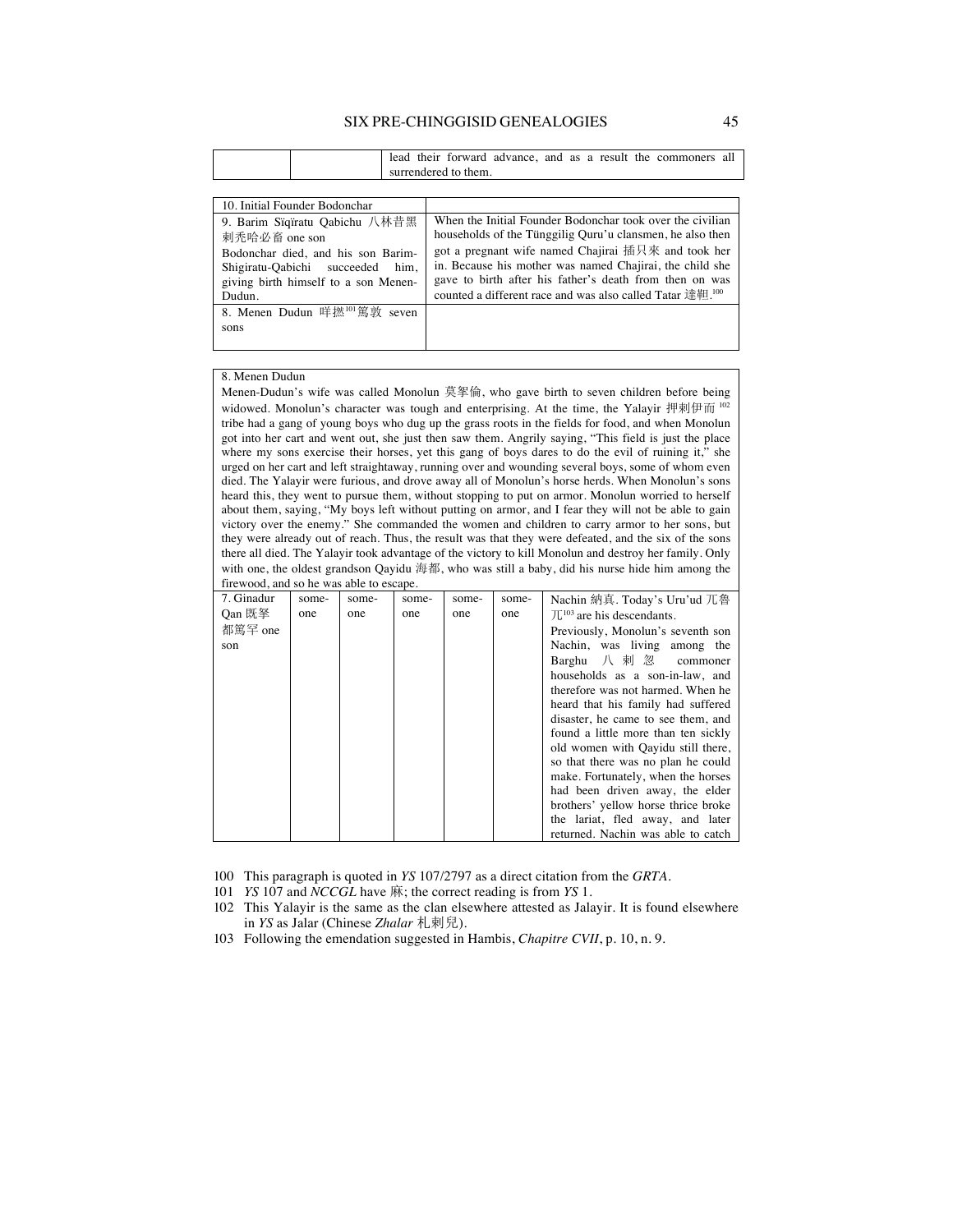|  |  |  | up to him and ride him. Then           |
|--|--|--|----------------------------------------|
|  |  |  | pretending to be a horse herder, he    |
|  |  |  | went to the Yalayir. On the way, he    |
|  |  |  | met a father and son riding one        |
|  |  |  | behind the other, hunting with a       |
|  |  |  | tame falcon. Nachin recognized the     |
|  |  |  | falcon and thought, "This is one my    |
|  |  |  | elder brothers used to hold." He       |
|  |  |  | hastened up and fooled the younger     |
|  |  |  | of them, saying, "There was a red      |
|  |  |  | horse, leading a herd of horses east,  |
|  |  |  | have you seen them?" "No," was         |
|  |  |  | the reply. The son then asked him,     |
|  |  |  | "Along the way you passed, did         |
|  |  |  | you see any wild ducks or geese?"      |
|  |  |  | "Yes," was the reply. "Could you       |
|  |  |  | go in front of me to guide me to       |
|  |  |  | them?" "I can," he said, and so the    |
|  |  |  | two went on together. After turning    |
|  |  |  | a bend in the river, and looking       |
|  |  |  | back to see the distance growing       |
|  |  |  | between him and the rear rider,        |
|  |  |  | Nachin stabbed him to death. He        |
|  |  |  | took the bridle of the horse and the   |
|  |  |  | falcon, and hastened back to the       |
|  |  |  | other rider, where he fooled him as    |
|  |  |  | before. The rear rider asked him,      |
|  |  |  | "That one in front shooting wild       |
|  |  |  | ducks and geese is my son. Why is      |
|  |  |  | he taking so long to rest and not      |
|  |  |  | getting up?" Nachin responded that     |
|  |  |  | it was a bloody nose. Just as the      |
|  |  |  | rider got angry, Nachin took the       |
|  |  |  | opportunity and stabbed him to         |
|  |  |  | death. Again going on to the foot of   |
|  |  |  | mountain, there were several<br>a      |
|  |  |  | hundred horses, of which the           |
|  |  |  | herdsmen were only a few boys,         |
|  |  |  | who just then were hitting hipbones    |
|  |  |  | and stones as sport. Nachin looked     |
|  |  |  | carefully at the horses, and that too  |
|  |  |  | was the property of his elder          |
|  |  |  | brothers'<br>household.<br>He          |
|  |  |  | deceptively asked the boys about it,   |
|  |  |  | and indeed so it was. Thereupon, he    |
|  |  |  | ascended the mountain and looked       |
|  |  |  | in all four directions, and so, seeing |
|  |  |  | everything was quiet with no one       |
|  |  |  | approaching, he killed all the boys,   |
|  |  |  | and, driving the horses before him     |
|  |  |  | and holding the falcon, he returned    |
|  |  |  | home,<br>where he<br>gathered<br>up    |
|  |  |  | Qayidu together with the sickly old    |
|  |  |  | women, and returned to the land of     |
|  |  |  | Barghu, where he stayed.               |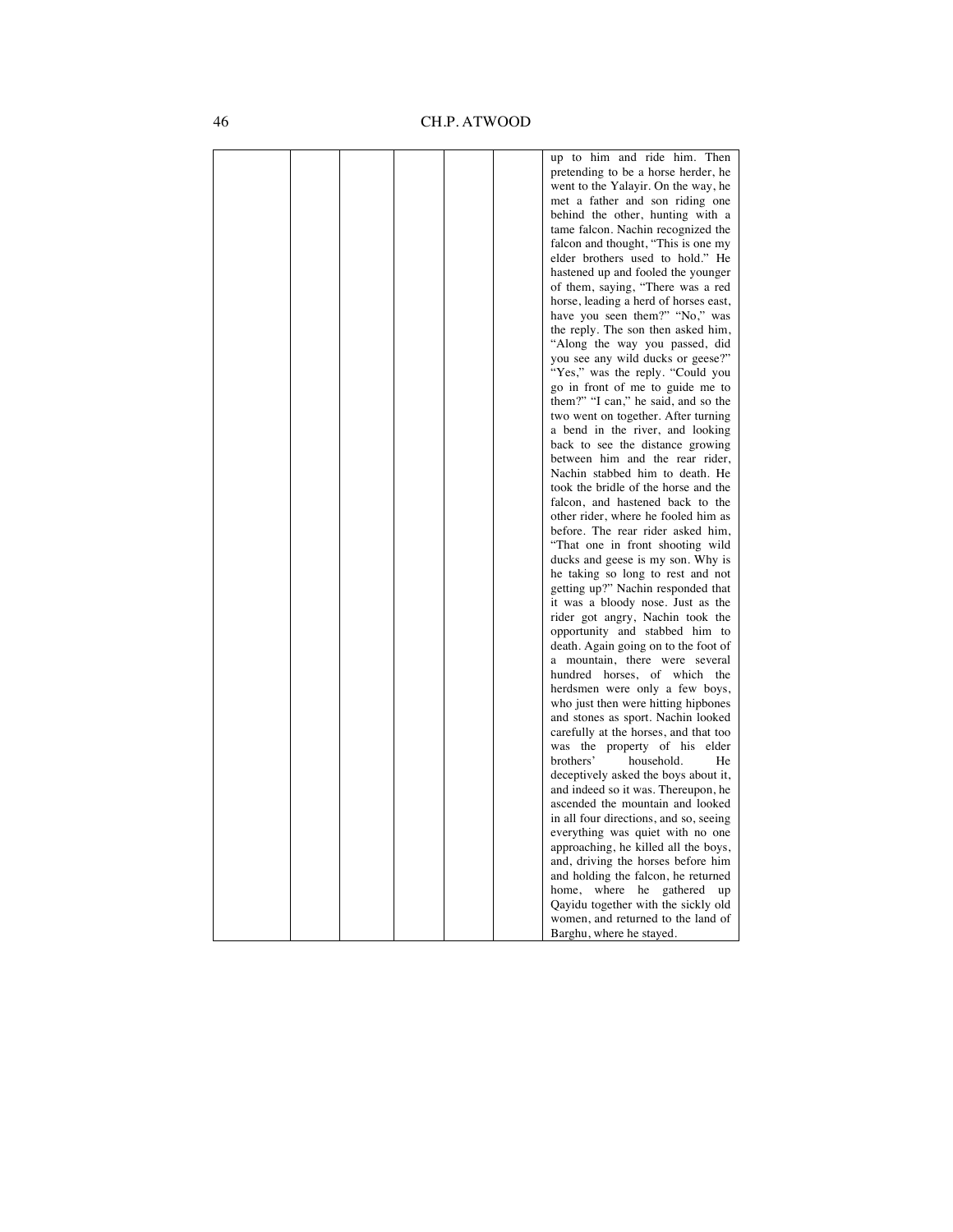| 6. Qayidu<br>海都 one<br>$\sin^{104}$ |  |  |  |
|-------------------------------------|--|--|--|
|                                     |  |  |  |

#### 6. Qayidu 海都

When Qayidu grew somewhat older, Nachin led the Barghu and Ke[se]güd 怯谷<sup>105</sup> commoners together to make Qayidu their lord. When Qayidu was thus established, he attacked the Yalayir with troops, making them servitors and subjects, so that his situation became increasingly grand. He arranged his camp of tents in a line on Barqaq 八刺合黑 River, straddling the river with a bridge, to increase the convenience of coming and going. From this time one, the neighboring tribes and clans in all directions coming under his allegiance steadily increased.

| 5. Bai-Shinggor 拜姓<br>$106$ 忽兒 one son<br>Oayidu died and his<br>son Bai-Shingqur<br>succeeded him. | Charaqa Lingqun 察剌哈寧昆<br>received his elder brother Bai-<br>Shinggor's wife; begat one son | Cha'ujin-Ürdege 擦忽真兀兒迭葛 <sup>107</sup><br>Today's Siji'ud 昔只兀剔 $108$ are his<br>descendants |
|-----------------------------------------------------------------------------------------------------|--------------------------------------------------------------------------------------------|---------------------------------------------------------------------------------------------|
| 4. Dumbinai 敦必乃<br>six sons<br>Bai-Shingqur died and<br>his son Tumbinai<br>succeeded him.          | Chinas 直拏斯 Today's<br>Tayichi'ud 太丑禿 $109$ are his<br>descendants                          |                                                                                             |

| 4. Dumbinai 敦必乃                                                 |                                                                                                 |                                                                                                    |                                                                                        |                                                                        |                                                                                               |
|-----------------------------------------------------------------|-------------------------------------------------------------------------------------------------|----------------------------------------------------------------------------------------------------|----------------------------------------------------------------------------------------|------------------------------------------------------------------------|-----------------------------------------------------------------------------------------------|
| Qachuqu 葛<br>术虎. Today's<br>Novakin 那<br>are his<br>descendants | Qaqula Girten<br>葛忽剌急哩<br>担. Today's<br><b>Great Barulas</b><br>大八魯剌斯<br>are his<br>descendants | Oachan 合產.<br>Today's Little<br>Barulas $\sqrt{ }\land\ \sqrt{ }$<br>魯剌斯 are<br>his<br>descendants | Oaraladai<br>哈剌喇<br>万.<br>Today's<br>Boda'ad<br>博荅110阿<br>替 are his<br>descenda<br>nts | Qachiqun 葛<br>赤渾.<br>Today's<br>Adarki 阿答<br>里急 are his<br>descendants | 3. Oabul Oan 葛不<br>律寒 seven sons.<br>Dumbinai died and<br>his son Oabul Oan<br>succeeded him. |

- 104 In fact according to the genealogy presented, Qayidu had three sons. Is this just a slip? Or does it represent a remnant of the Seven-Ancestor genealogical scheme according to which Qayidu had one son, Tumbinai?
- 105 *YS* 1 text: Qie-gu 怯谷 (<Kê-gu). This must correspond to Rashid al-Din's *knbut~ksūt*, rendered by translators as Kanbaut or Känbä'üt.
- 106 *YS* 107 and *NCCGL* both read 住; *YS* 1 has the correct reading.
- 107 Following Hambis, *Chapitre CVII*, p. 12, n.3, I emend *YS107* and *NCCGL*'s 獠 to 擦 and 秃 to 兒.
- 108 I emend *YS* 107 and *NCCGL*'s 刺 to 剔. Hambis, *Chapitre CVII*, p. 12, n.3, considers an emendation to  $\bar{\mathcal{R}}$  but believes it less probable. *NCCGL* has  $\sharp$  for  $\bar{\mathcal{R}}$ .
- 109 Following Hambis, *Chapitre CVII*, p. 13, n. 5, I emend *YS* 107's 大 to 太 and 兀禿 to  $\bar{\mathcal{F}}$ ; *NCCGL* has  $\pm$  and  $\bar{\mathcal{F}}$ .
- 110 I emend *YS* 107 and *NCCGL*'s  $\overline{5}$  to 荅.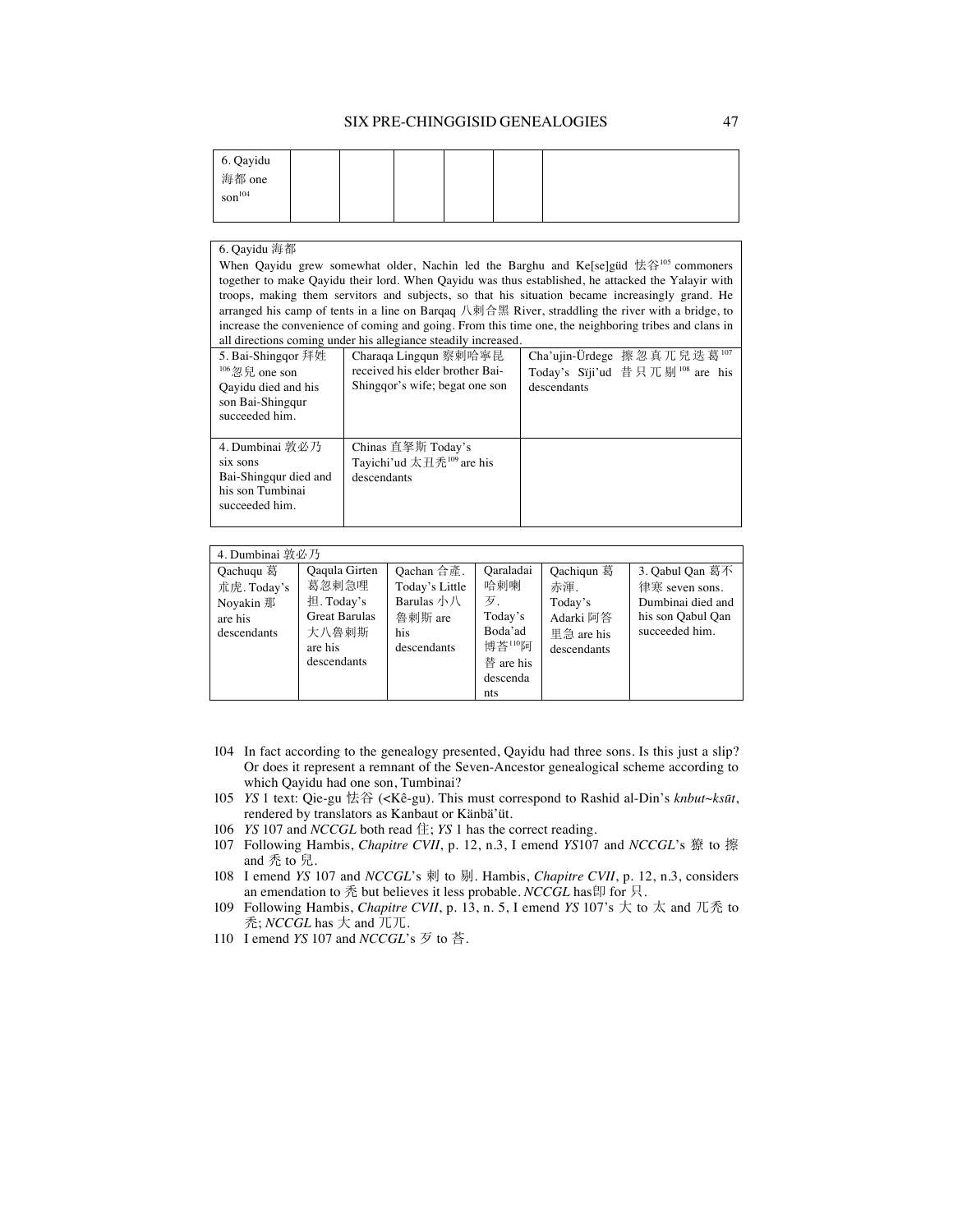| 3. Qabul Qan 葛不律寒                                                                       |                                                                                                  |                                                       |                        |                               |                             |                                                     |
|-----------------------------------------------------------------------------------------|--------------------------------------------------------------------------------------------------|-------------------------------------------------------|------------------------|-------------------------------|-----------------------------|-----------------------------------------------------|
| Ökin<br>Barqaq 窩<br>111斤八剌<br>哈哈<br>Today's<br>Yörkin 岳<br>里斤 are<br>his<br>descendants | 2. Bardan<br>八哩丹<br>four sons<br>Qabul Qan<br>died and<br>his son<br>Bartan<br>succeeded<br>him. | Qutuqtu<br>Megner $112$ <sup>22</sup><br>都都113咩聶<br>兒 | Qutula<br>Oan 忽<br>都刺罕 | Oadan<br>Ba'atur<br>合丹八<br>都兒 | Dödö'en<br>Odchigin<br>掇端斡赤 | Qulan Ba'atur<br>忽闌八都兒<br>the son of a<br>concubine |

| 2. Bardan |            |                                             |                                   |
|-----------|------------|---------------------------------------------|-----------------------------------|
| Mönggetü  | Nekün      | 1. Ardent Founder ( <i>Liezu</i> 烈祖), the   | Daritai Ochin 答里                  |
| Qiyan 蒙   | Tayishi 聶昆 | Supernaturally Primal Emperor (Shenyuan     | 台斡116直                            |
| 哥睹黑顏      | 太114司      | huangdi 神元皇帝) Personal name Yisükei 也       |                                   |
|           |            | 速該, surname Qiya'un 奇渥溫. <sup>115</sup>     |                                   |
|           |            | Bartan died, and his son Yisügei succeeded  |                                   |
|           |            | him, at which time he also swallowed up the |                                   |
|           |            | tribes, so that his power became even more  |                                   |
|           |            | magnificent.                                |                                   |
|           |            | Five sons $117$                             | Tayinal Yeye $\overline{X}^{118}$ |
|           |            |                                             | 納耶耶                               |

| 1. Ardent Founder 烈祖, the Supernaturally Prime 神元 Emperor      |                       |                 |                                  |                   |  |  |  |
|----------------------------------------------------------------|-----------------------|-----------------|----------------------------------|-------------------|--|--|--|
| The Great Founder and Emperor<br>(Taizu huangdi 太祖皇帝) six sons | Chochi Qasar<br>搠只哈撒兒 | Qachi'un<br>哈赤溫 | Temüge<br>Odchigin<br>鐵木哥斡<br>赤斤 | Belgütei 別<br>里古台 |  |  |  |
| 1) Crown Prince Jochi 术赤太子 <sup>119</sup>                      |                       |                 |                                  |                   |  |  |  |
| 2) Crown Prince Chaghadai 察合台太                                 |                       |                 |                                  |                   |  |  |  |
| 구                                                              |                       |                 |                                  |                   |  |  |  |
| 3) The Great Ancestor and Emperor                              |                       |                 |                                  |                   |  |  |  |
| (Taizong huangdi 太宗皇帝)                                         |                       |                 |                                  |                   |  |  |  |
| Sagacious Ancestor<br>The<br>and                               |                       |                 |                                  |                   |  |  |  |

- 111 Following Hambis, *Chapitre CVII*, p. 17, n. 12, I emend *YS* 107's 窠 to 窩; *NCCGL* has the yet more corrupt  $\hat{\mathbb{F}}$ .
- 112 For Qutuqtu-Mngner, correctly read as Qutuqtu-Mengner.
- 113 Following Hambis, *Chapitre CVII*, p. 17, n. 14, I emend *YS* 107 and *NCCGL*'s 魯 to 都.
- 114 I emend *YS* 107 and *NCCGL*'s  $\pm$  to  $\pm$ .
- 115 This note, taken from *NCCGL*, supplies the transcription for Qiyad (again slightly unusual), which is also found in *YS* 1/1. The reading of *wò* 渥 is *'yaw* in Pagbá Chinese (Coblin, *A Handbook of 'Phags-pa Chinese*, §543, p. 153).
- 116 Following Hambis, *Chapitre CVII*, pp. 19-20, n. 22, I emend *YS* 107 and *NCCGL* by adding 台斡.
- 117 From this generation on, I have assumed that all names with the title *wang*  $\pm$  or *dawang*  $\overline{\uparrow}$   $\overline{\pm}$  derive from the *Jingshi dadian* stipend list and eliminated them.
- 118 Following Hambis, *Chapitre CVII*, p. 20 n.1, I emend *YS* 107 and *NCCGL*'s  $\pm$  to  $\pm$ .
- 119 Crown Prince (*taizi*  $\overline{\overline{X}}$ ), preserved in the *NCCGL*, is the term used by the *GRTA* genealogy, while the *Jingshi dadian* stipend list uses *dawang*  $\pm \pm$ .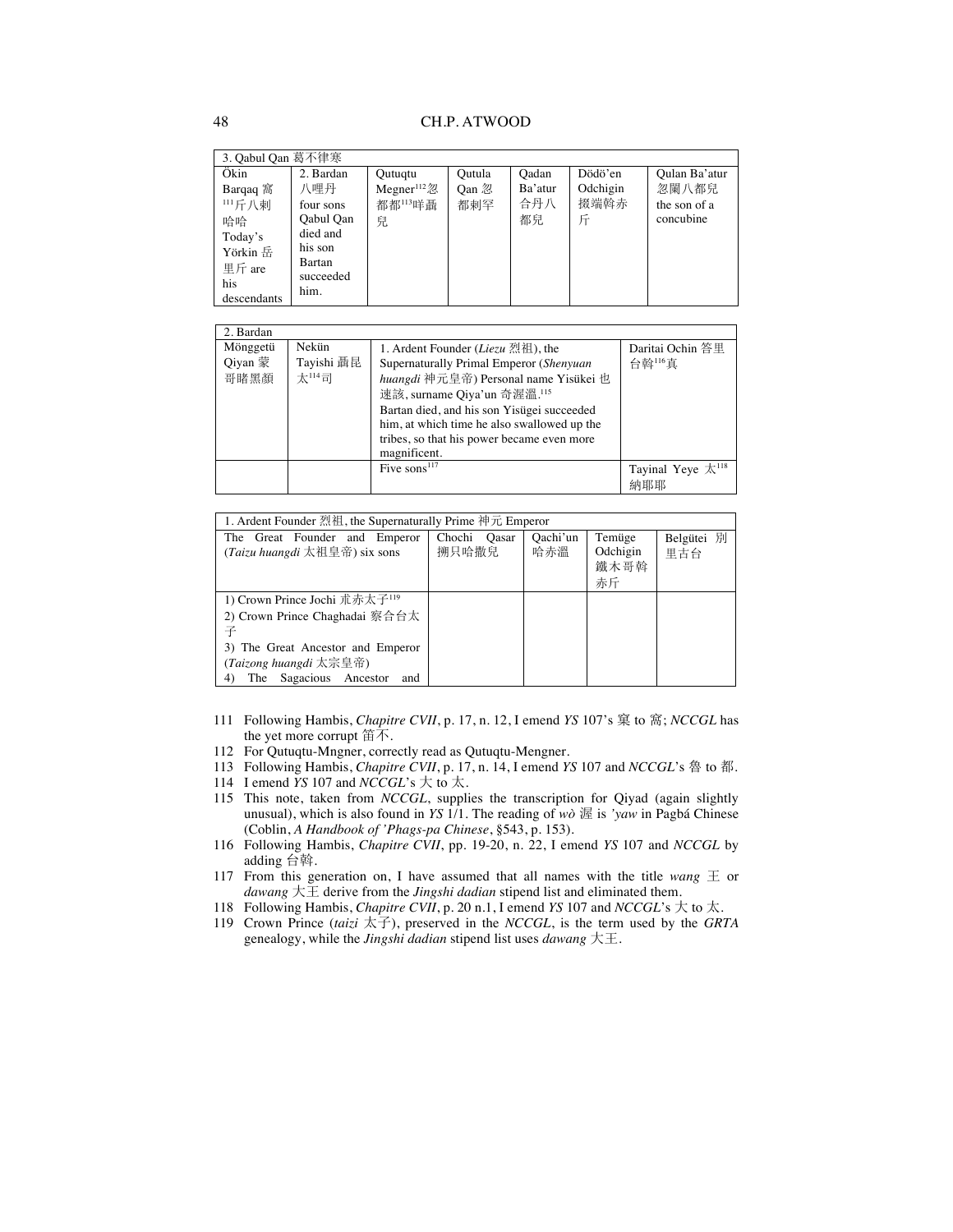#### SIX PRE-CHINGGISID GENEALOGIES 49

| Emperor (Ruizong huangdi 睿宗皇帝) |  |  |
|--------------------------------|--|--|
| 15) Crown Prince Uruchi 兀魯赤太子  |  |  |
| 6) Crown Prince Kölgen 果里干太子   |  |  |

II. The *Yeke tobchiyan*. In this section I include the material from the *Debter marbó* and Rashīd al-Dīn that derives from the *Yeke tobchiyan*. Material from the *Debter marbó* is in plain type and that from Rashīd al-Dīn in italics. The notes present the textual variants in the Tibetan transcriptions as well as excluded material or possibly material to be added.<sup>120</sup>

According to the genealogy (*rgyal-rabs*) of the Mongols, in the beginning was the son of heaven Börte Chi[no'a] (*sBor-ta-che*).<sup>121</sup> *Trustworthy historians of the Turks report that all the Mongol tribes are descended from the two persons who went into Arkūneh-Qūn. One of those who emerged from there was an important commander, a leader and chief of tribes, Būrteh-Chineh by name from whom Dūbūn Bāyān, Alān-Qū'ā's husband, and several other clans were descended. He had many wives and sons.*

His son was Batachi-Qa'an (\*Ba'a-da'a-chi-ga'an).<sup>122</sup> By his chief wife, Qūay-*Marāl, [Börte-Chino's] had a son, the most important of his sons, who attained rulership. His name was \*Batajī-Qā'ān.*<sup>123</sup>

His son was Tamchaq (*Tham-chag*).124 *He had a son named Tamāj who succeeded his father.*

His son was Qiju Mergen (\**Khyi-ju Mer-khan*) 125. <sup>126</sup> *This Tamāj had five sons, the eldest of whom was named Qījū<sup>127</sup> Markān and who succeeded his father. It is* 

- 120 Sigla are as follows: DMD: *Debter marbó*, Demchigmaa edition (pp. 59-62); DMB: *Debter marbó*, Beijing edition (pp. 28-30); DMS: *Debter marbó*, Sikkim edition (pp. 27-28/14a-b); JB: *Ja-Bod yigtsang* (pp. 254-56); DN: *Debter ngonbó* (pp. 57-58).
- 121 DMD: *sBor-tha-che*; DMB: *sBor-ta-che*; DMS: *sBor-tha-che*; JB: *sBor-ta-che*; DN: *sBor-ta-che*.
- 122 DMD: *Pa-da-chi-gan*; DMB: *Ba'a-da'a-chi'a-gan*; DMS: *Ba-da-chi-gan*; JB: *Bha-tache-gan*; DN: *Ba-da-chi-gan*.
- 123 His name is given a  $T$ ?jī-Qāān in the Tashkent ms and Yatajī-Qīān in the Istanbul ms.
- 124 DMD: *Tham-chag*; DMB: *Tham-chag*; DMS: *Thams-cad-chag*; JB: *Thams-cad-cha'i*; DN: *Tham-chag*.
- 125 DMD: *Khyi-ji mer-mkhan*; DMB: *Khyi-ji mer-khan*; DMS: *Byi-ji mer-mkhan*; JB: *Chige Ma-regs-gan*; DN: *Chi-ji mer-gan.* I guess here, as elsewhere, two different vowels in the original were assimilated to become one. This is visible elsewhere, for example with the name of Hö'elün, but here must have taken place very early in the textual tradition.
- 126 Here the *Debter marbó* adds this note: "Now they say that he is the Badma-Jungnai famous as the one who shut the mouths of demons (*lha-srin-po*)." The combination of "now" (*da*) and "they say" (*zer*) flags this as material added by the Tibetan translator adapting the Mongolian genealogy to a Tibetan context.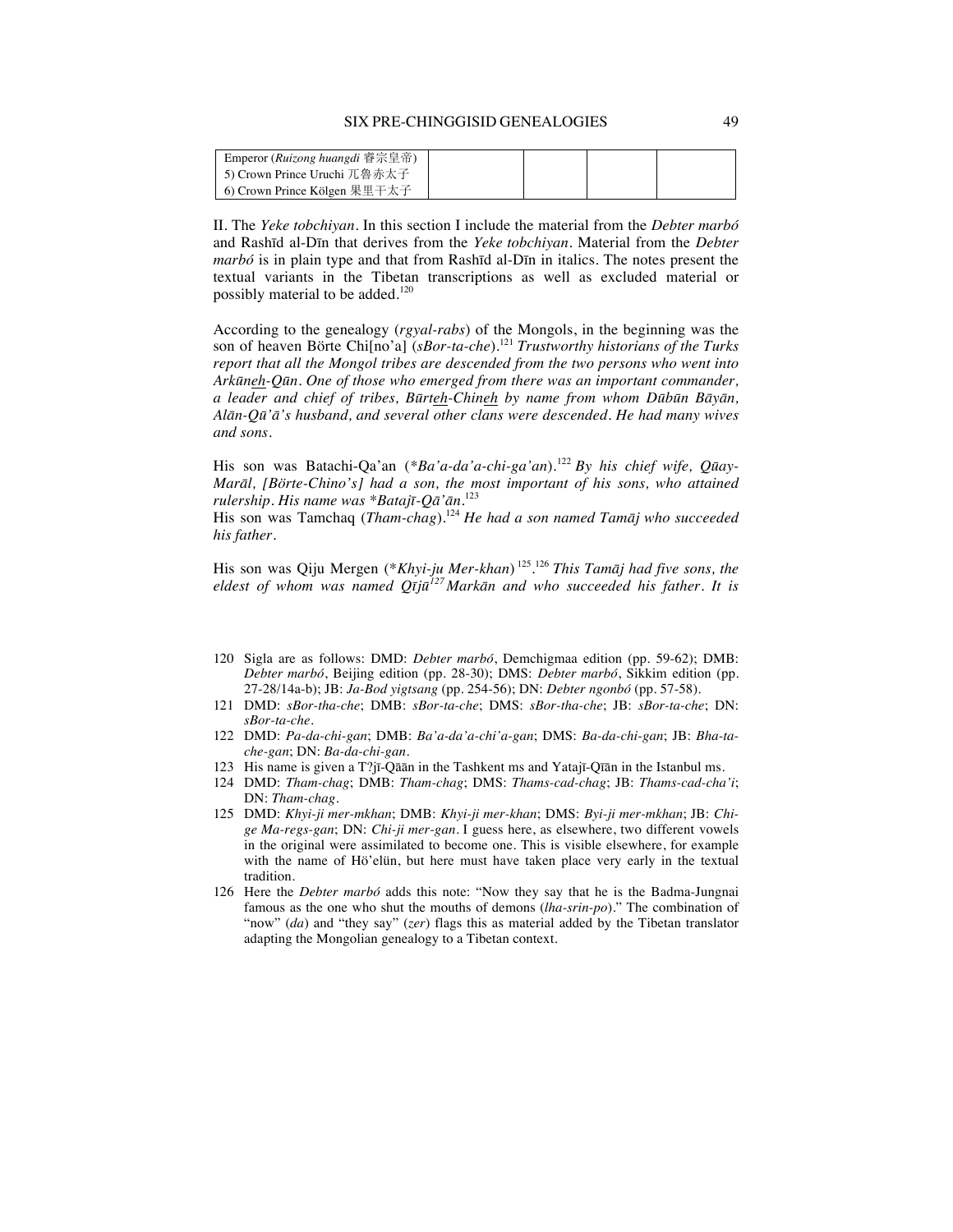*related that the other four sons wanted to leave their place for other territories, but there was a branch of the river in the way. They gathered much dry dung and constructed a thing like a raft, which here [i.e. in Iran] they call kalak ["raft" in Persian], got on it, crossed the river, and entered other territories. They say that the Dūrbān tribe is descended from them because dūrbān means four, and they consist of four branches.*

*One day one of the offspring of the youngest son, Qūlūn Saqal by name, had killed a mountain ox (*gaw-i kūhī*), and someone from the Bāyāūt tribe, Bāyālīq by name, brought his son, and he sold him some of the ox flesh. Since he was a relative of Alān Qū'ā's husband, he gave the boy to Alān Qū'ā, and most of the Bāyāūt, who are servants and urugh (*bandeh-i urugh*) to Chīnggīz Khān, are descended from that boy.*

His son was A'ujam-Boro'ul (\**A'u-jam sBo-ro-'ol*).128 *Qījū Markān had a son who succeeded him, Qūjam-Būghrūl by name.*

His son was Yeke-Nidün (*\*Ye-ka Ni-dun*).<sup>129</sup> *He had a son who succeeded him named Yikeh-\*Nīdūn.*

His son was Sam-Sa'uchi (*Sems-za'u-ji*).130 *He had a son named Sam-Sāūjī who succeeded to his father's position.* His son was Kha-chu.<sup>131</sup> *He had a son named Qālī-Qājū [error for Sālī-Qājū],132*

*who succeeded his father.*

His son was Dobun Mergen (Do-bun Mer-khan).<sup>133</sup> *To him was born Dūbūn Bāyān. Their yurt was the area of the <sup>a</sup> Ūnān, Kilūrān, and Tūghleh, three rivers that arise from Burqān Qāldūn mountain.*

After he died, in the darkness (*nag-mo-la*) from Alan-Gho'a (*A-lan Khwo*) <sup>134</sup> was born by the light of the sun and moon (*nyi-ma dang zla-ba'i zer*) Bodonchar Mungqaq (*\*sBo-don-char Mung-khag*).<sup>135</sup>

- 127 This name is given as such in the Istanbul, Paris, and Oriental Institute Library mss and is not in doubt. (The version *Qīḥū* found in the Tashkent, Saltykov-Shchedrin Library and London mss is the result simply of an omission of a diacritical dot.)
- 128 DMD: *La'ur-byang sPo-ro'ol*; DMB: *La'u-byang sBo-ro'ol*; DMS: *La'u-jang sBere'ol*; JB: *A'u-jam Po-re-wol*; DN: *La'u-jang Bhe-re'ol*.
- 129 DMD: *Pas-ka Ni-dun*; DMB: *Pas-ka Ni-dun*; DMS: *Pas-ka-Ni-dun*; JB: *Ye-gra No-dun*; DN: *Pas-ka Ni-dun*.
- 130 DMD: *Sems Za-'o-ji*; DMB: *Sems Za-'u-ji*; DMS: *Sems Dza'o-ji*; JB: *Sems Za'o-che'i*; DN: *Sems Dza'o-ji*.
- 131 DMD: *Kha-chu*; DMB: *Kha-chu*; DMS: *Kha-chu*; JB: *Gra-chung*; DN: *Kha-ju*.
- 132 Qālī-Qājū. Qālī here is actually a misreading of the Mongolian Sali ; qa- and sa- are sufficiently alike that they are often confused; see Choimaa, "Comparative Analysis."
- 133 DMD: *Do-bun Mer-khan*; DMB: *Do-bun Mer-khan*; DMS: *Do-bun Mer-khan*; JB: *Thobun Mer-gan*; DN: *Du-ban mer-gan*.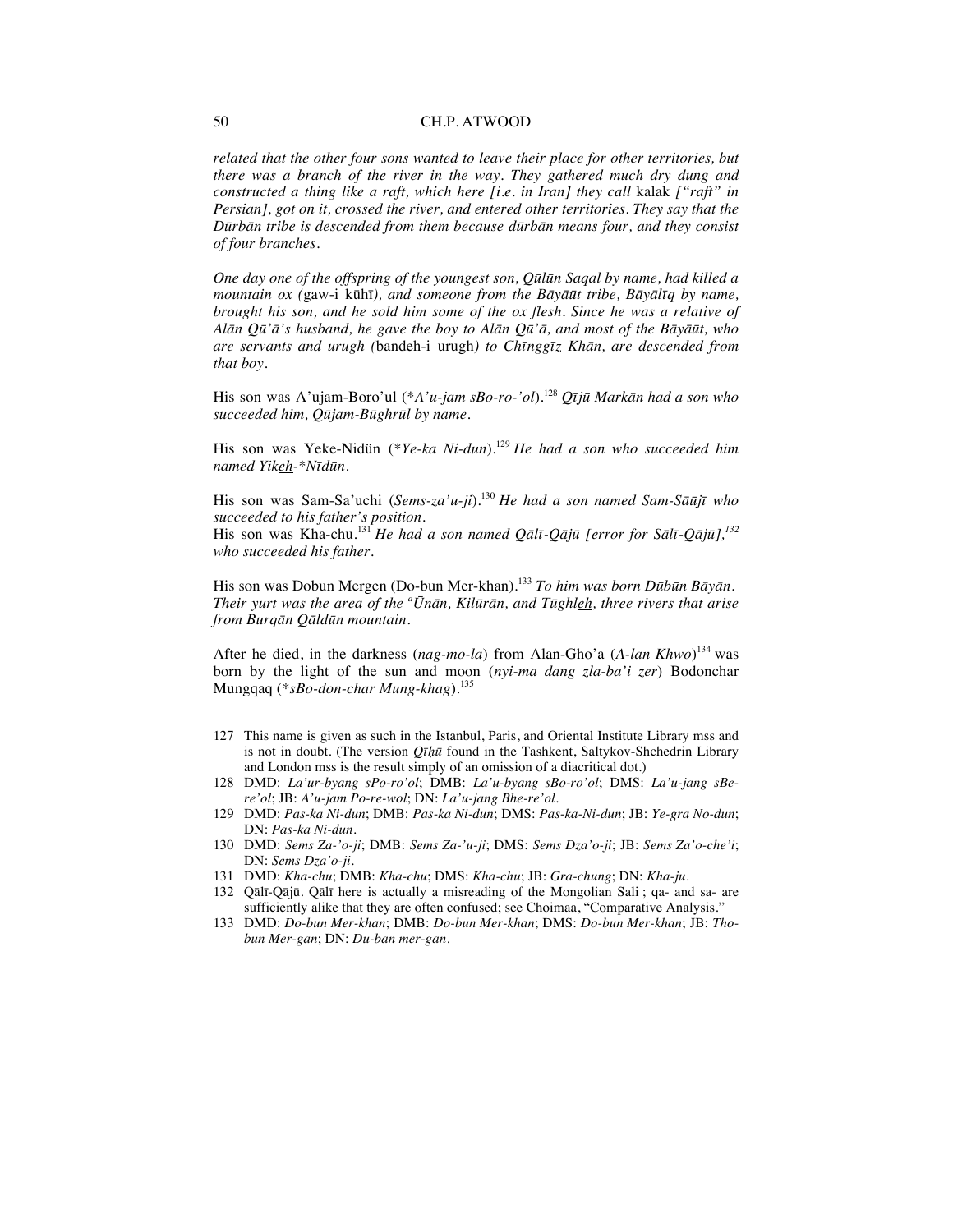His son was Qabichi (\**Ga-bi-chi*)<sup>136</sup><; his son was> Be[rim-Sï]qïr (*sBe-khir*)<sup>137</sup>;<sup>138</sup>

His son was Menen Todon (*Ma-nan Tho-don*) 139;

His son was Qayidu Qa'an (\**Ga'i-du gan*) 140;

His son was Bai Shing (*Ba'i-shing*) 141<; his son was> Qor Doqshin (*khor Dogshing*) 142; 143

His son was Dumbinai-Qan (*Dum-bi-na'i Khan*) 144;

His son was Qabula-Qa'an (*Ga*-*bu-la Gan*) 145;

His son was Bartan Ba'atur (*Bar-than Ba-dur*) 146;

His son was Yisüke Ba'atur (\**Ye-su-ga Ba-dur*) 147. The son of him and his empress (*bdzun*-*mo*) Hö'elün (*Ho-lun*) 148, Emperor Taizu Jinggi (*Tha'i-dzu Jing-gi*) <sup>149</sup> was born in the Water Tiger year. There were five brothers.

- 134 DMD: *A-lan Khwo*; DMB: *A-lan Kho*; DMS: *A-lan Khwo*; JB: *A-nan Khro*; DN: *A-lan Kho*.
- 135 DMD: *Bo-don-char Mung-khag*; DMB: *Bo-don-char Mung-khan*; DMS: *Bo-don-char Mung-khag*; JB: *sBo-thon-char Mung-khan*; DN: *Bo-don-char Mu-gan*.
- 136 DMD: *Ga'i-chi*; DMB: *Ga'i-chi*; DMS: *Ga'm-chi*; JB: *Ga-si-chi*; DN: *Ga'i-chi*.
- 137 DMD: *sBi-khir*; DMB: *sBe-khir*; DMS: *sBe-kher*; JB: *sBi-khor*; DN: *sBi-khir*.
- 138 Although the case is not as clear-cut as with Bai Shingqor Doqshin below, it appears that what was a single name in the Mongolian was inadvertently split in two in the *Debter Marbó* summary. The *SHM* and the *GRTA* both have between Bodonchar Mungqaq and Menen Tudun a person name Barim Sïqïratu Qabichi. The text here would seem to have these two name in reverse order and with the Barim Sïqïratu abbreviated and read differently as Berim Sïqïr or Berim Sïqïratu. It is possible, however, that some totally different name is meant.
- 139 DMD: *Ma-nan Tho-don*; DMB: *Ma-nan To-don*; DMS: *Ma-nan To-don*; JB: *Ma-nan*; DN: *Ma-nan Tho-don*.
- 140 DMD: *Ga'i-thu gan*; DMB: *Ga'i-thu gan*; DMS: *Ga'm-thu-gan*; JB: *Kha'i-du gan*; DN: *Ga'i-thu gan*.
- 141 DMD: *Ba'i-shing*; DMB: *Ba'i-shing*; DMS: *Ba'i-shing*; JB: *sBa'i*; DN: *Ba'i-shing*.
- 142 DMD: *Khor Thog-shing*; DMB: *Khor Dog-shing*; DMS: *Khor Thog-shing*; JB: *Khor Dog-shing*; DN: *Khor Thog-shing*.
- 143 Here what was a single name in the Mongolian was inadvertently split in two in the *Debter Marbó* summary. *Ba'i-shing-khor Dog-shing* represents Mongolian Bai-Shingqor Doqshin.
- 144 DMD: *Dum-ba'i-na'i Khan*; DMB: *Dum-bi'i-na'i Khan*; DMS: *Dum-bi-ha'i Khan*; JB: *na'i Khan*; DN: *Dum-bi-ha'i Khan*.
- 145 DMD: *Ga-bu-la gan*; DMB: *Ga-bu-la khan*; DMS: *Ga-bu-la gan*; JB: *Ga-bu khan*; DN: *Ka-bu-la gan*.
- 146 DMD: *Bar-than ba-dur*; DMB: *bar-than ba-dur*; DMS: *Bar-than Ba-dur*; JB: *Bha-dan Bha-dur*; DN: *Bar-than Ba-dur*.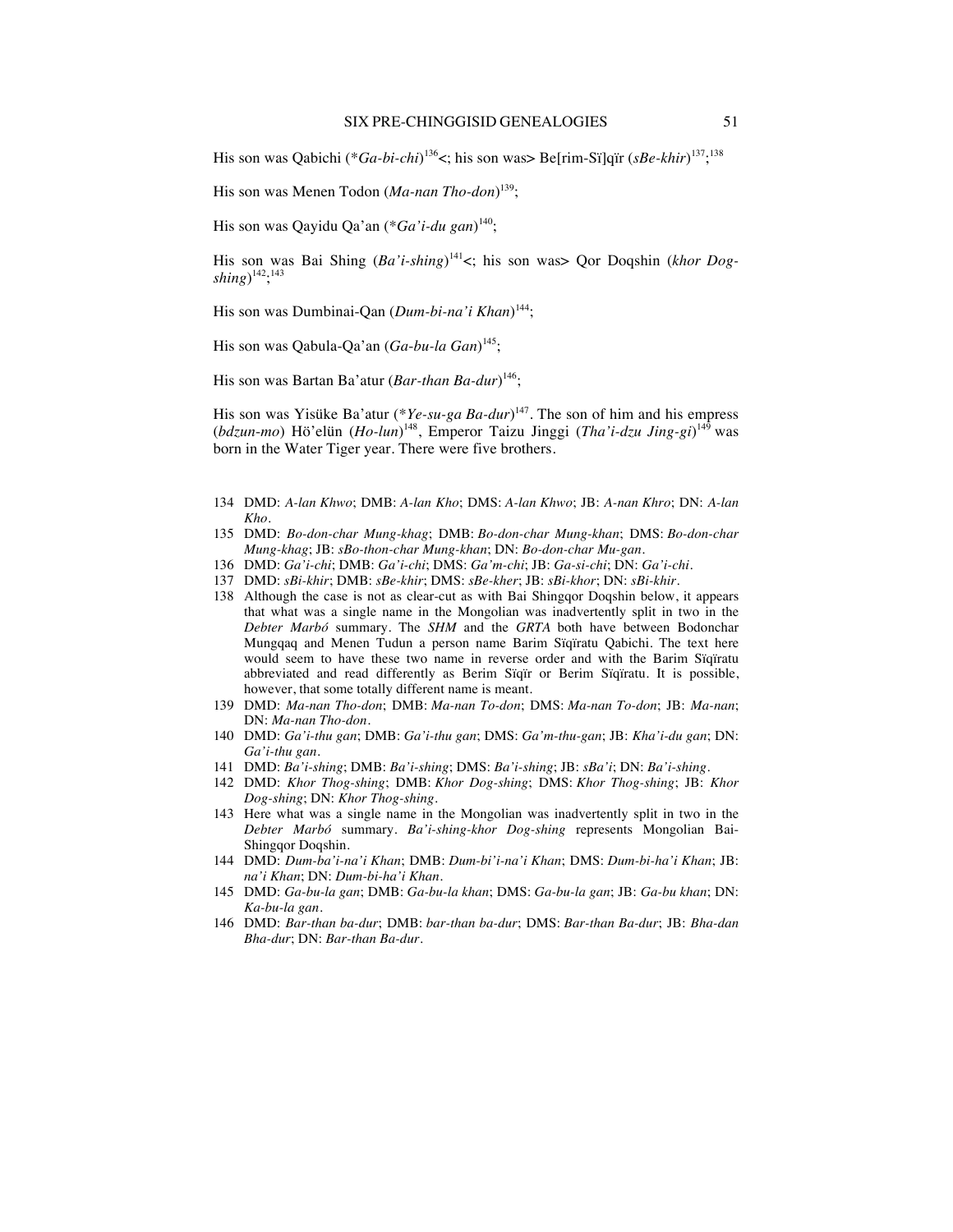Emperor Jinggi brought the realm under his power and ruled on the throne for 23 years. On the 12<sup>th</sup> day of the seventh moon of the Fire Tiger year, in his sixty-first year, he ascended to heaven (*gnam-du gshegs-so*) in the Mi-nyag Xia (*Gha*) <sup>150</sup> land.

He had nine son, such as Jochi ('Jo-chi),<sup>151</sup> Chaghadai (Cha-ga-da'i),<sup>152</sup> Ögedei (O*ga-da'i*),<sup>153</sup> and Tolui Noyan (*Tho-lo No-yon*).<sup>154</sup> Because while the ruler [Chinggis] was still alive the two elder sons had presented letters (*yi-ge*) by which they would not struggle for the throne, they were made to administer lands on the right and left wing.

Their younger brother Ögedei sat on the throne for six years. Jochi had eight sons. Chaghadai had nine sons, such as Du'a (*Du-ba*).<sup>155</sup>

Emperor Ögedei's eldest son was Küyüg (*Go-yug*).<sup>156</sup> He ruled on the imperial throne for six months. His younger brothers were Köten (*Go-dan*) <sup>157</sup> and Qashi (*Gashi*) 158; there were six younger brothers besides Köten (*Go-dan*).

Because Tolui Noyan had not previously presented any letter, he struggled for the throne. He had eleven sons, such as the son of Sayin Eke Soroqtai (*Za-yin E-ka Sorog-da'i*),<sup>159</sup> Möngke Qa'an (\**Mong-go Gan*) <sup>160</sup> who was nine years on the throne, his fourth son, Qubila Shizu Sechen Qa'an (*Go-be-la Shi-dzu Se-chen Gan*) <sup>161</sup> who was born in the wood pig year, his sixth son Hüle'ü (*Hu-la-hu*),<sup>162</sup> and his seventh son Ari-Böke (*A-ri sBo-ga*) 163. 164

- 147 DMD: *Ye-sun-ka Pa-thur*; DMB: *Ye-sur-ga Ba-dur*; DMS: *Ye-phur-gang Pa-thur*; JB: *Ye-su-ga dur*; DN: *Ye-phur-ga Ba-dur*.
- 148 DMD: *Hu-lun*; DMB: *Ho-lun*; DMS: *Hu-lun*; JB: *Hu-lun*; DN: *Hu-lun*.
- 149 DMD: *Tha'i-ju Jing-gi*; DMB: *Tha'i-dzu Jing-gi*; DMS: *Tha'i-dzung Jing-gi*; JB: *Tha'i-dzung Jing-gir*; DN: *Tha'i-dzung Jing-gin*.
- 150 DMD: *Gha*; DMB: *'Ga'*; DMS: *Ga*; JB: *Gha*; DN: *Gha*.
- 151 DMD: *'Jo-chi*; DMB: *'Jo-chi*; DMS: *Jo-chi*; JB: *rDzo-chi*.
- 152 DMD: *Cha-ga-da'i*; DMB: *Cha-ga-ta'i*; DMS: *Cha-ga-ta'i*; JB: *Cha-ga-ta'i*.
- 153 DMD: *O-ga-da'i*; DMB: *O-go-ta'i*; DMS: *O-go-ta'i*; JB: *O-ko-ta'i*; DN: *O-ga-ta*.
- 154 DMD: *Tho-lo No-yon*; DMB: *Tho-lo No-yon*; DMS: *Tho-lo no-yon*; JB: *Tho-lo No-yon*.
- 155 DMD: *Du-ba*; DMB: *Du-ba*; DMS: *Du-ba*.
- 156 DMD: *Go-yug*; DMB: *Go-yug*; DMS: *Go-yug*; JB: *Go-yug*; DN: *Go-lug*.
- 157 DMD: *Go-dan*; DMB: *Go-dan*; DMS: *Go-dan*; JB: *Go-dan*.
- 158 DMD: *Ga-shi*; DMB: *Go-shi*; DMS: *Ga-shi*. DMB later has *Kha-shi.*
- 159 DMD: *Za-yin E-ga So-rog-da'i*; DMB: *Za-yin E-ka So-rog-ta'i*; DMS: *Za-yin E-ka Zorog-ta'i*; JB: *Za-yin E-ga Zo-rog-ta'i*.
- 160 DMD: *Mo gan*; DMB: *Mong-gol gan*; DMS: *Mo-go gan*; JB: *Mong-gor gan*; DN: *Mong-gol gan*.
- 161 DMD: *Go-be-la Shi-ju Se-chen Gan*; DMB: *Go-be-la Shi-dzu Se-chen Gan*; DMS: *Gobo-la Shi-dzu Se-chen gan*; JB: *Go-be-la shi-dzung Se-chen gan*; DN: *Se-chen Gan*.
- 162 DMD: *Hu-la-hu*; DMB: *Hu-la-hu*; DMS: *Hu-la-hu*; JB: *Hu-la-hu*.
- 163 DMD: *A-ri sBo-kha*; DMB: *A-ri sBo-ga*; DMS: *A-ri sBo-ga*; JB: *A-ri Bho-ga*.
- 164 The *Ja-Bod yigtsang chenmo* preserves a different sequence and number of Tolui's sons: 1) Möngke Qa'an; 2) *E-chen Ga-dan*; 3) Qubila Sechen Qa'an; 4): Ari-Böke; 5):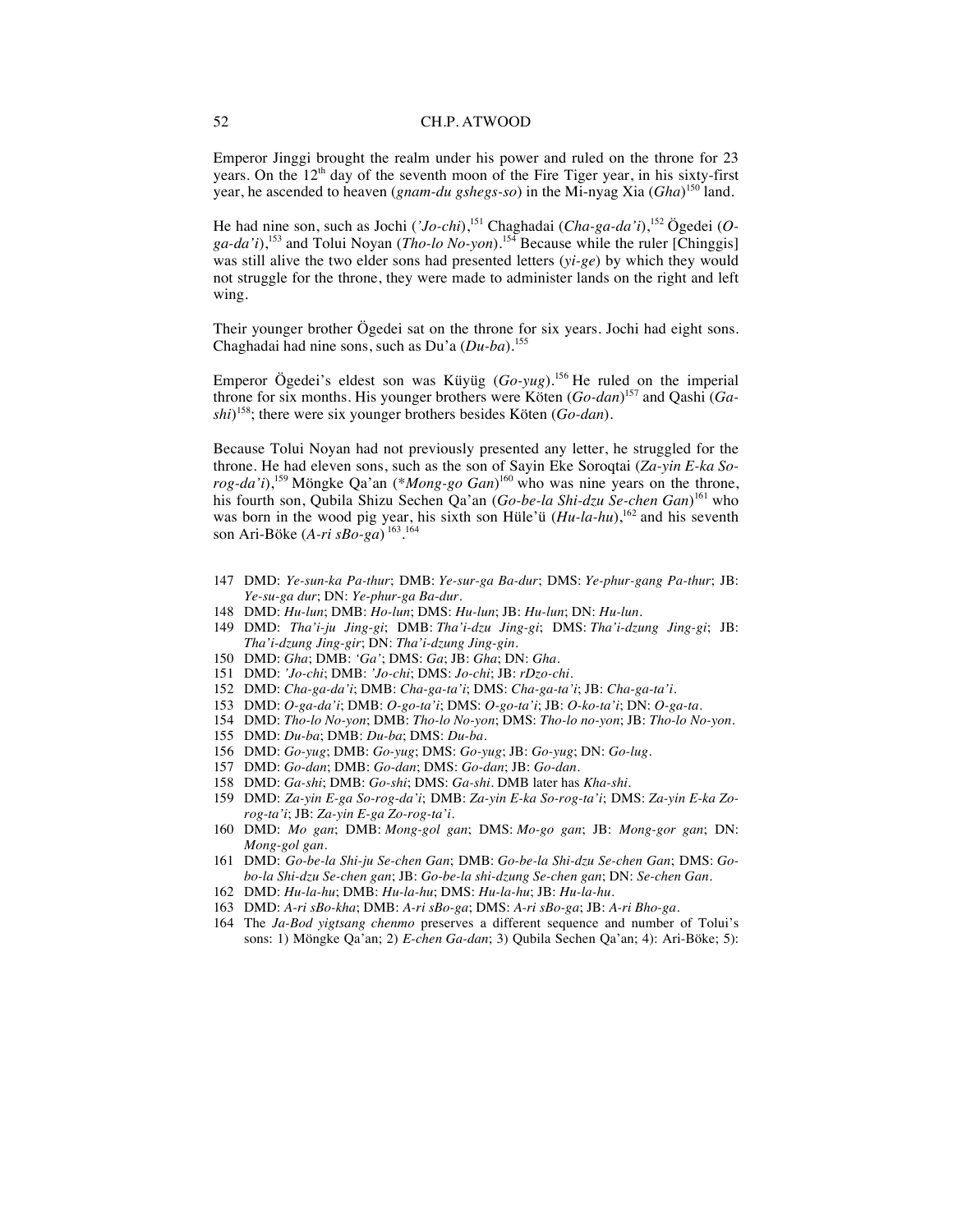Emperor Sechen with Chabui (*Cha-bu*) <sup>165</sup> had four sons rDo-rje, Jingim (*\*Jingim*),<sup>166</sup> Maṅghala,<sup>167</sup> Nomoqan (*No-mo-gan*) 168; with concubines (*zhwa-gon-ma)*<sup>169</sup> his sons were six for a total of ten<sup>170</sup>; Nambui (*Nam-bu*)<sup>171</sup> gave birth to one son and died. From the Iron Monkey year, Emperor Sechen ruled on the throne for five Zhongtong (\**Jong-thung*)<sup>172</sup> years and thirty Zhiyuan (*Ci-dben*)<sup>173</sup> years for a total of thirty-five years. He died in the Wood Horse year. Köten had three sons, such as Jibiq-Temür (*Ji-big The-mur*).<sup>174</sup> Qashi's son was Qayidu (*Ga-du*) 175; it is not known how many others there were.

These things are from the copy of the important lineage drawn from the *Ye-ka thobcen*."<sup>176</sup>

#### **ABBREVIATIONS FOR SOURCES**

*Debter marbó.* Consulted in the following editions and translations:

Caiba Gongge Duojie/Chen and Zhou: Caiba Gongge Duoji 蔡巴 貢噶多 吉 [Tshal-pa Kun-dga' rDo-rje], trans. Chen Qingying 陳慶英 and Zhou Runnian 周潤年, ed. Dongga Luosang-Chilie. *Hong shi* 紅史. Lhasa: Tibetan People's Press, 2002.

*DMB: Deb-ther dmar-po*: Tshal-pa Kun-dga' rDo-rje. *Deb-ther dmar-po*. Beijing: Nationalities Press, 1981.

Hüle'ü. For each of them the monastery with which they formed a priest-patron relationship is given. *E-chen Ga-dan* should correspond to the Qutuqtu listed as Tolui's third son in Rashīd al-Dīn. Qutuqtu ("Blessed") is likely a taboo avoidance name. Given the different order it seems that this information derives from a different source than the *Yeke Tobchiyan*.

- 165 DMD: *Cha'u*; DMB: *Cha-bu*; DMS: *Cha'u*; JB: *Cha-bu*.
- 166 DMD: *Jing-gim*; DMB: *Jing-gim*; DMS: *Jing-gim*; JB: *Jim-gin*.
- 167 DMD: *Maṅghala*; DMB: *Maṅghala*; DMS: *Mamghala*; JB: *Mangghalaṅ*.
- 168 DMD: *No-mo-gan*; DMB: *Na-mo-gan*; DMS: *No-mo-gan*; JB: *No-mo-gan*.
- 169 DMD: *Zhwa-gon*-*ma*; DMB: *Zhwa-gon*-*ma*; DMS: *Zhwa-gon-ma*; JB: *Zhwa-gon-ma*.
- 170 The *Ja-Bod yigtsang chenmo* says Qubila had twelve sons in all and list the names of those born from concubines as follows: 1): *Hu-kar-cha* [i.e. *\*Hu-ker-chi*] for Hükechi; 2): *A-rog-che* [i.e. *\*A-rog-chi*] for A'uruqchi; 4): *Go-lug Thi-mur* for Qutlugh-Temür; 5): *E-sen sBo-ga* for Esen-Buqa; 6): *Tho-gan* for Togho'an; 7): *Go-go-chu* for Kökechü; 8): *rDo-lo*. (The third son by a concubine is missing.) Given the different total number it seems that this information may derive from a different source than the *Yeke Tobchiyan*.
- 171 DMD: *Nam-bu*; DMB: *Nam-bu*; DMS: *Nam-bu*.
- 172 DMD: *Jo-thung*; DMB: *Jo-thung*; DMS: *Jo-thung*.
- 173 DMD: *Ci-dben*; DMB: *Ci-dben*; DMS: *Ci-dben*.
- 174 DMD: *Ji-big Thi-mur*; DMB: *Ji-big Thi-mur*; DMS: *Ji-big The-mur*.
- 175 DMD: *Kha-thu*; DMB: *Ga-du*; DMS: *Kha-du*.
- 176 DMD: *Yi-ga thob-can*; DMB: *dBe-ka Thob-chen*; DMS: *Ye-ka Thob-can*.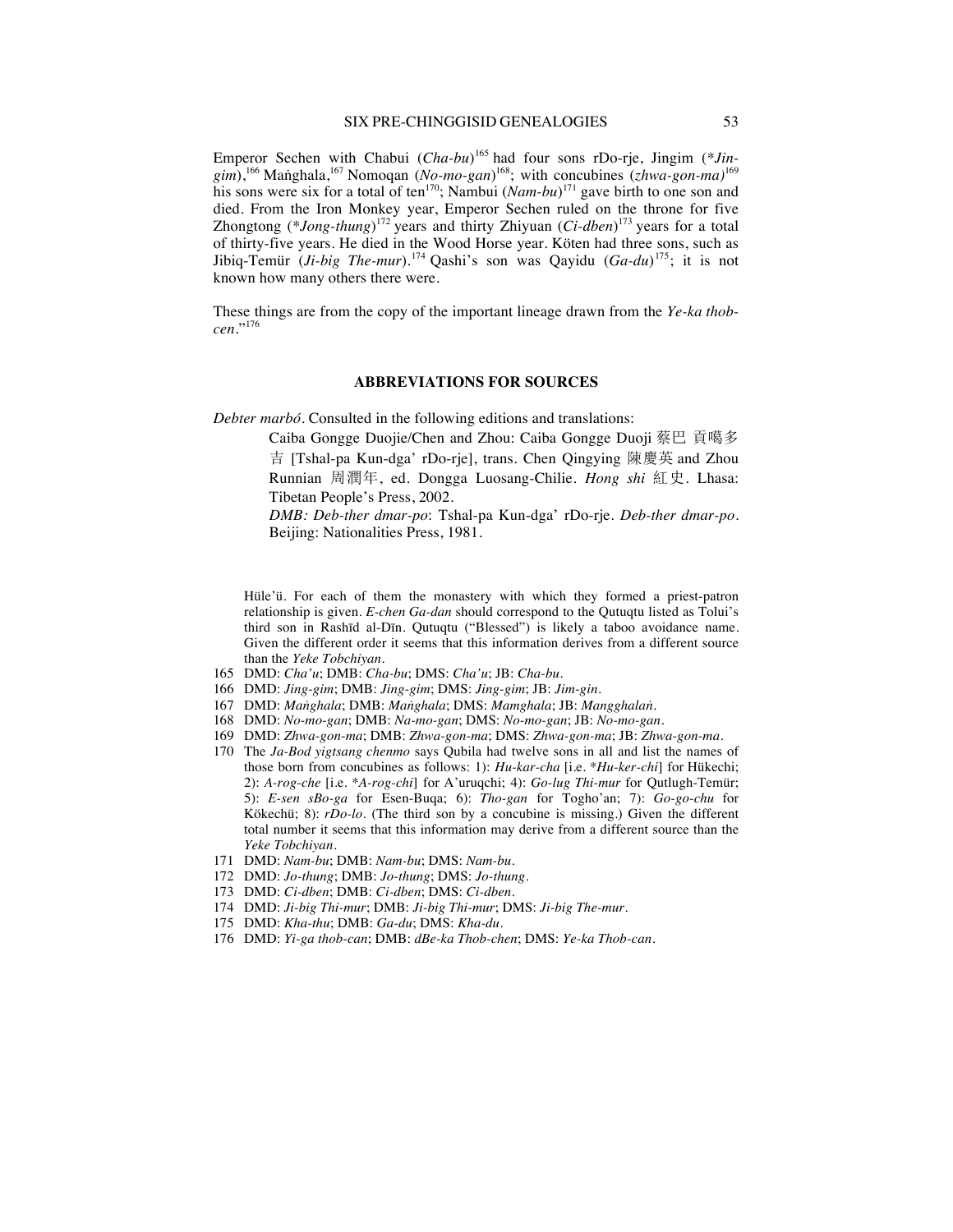*DMS: Deb-ther dmar-po (The Red Annals)*, vol. 1: Kun-dga' rDo-rje. Gangtok, Sikkim: Namgyal Institute of Tibetology, 1961.

*DMD: "Ulaan dewter"*: Demchigmaa, Oyuunkhandyn. *"Ulaan dewter" iin negen Töwd bichmel ekhiin orchuulga, ekh bichgiin sudalga*. Ulaanbaatar: Mongolian National University, 2002.

*DN: Debter Ngonbó. Consulted in the following translation:*

Roerich, George, trans. *The Blue Annals.* 1949; rpt. Delhi: Motilal Banarsidas, 1976.

*JB: Ja-Bod yigtsang*. Consulted in the following editions and translations::

Han Zang shiji: Dacang Zongba Banjue Sangbu 達倉宗巴班覺桑部 [sTag-tshang rDzong-pa dPal-'byor bZang-po], trans. Chen Qingying 陳慶 英, *Han Zang shiji—xianzhe xile Shanbuzhou mingjian* 漢藏史集—賢者 喜樂贍部洲明鑒. Lhasa: Tibet People's Press, 1986.

dPal-'byor bZang-po. *rGya-Bod yig-tshang*. Chengdu: Sichuan Nationalities Press, 1983.

#### Juvaini/Boyle:

Juvaini, 'Ala-ad-Din 'Ata-Malik, trans. John Andrew Boyle. *The History of the World Conqueror.* 2 vols.Cambridge: Harvard University Press, 1958.

#### *NCCGL*:

Tao, Zongyi 陶宗儀. *Nancun chuogenglu* 南村輟耕錄. Beijing: Zhonghua Shuju, 1997.

Rashīd al-Dīn: Rashīd al-Dīn's *Compendium of Chronicles.* Consulted in the following editions and translations:

> Arends: Rashid ad-Din, trans. A.K. Arends, ed. A.A. Romashkevich, Ye. E. Bertel's, and A. Yu. Yakubovskii. *Sbornik letopisei*. Vol. 3. Moscow: Academy of Sciences Press, 1946.

> Khetagurov: Rashid ad-Din, trans. L.A. Khetagurov, ed. A.A. Semenov. *Sbornik letopisei*. Vol. I, part 1. Moscow: Academy of Sciences Press, 1952.

> Rawshan and Mūsawī: Rashīd al-Dīn Faẓlāllāh Hamadānī, ed. Muḥammad Rawshan and Muṣṭafī Mūsawī, ed. *Jāmi' al-Tawārīkh*. 4 vols. Tehran: Nashr-i Alburz, 1383/1994.

> Romashkevich: Rashīd ad-Dīn, Faẕlallākh, ed. A.A. Romashkevich, A.A. Khetagurov, A.A. Ali-Zade. *Dzhāmi' at-Tavārīkh*, vol. 1, part 1, *Kriticheskii text*. Moskva: "Nauka," 1968.

> Smirnova: Rashid ad-Din, trans. O.I. Smirnova, notes by B.I. Pankratov and O.I. Smirnova, ed. A.A. Semenov. *Sbornik letopisei*. Vol. I, part 2. Moscow: Academy of Sciences Press, 1952.

> Thackston: Rashiduddin Fazlullah, trans. and ed. W.M. Thackston. *Jami'u't-Tawarikh: Compendium of Chronicles: A History of the Mongols.* 3 vols. with continuous pagination*.* Cambridge: Harvard University Press, 1998-1999.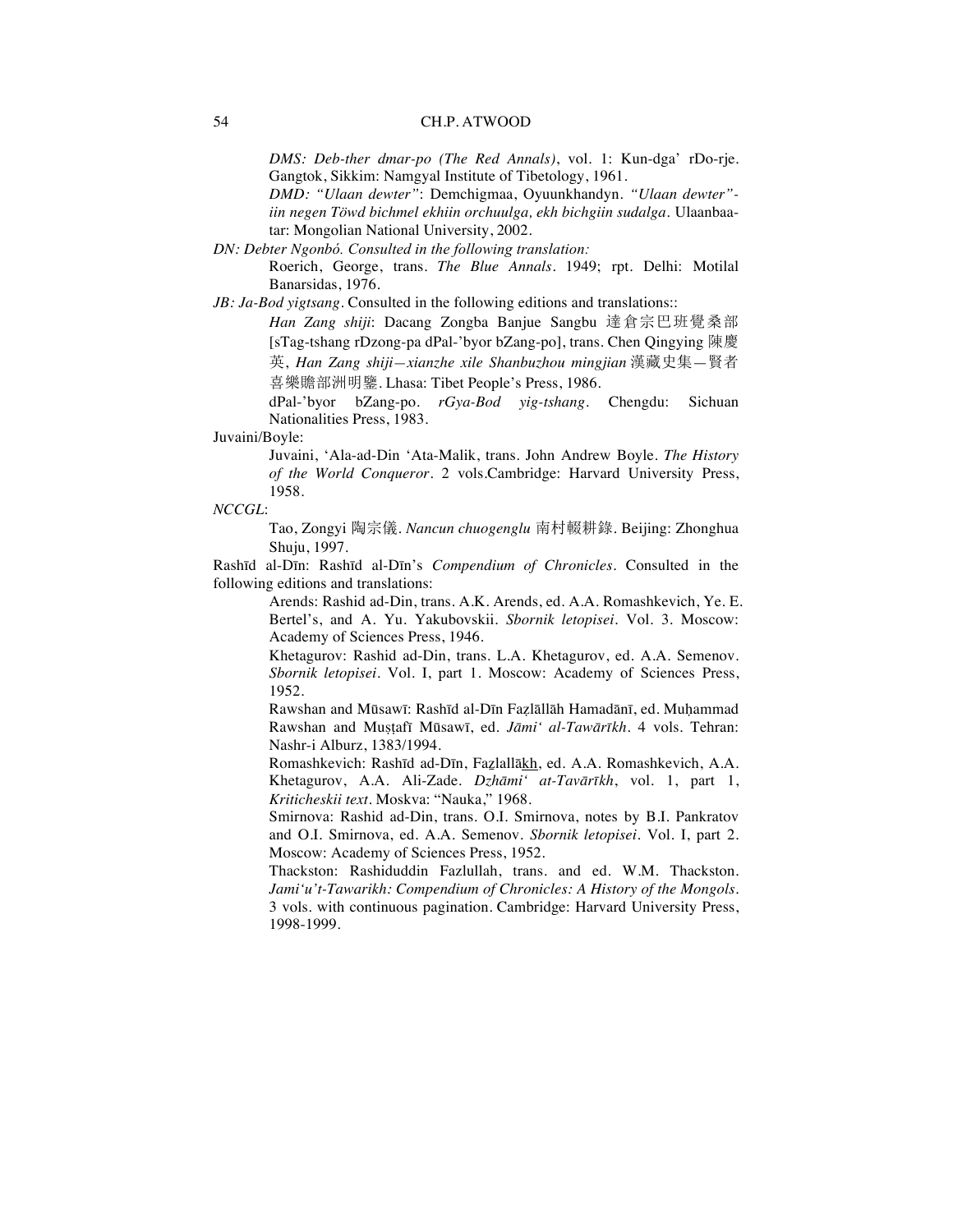Verkhovskii: Rashid ad-Din, trans. Yu. P. Verkhovskii, notes by Yu. P. Verkhovskii and B.I. Pankratov. *Sbornik letopisei*. Vol. 2. Moscow: Academy of Sciences Press, 1960.

*SHM*: *Secret History of the Mongols*. Consulted in the following editions,

concordances, and translations:

Cleaves: Cleaves, Francis Woodman. *The Secret History of the Mongols*. Cambridge: Harvard University Press, 1982.

De Rachewiltz: Rachewiltz, Igor de, trans. and ed. *Secret History of the Mongols: A Mongolian Epic Chronicle of the Thirteenth Century*. 2 vols. with continuous pagination. Leiden: E.J. Brill, 2004.

EU: E'rdengtai 额尔登泰 and Wuyundalai 乌云达赉, ed. *Menggu mishi* jiaokan ben 蒙古秘史校勘本. Höhhot: Nei Menggu renmin chubanshe, 1980.

*SWQZL*:

*SWQZL[J]*: Jia, Jingyan 賈敬顏. *Shengwu qinzheng lu jiaoben* 聖武親征 錄校本. Beijing: Minzu University mimeograph, 1979.

*SWQZL[W]*: Wang, Guowei 王國維. "Shengwu qinzheng lu jiaozhu 聖武親征錄校

注." in *Menggu shiliao sizhong* 蒙古史料四種, pp. 1-220 (1a-107b). 1926: rpt. Taipei: Cheng-chung Press, 1962. *TMEN*:

> Doerfer, Gerhard. *Türkische und mongolische Elemente in Neupersischen*. 3 vols. with continuous pagination. Wiesbaden: Otto Harrassowitz, 1963, 1965, and 1967.

Xu Youren 許有壬, *Guitang xiaogao* 圭塘小藁, consulted in the following editions: *GTXG[SY]*: Xu, Youren 許有壬, ed. Zhang Fengtai 張鳳臺. *Guitang xiaogao* 圭塘小藁. In *Sanyi Tang congshu* 三怡堂叢書, *juàn* 19-24. Chenghua  ${\rm f} \& \mathcal{H}$  era blockprint; rpt. 1922; rpt. Beijing: Zhongguo shudian, 1990.

> *GTXG[SK]*: Xu, Youren 許有壬, with additions by Xu Youfu 許有孚 and continuation by Xu Yong 許顒. *Guitang xiaogao* 圭塘小藁. In *Ying yin Wenyuan ge Siku quanshu* 景印文淵閣四庫全書, vol. 1211, pp. 579-728. Rpt. Taipei: Taiwan Commercial Press, 1983.

*YS*: *Yuan shi*  $\overline{\pi} \overline{\mathcal{L}}$ , consulted in the following edition:

Song, Lian 宋濂, ed. *Yuan shi* 元史. Beijing: Zhonghua shuju, 1976.

*YWL: Yuan Wen lei* 元文類 "Anthology of the Yuan Dynasty," consulted in the following editions:

> *YWL[CP]*: Su, Tianjue 蘇天爵, ed., punctuated. *Yuan wen lei* 元文類. Guoxue jiben congshu 國學基本叢書 series. 1936; rpt. Beijing: Commercial Press, 1958.

> *YWL[SC]*: Su, Tianjue 蘇天爵, ed. *Yuan wen lei* 元文類. 1342; rpt., Taipei: Shih-chieh shu-chü, 1962.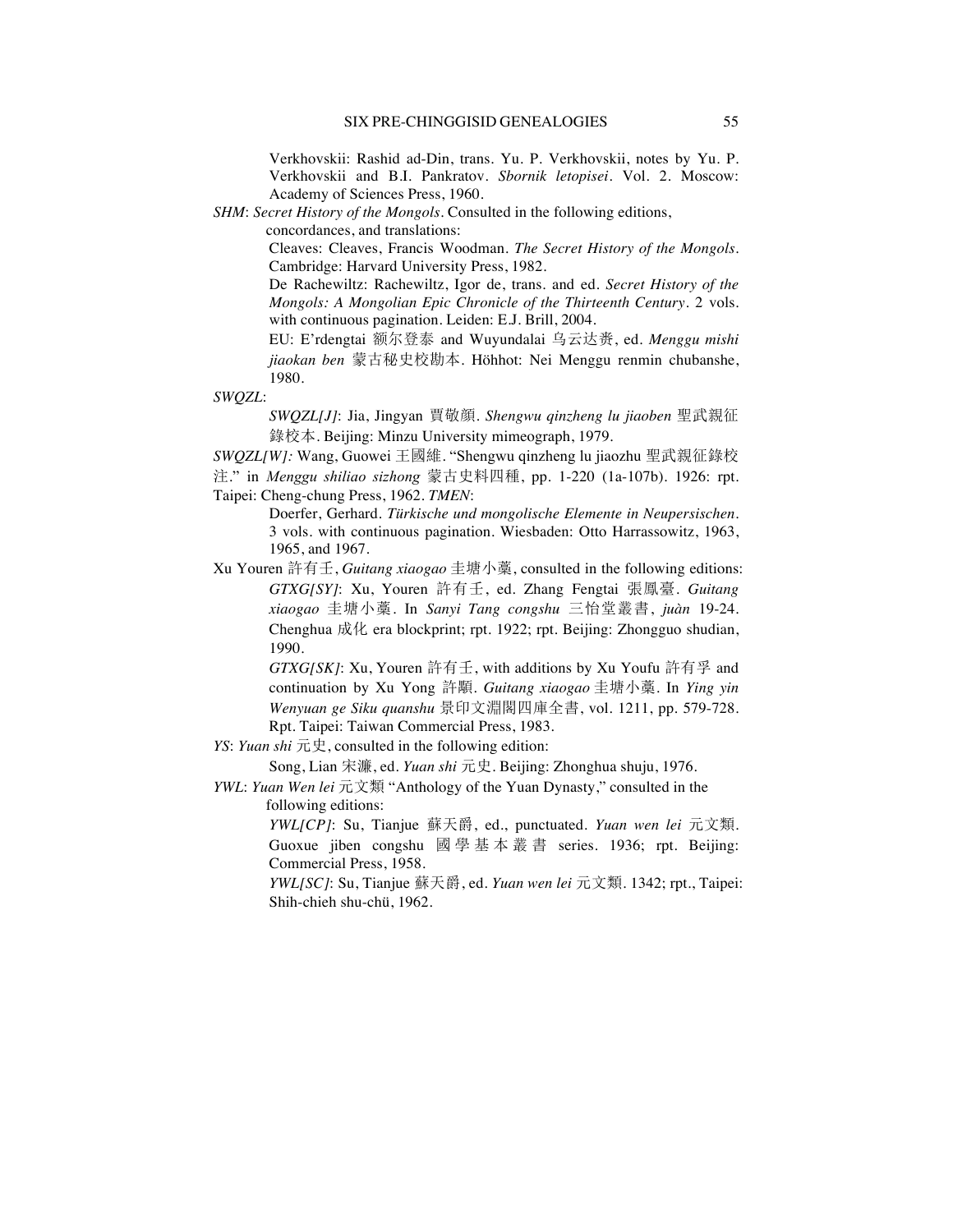#### **BIBLIOGRAPHY**

Beijing tushuguan 北京圖書館, ed. *Beijing tushuguan guji shanben shumu* 北京圖 書館古籍善本書目. 5 vols. Beijing: Shumu wenxian Publishing House, 1987.

Caiba Gongge Duoji 蔡巴 貢噶多吉 [Tshal-pa Kun-dga' rDo-rje], trans. Chen Qingying 陳慶英 and Zhou Runnian 周潤年, ed. Dongga Luosang-Chilie. *Hong shi* 紅史. Lhasa: Tibetan People's Press, 2002.

Choimaa, Sharav. "Comparative Analysis of Original Texts on One Verse Composition in the Secret History of the Mongols." In *The Early Mongols: Language, Culture and History*, ed. Volker Rybatzki, Alessandra Pozzi, Peter W. Geier, and John Krueger. Bloomington: Indiana University, 2009, pp. 47-52.

Cleaves, Francis Woodman. "On the Historicity of the Balǰuna Covenant," *Harvard Journal of Asiatic Studies,* vol*.* 18 (1955): pp. 357-421.

Cleaves, Francis Woodman. *The Secret History of the Mongols*. Cambridge: Harvard University Press, 1982.

Dacang Zongba Banjue Sangbu 達倉宗巴 班覺桑部 [sTag-tshang rDzong-pa dPal-

'byor bZang-po], trans. Chen Qingying 陳慶英, *Han Zang shiji—xianzhe xile Shanbuzhou mingjian* 漢藏史集—賢者喜樂贍部洲明鑒. Lhasa: Tibet People's Press, 1986.

Demchigmaa, Oyuunkhandyn. *"Ulaan dewter"-iin negen Töwd bichmel ekhiin orchuulga, ekh bichgiin sudalga*. Ulaanbaatar: Mongolian National University, 2002.

Doerfer, Gerhard. *Türkische und mongolische Elemente in Neupersischen*. 3 vols. with continuous pagination. Wiesbaden: Otto Harrassowitz, 1963, 1965, and 1967.

dPal-'byor bZang-po. *rGya-Bod yig-tshang*. Chengdu: Sichuan Nationalities Press, 1983.

E'rdengtai 额尔登泰 and Wuyundalai 乌云达赉, ed. *Menggu mishi jiaokan ben* 蒙 古秘史校勘本. Höhhot: Nei Menggu renmin chubanshe, 1980.

Hambis, Louis, with notes by Paul Pelliot. *Le Chapitre CVII du* Yuan che. Supplement to *T'oung Pao*, vol. 38. Leiden: E.J. Brill, 1945.

Hung, William. "Transmission of the Book Known as *The Secret History of the Mongols.*" *Harvard Journal of Asiatic Studies*, vol. 14 (1951): pp. 433-92.

Jia, Jingyan 賈敬顔. *Shengwu qinzheng lu jiaoben* 聖武親征錄校本. Beijing: Minzu University mimeograph, 1979.

Juvaini, 'Ala-ad-Din 'Ata-Malik, trans. John Andrew Boyle. *The History of the World Conqueror.* 2 vols.Cambridge: Harvard University Press, 1958.

Kim, Hodong. "A Re-examination of the 'Register of Thousands (hazara)' in

the *Jāmiʿ al-tawārīkh*." In *Rashīd al-Dīn as an Agent and Mediator of Cultural Exchanges in Ilkhanid Iran*, ed. Anna Akasoy, Ronit Yoeli-Tlalim, and Charles Burnett. London: Wartburg Institute, in press.

Morohashi, Tetsuji 諸橋轍次, ed. Seikadō Bunko kanseki bunrui mokuroku 靜嘉堂 文庫漢籍分類目錄. Tokyo: Seikadō Bunko, 1930.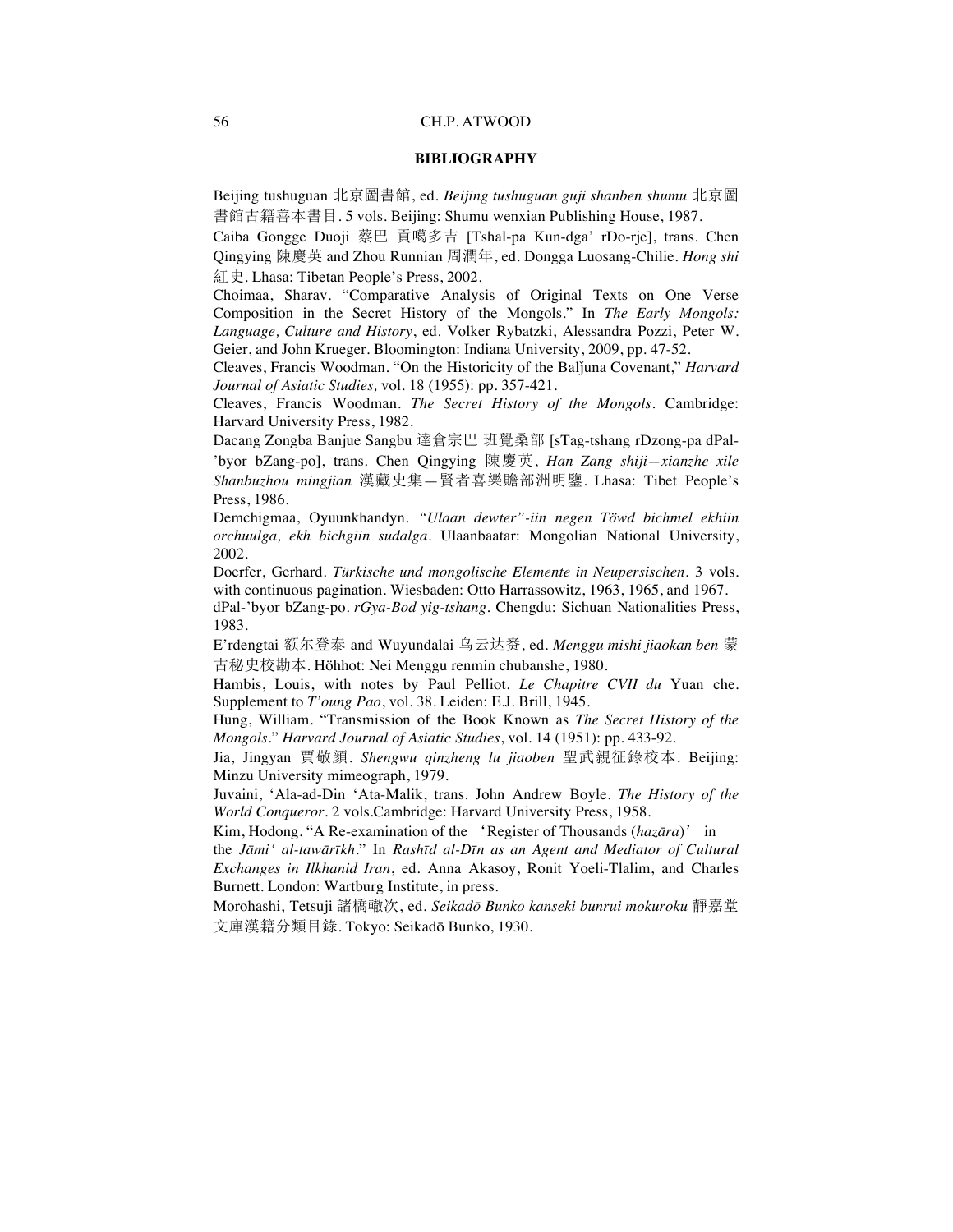Mote, Frederick W. *T'ao Tsung-i and His Cho Keng Lu*. Ph.D. Dissertation, University of Washington, 1954.

Ouyang, Xiu 歐陽修. *Xin Wudai shi* 新五代史. Beijing: Zhonghua shuju, 1974.

Rachewiltz, Igor de, trans. and ed. *Secret History of the Mongols: A Mongolian Epic Chronicle of the Thirteenth Century*. 2 vols. with continuous pagination. Leiden: E.J. Brill, 2004.

Rashīd ad-Dīn, Faẕlallākh, ed. A.A. Romashkevich, A.A. Khetagurov, A.A. Ali-Zade. *Dzhāmi' at-Tavārīkh*, vol. 1, part 1, *Kriticheskii text*. Moskva: "Nauka," 1968. Rashid ad-Din, trans. A.K. Arends, ed. A.A. Romaskevich, Ye. E. Bertel's, and A. Yu. Yakubovskii. *Sbornik letopisei*. Vol. 3. Moscow: Academy of Sciences Press, 1946.

Rashid ad-Din, trans. L.A. Khetagurov, ed. A.A. Semenov. *Sbornik letopisei*. Vol. I, part 1. Moscow: Academy of Sciences Press, 1952.

Rashid ad-Din, trans. O.I. Smirnova, notes by B.I. Pankratov and O.I. Smirnova, ed. A.A. Semenov. *Sbornik letopisei*. Vol. I, part 2. Moscow: Academy of Sciences Press, 1952.

Rashid ad-Din, trans. Yu. P. Verkhovskii, notes by Yu. P. Verkhovskii and B.I. Pankratov. *Sbornik letopisei*. Vol. 2. Moscow: Academy of Sciences Press, 1960.

Rashīd al-Dīn Faẓlāllāh Hamadānī, ed. Muḥammad Rawshan and Muṣṭafī Mūsawī, ed. *Jāmi' al-Tawārīkh*. 4 vols. Tehran: Nashr-i Alburz, 1383/1994.

Rashiduddin Fazlullah, trans. and ed. W.M. Thackston. *Jami'u't-Tawarikh: Compendium of Chronicles: A History of the Mongols.* 3 vols. with continuous pagination*.* Cambridge: Harvard University Press, 1998-1999.

Roerich, George, trans. *The Blue Annals.* 1949; rpt. Delhi: Motilal Banarsidas, 1976. Shimo, Satoko 志茂智子. "Ghâzân Khan and the Ta'rîkh-i Ghâzânî: Concerning Its Relationship to the "Mongol History" of the Jâmi' al-Tawârîkh." *Memoirs of the Toyo Bunko* 54 (1996): pp. 93-110.

Song, Lian ]¶, ed. *Yuan shi* 3. Beijing: Zhonghua shuju, 1976.

Su, Tianjue 蘇天爵, ed. Yao Jing'an 姚景安, ed. *Yuanchao mingchen shilue* 元朝 名臣事略. Beijing: Zhonghua shuju, 1996.

Su, Tianjue 蘇天爵, ed. *Yuan wen lei* 元文類. 1342; rpt., Taipei: Shih-chieh shuchü, 1962.

Su, Tianjue 蘇天爵, ed., punctuated. *Yuan wen lei* 元文類. Guoxue jiben congshu 國學基本叢書 series. 1936; rpt. Beijing: Commercial Press, 1958.

Su, Tianjue 蘇天爵. *Yuanchao mingchen shilue* 元朝名臣事略. 1335; rpt. Beijing: Zhonghua shuju, 1962.

Subtelny, Maria E. "The Binding Pledge (Möchälgä): A Chinggisid Practice and Its Survival in Safavid Iran." In *New Persepctives on Safavid Iran: Empire and Society*, ed. Colin P. Mitchell. Abingdon: Routledge, 2011: pp. 9-29.

Tao, Zongyi 陶宗儀. *Nancun chuogenglu* 南村輟耕錄. Beijing: Zhonghua Shuju, 1997.

Togan, Zeki Velidi. "The Composition of the History of the Mongols by Rashīd al-Dīn." *Central Asiatic Journal,* vol. 7 (1962): pp. 68-71.